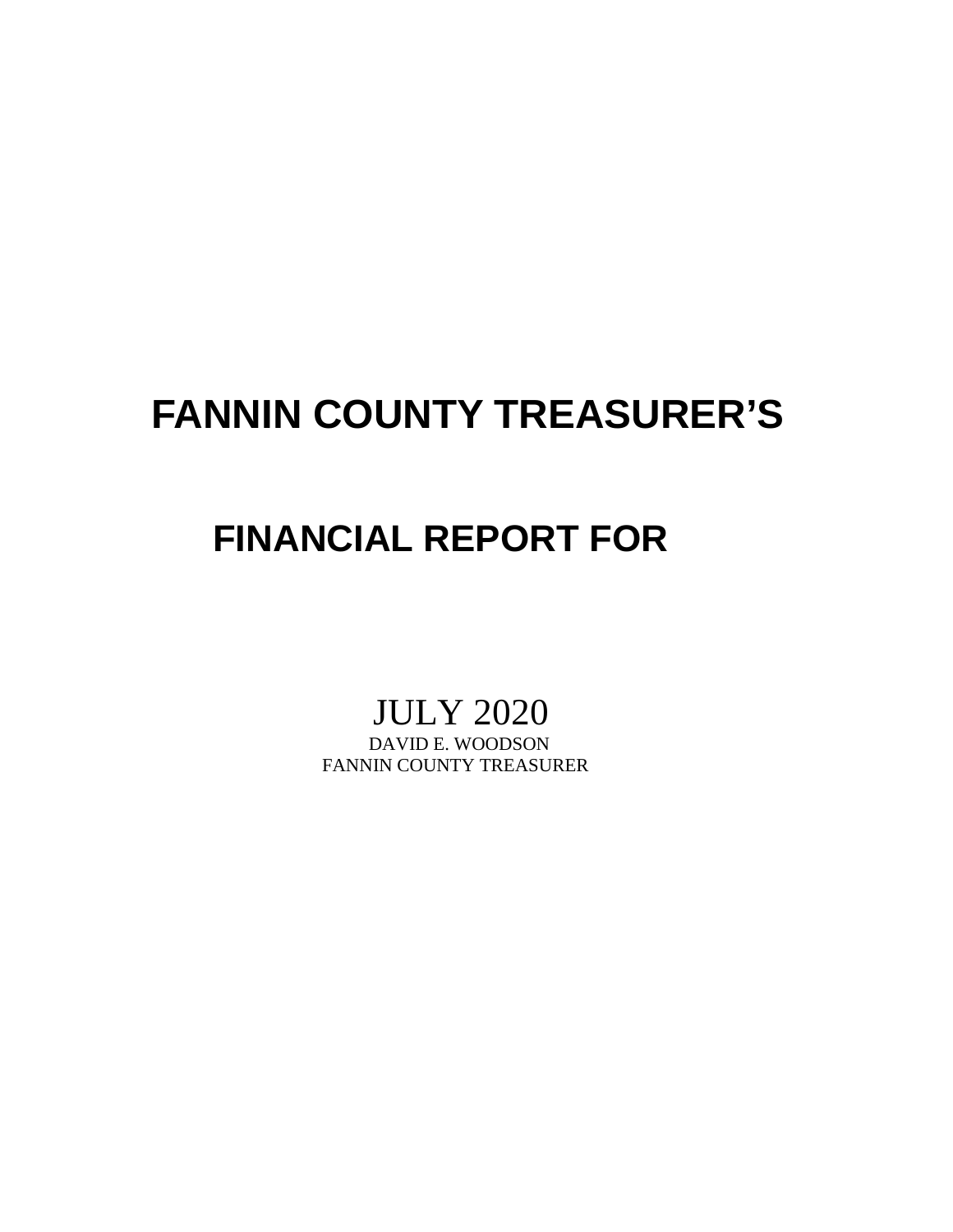| アロレロ   |     | DATF | חמח |    | <b>BANK</b> | <b>REPORT</b> |  |
|--------|-----|------|-----|----|-------------|---------------|--|
| NUMBER | ᄗᄆᄉ |      |     | ∩F | 'OTTN       | פ⊽ח∩י         |  |

------------- ------------------------- ---------- ---------- ------------------- -------------- -------------- ------ ------------

GENERAL FUND

|                              | ====================================== |                                 |                                                      |                  |                  |            |
|------------------------------|----------------------------------------|---------------------------------|------------------------------------------------------|------------------|------------------|------------|
|                              | 0000200817-01 DISTRICT ATTORNEY TRUST  |                                 | 07-02-2020 07-02-2020 DISTRICT ATTORNEY F 10-103-100 |                  | $10 - 340 - 475$ | 6.37       |
|                              | 0000200821-01 CHRISTY M. WYNN          |                                 | 07-02-2020 07-02-2020 FLOOD PLAIN FEES               | $10 - 103 - 100$ | $10 - 340 - 654$ | 30.00      |
|                              | 0000200822-01 LYNDALL D. VAUGHT        |                                 | 07-02-2020 07-02-2020 BUILDING PERMITS               | 10-103-100       | $10 - 340 - 655$ | 150.00     |
| 0000200823-01 MARK L. ADAMO  |                                        |                                 | 07-02-2020 07-02-2020 BUILDING PERMITS               | $10 - 103 - 100$ | $10 - 340 - 655$ | 150.00     |
| 0000200824-01 TEXPOOL        |                                        |                                 | 07-06-2020 07-06-2020 JUNE 2020 INTEREST             | 10-103-175       | $10 - 360 - 100$ | 447.89     |
|                              | 0000200829-01 APPRAISAL DISTRICT       | 07-07-2020 07-07-2020 TAXES     |                                                      | $10 - 103 - 100$ | $10 - 310 - 110$ | 12,561.33  |
|                              | 0000200829-02 APPRAISAL DISTRICT       | 07-07-2020 07-07-2020 TAXES     |                                                      | $10 - 103 - 100$ | $10 - 321 - 901$ | 15.00      |
|                              | 0000200829-08 APPRAISAL DISTRICT       | 07-07-2020 07-07-2020 TAXES     |                                                      | $10 - 103 - 100$ | 10-310-120       | 2,384.09   |
| 0000200832-01 COUNTY CLERK   |                                        | 07-08-2020 07-08-2020 OCT. 2019 |                                                      | $10 - 103 - 100$ | $10 - 318 - 130$ | 5,719.75   |
| 0000200832-02 COUNTY CLERK   |                                        | 07-08-2020 07-08-2020 OCT. 2019 |                                                      | $10 - 103 - 100$ | $10 - 340 - 560$ | 1,580.95   |
| 0000200832-03 COUNTY CLERK   |                                        | 07-08-2020 07-08-2020 OCT. 2019 |                                                      | $10 - 103 - 100$ | $10 - 340 - 403$ | 23,109.31  |
| 0000200832-04 COUNTY CLERK   |                                        | 07-08-2020 07-08-2020 OCT. 2019 |                                                      | $10 - 103 - 100$ | $10 - 370 - 162$ | 375.06     |
| 0000200832-05 COUNTY CLERK   |                                        | 07-08-2020 07-08-2020 OCT. 2019 |                                                      | $10 - 103 - 100$ | $10 - 370 - 163$ | 31.60      |
| 0000200832-06 COUNTY CLERK   |                                        | 07-08-2020 07-08-2020 OCT. 2019 |                                                      | $10 - 103 - 100$ | $10 - 370 - 164$ | 126.41     |
| 0000200832-07 COUNTY CLERK   |                                        | 07-08-2020 07-08-2020 OCT. 2019 |                                                      | $10 - 103 - 100$ | $10 - 370 - 166$ | 7.22       |
| 0000200832-08 COUNTY CLERK   |                                        | 07-08-2020 07-08-2020 OCT. 2019 |                                                      | $10 - 103 - 100$ | $10 - 370 - 167$ | 48.38      |
| 0000200832-09 COUNTY CLERK   |                                        | 07-08-2020 07-08-2020 OCT. 2019 |                                                      | $10 - 103 - 100$ | $10 - 340 - 400$ | 66.02      |
| 0000200832-10 COUNTY CLERK   |                                        | 07-08-2020 07-08-2020 OCT. 2019 |                                                      | $10 - 103 - 100$ | $10 - 340 - 475$ | 359.16     |
| 0000200832-11 COUNTY CLERK   |                                        | 07-08-2020 07-08-2020 OCT. 2019 |                                                      | 10-103-100       | $10 - 340 - 601$ | 125.02     |
| 0000200832-12 COUNTY CLERK   |                                        | 07-08-2020 07-08-2020 OCT. 2019 |                                                      | $10 - 103 - 100$ | $10 - 318 - 132$ | 587.89     |
| 0000200832-13 COUNTY CLERK   |                                        | 07-08-2020 07-08-2020 OCT. 2019 |                                                      | $10 - 103 - 100$ | $10 - 360 - 100$ | 46.86      |
| 0000200834-01 TAX A/C        |                                        |                                 | 07-09-2020 07-09-2020 WEEK OF 06/19/2020 10-103-100  |                  | $10 - 321 - 200$ | 2.30       |
| 0000200835-01 TAX A/C        |                                        |                                 | 07-09-2020 07-09-2020 WEEK OF 06/26/2020             | $10 - 103 - 100$ | $10 - 321 - 250$ | 835.00     |
| 0000200836-01 TAX A/C        |                                        |                                 | 07-09-2020 07-09-2020 WEEK OF 06/26/2020             | 10-103-100       | $10 - 321 - 200$ | 1,992.15   |
| 0000200837-01 TAX A/C        |                                        |                                 | 07-09-2020 07-09-2020 WEEK OF 07/03/2020 10-103-100  |                  | $10 - 321 - 250$ | 660.00     |
| 0000200838-01 SKYE HAGGARD   |                                        |                                 | 07-09-2020 07-09-2020 BUILDING PERMITS               | $10 - 103 - 100$ | $10 - 340 - 655$ | 150.00     |
| 0000200839-01 LEGEND BANK    |                                        |                                 | 07-09-2020 07-09-2020 JUNE 2020 INTEREST 10-103-100  |                  | $10 - 360 - 100$ | 203.71     |
| 0000200839-28 LEGEND BANK    |                                        |                                 | 07-09-2020 07-09-2020 JUNE 2020 INTEREST             | 10-100-100       | $10 - 360 - 100$ | 1.77       |
| 0000200839-30 LEGEND BANK    |                                        |                                 | 07-09-2020 07-09-2020 JUNE 2020 INTEREST             | 10-103-110       | $10 - 360 - 110$ | 663.25     |
| 0000200840-01 COMPTROLLER    |                                        |                                 | 07-10-2020 07-10-2020 MAY 2020 LOCAL SALE 10-103-100 |                  | $10 - 318 - 160$ | 108,834.71 |
|                              | 0000200842-01 APPRAISAL DISTRICT       | 07-10-2020 07-10-2020 TAXES     |                                                      | $10 - 103 - 100$ | $10 - 310 - 110$ | 15,491.21  |
|                              | 0000200842-07 APPRAISAL DISTRICT       | 07-10-2020 07-10-2020 TAXES     |                                                      | $10 - 103 - 100$ | $10 - 310 - 120$ | 2,524.60   |
| 0000200844-01 TAX A/C        |                                        |                                 | 07-10-2020 07-10-2020 WEEK OF 07/03/2020             | 10-103-100       | $10 - 321 - 200$ | 1,794.70   |
| 0000200847-01 DISTRICT CLERK |                                        |                                 | 07-13-2020 07-13-2020 MAY 1-31, 2020                 | $10 - 103 - 100$ | $10 - 318 - 129$ | 437.35     |
|                              |                                        |                                 |                                                      |                  |                  |            |
| 0000200847-02 DISTRICT CLERK |                                        |                                 | 07-13-2020 07-13-2020 MAY 1-31, 2020                 | $10 - 103 - 100$ | $10 - 318 - 130$ | 8,105.06   |
| 0000200847-03 DISTRICT CLERK |                                        |                                 | 07-13-2020 07-13-2020 MAY 1-31, 2020                 | $10 - 103 - 100$ | $10 - 318 - 132$ | 3.21       |
| 0000200847-04 DISTRICT CLERK |                                        |                                 | 07-13-2020 07-13-2020 MAY 1-31, 2020                 | 10-103-100       | $10 - 340 - 135$ | 210.00     |
| 0000200847-05 DISTRICT CLERK |                                        |                                 | 07-13-2020 07-13-2020 MAY 1-31, 2020                 | 10-103-100       | $10 - 340 - 450$ | 5,915.52   |
| 0000200847-06 DISTRICT CLERK |                                        |                                 | 07-13-2020 07-13-2020 MAY 1-31, 2020                 | $10 - 103 - 100$ | $10 - 340 - 560$ | 696.29     |
| 0000200847-07 DISTRICT CLERK |                                        |                                 | 07-13-2020 07-13-2020 MAY 1-31, 2020                 | $10 - 103 - 100$ | $10 - 340 - 600$ | 175.00     |
| 0000200847-08 DISTRICT CLERK |                                        |                                 | 07-13-2020 07-13-2020 MAY 1-31, 2020                 | $10 - 103 - 100$ | $10 - 370 - 162$ | 390.00     |
| 0000200847-09 DISTRICT CLERK |                                        |                                 | 07-13-2020 07-13-2020 MAY 1-31, 2020                 | $10 - 103 - 100$ | $10 - 370 - 163$ | 41.84      |
| 0000200847-10 DISTRICT CLERK |                                        |                                 | 07-13-2020 07-13-2020 MAY 1-31, 2020                 | $10 - 103 - 100$ | $10 - 370 - 164$ | 167.38     |
| 0000200847-11 DISTRICT CLERK |                                        |                                 | 07-13-2020 07-13-2020 MAY 1-31, 2020                 | $10 - 103 - 100$ | $10 - 370 - 166$ | 8.31       |
| 0000200847-12 DISTRICT CLERK |                                        |                                 | 07-13-2020 07-13-2020 MAY 1-31, 2020                 | $10 - 103 - 100$ | $10 - 370 - 167$ | 46.13      |
| 0000200847-13 DISTRICT CLERK |                                        |                                 | 07-13-2020 07-13-2020 MAY 1-31, 2020                 | $10 - 103 - 100$ | $10 - 352 - 201$ | 6,000.00   |
| 0000200848-01 DISTRICT CLERK |                                        |                                 | 07-13-2020 07-13-2020 JUNE 1-30, 2020                | $10 - 103 - 100$ | $10 - 318 - 129$ | 285.17     |
| 0000200848-02 DISTRICT CLERK |                                        |                                 | 07-13-2020 07-13-2020 JUNE 1-30, 2020                | $10 - 103 - 100$ | $10 - 318 - 130$ | 7,947.83   |
| 0000200848-03 DISTRICT CLERK |                                        |                                 | 07-13-2020 07-13-2020 JUNE 1-30, 2020                | $10 - 103 - 100$ | $10 - 318 - 132$ | 0.08       |
| 0000200848-04 DISTRICT CLERK |                                        |                                 | 07-13-2020 07-13-2020 JUNE 1-30, 2020                | $10 - 103 - 100$ | $10 - 340 - 135$ | 150.00     |
| 0000200848-05 DISTRICT CLERK |                                        |                                 | 07-13-2020 07-13-2020 JUNE 1-30, 2020                | $10 - 103 - 100$ | $10 - 340 - 450$ | 5,816.19   |
| 0000200848-06 DISTRICT CLERK |                                        |                                 | 07-13-2020 07-13-2020 JUNE 1-30, 2020                | $10 - 103 - 100$ | $10 - 340 - 560$ | 1,068.81   |
| 0000200848-07 DISTRICT CLERK |                                        |                                 | 07-13-2020 07-13-2020 JUNE 1-30, 2020                | $10 - 103 - 100$ | $10 - 340 - 600$ | 110.00     |
| 0000200848-08 DISTRICT CLERK |                                        |                                 | 07-13-2020 07-13-2020 JUNE 1-30, 2020                | $10 - 103 - 100$ | $10 - 370 - 162$ | 330.00     |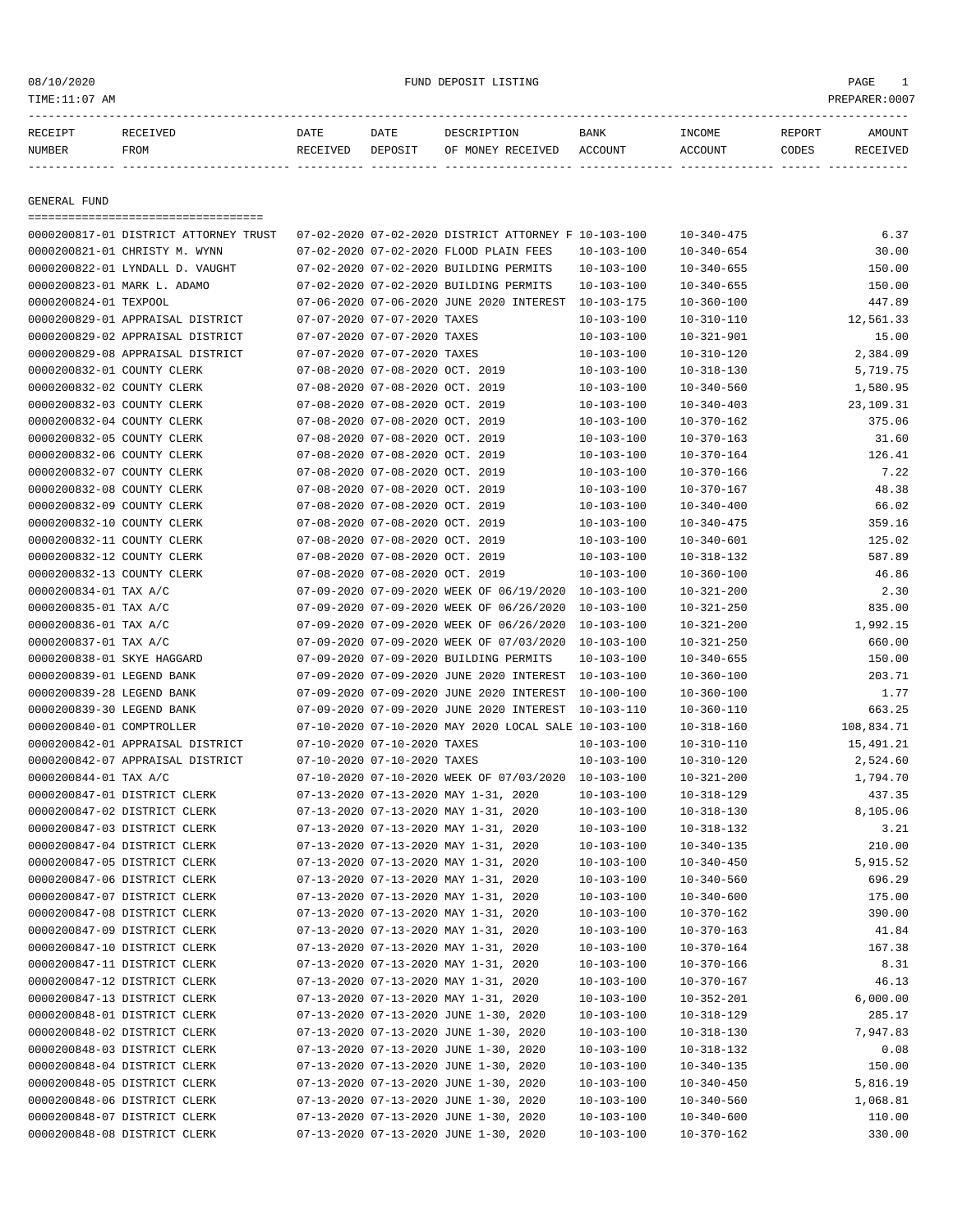08/10/2020 FUND DEPOSIT LISTING PAGE 2

| RECEIPT | RECEIVED | <b>DATE</b> | <b>DATE</b> | DESCRIPTION               | <b>BANK</b> | <b>TNCOME</b>  | REPORT | AMOUNT   |
|---------|----------|-------------|-------------|---------------------------|-------------|----------------|--------|----------|
| NUMBER  | FROM     | RECEIVED    | DEPOSIT     | OF MONEY RECEIVED ACCOUNT |             | <b>ACCOUNT</b> | CODES  | RECEIVED |
|         |          |             |             |                           |             |                |        |          |

GENERAL FUND

| =====================================                                           |                                 |                                                      |                  |                                      |           |
|---------------------------------------------------------------------------------|---------------------------------|------------------------------------------------------|------------------|--------------------------------------|-----------|
| 0000200848-09 DISTRICT CLERK                                                    |                                 | 07-13-2020 07-13-2020 JUNE 1-30, 2020                | $10 - 103 - 100$ | $10 - 370 - 163$                     | 54.43     |
| 0000200848-10 DISTRICT CLERK                                                    |                                 | 07-13-2020 07-13-2020 JUNE 1-30, 2020                | $10 - 103 - 100$ | $10 - 370 - 164$                     | 217.71    |
| 0000200848-11 DISTRICT CLERK                                                    |                                 | 07-13-2020 07-13-2020 JUNE 1-30, 2020                | $10 - 103 - 100$ | $10 - 370 - 166$                     | 12.67     |
| 0000200848-12 DISTRICT CLERK                                                    |                                 | 07-13-2020 07-13-2020 JUNE 1-30, 2020                | $10 - 103 - 100$ | $10 - 370 - 167$                     | 90.74     |
| 0000200849-01 FANNIN COUNTY HEALTH INSP 07-13-2020 07-13-2020 JUNE 2020 REPORT  |                                 |                                                      | $10 - 103 - 100$ | $10 - 320 - 300$                     | 12,370.00 |
| 0000200849-02 FANNIN COUNTY HEALTH INSP 07-13-2020 07-13-2020 INTEREST EARNINGS |                                 |                                                      | $10 - 103 - 100$ | $10 - 360 - 100$                     | 0.06      |
| 0000200851-01 VISION MEDIA GROUP, INC.                                          |                                 | 07-14-2020 07-14-2020 JULY 2020 TOWER REN 10-103-100 |                  | $10 - 370 - 100$                     | 200.00    |
| 0000200853-01 HEALTH & HUMAN SERVICES                                           |                                 | 07-15-2020 07-15-2020 UTILITIES REIMBURSE 10-103-100 |                  | $10 - 370 - 147$                     | 936.21    |
| 0000200858-01 APPRAISAL DISTRICT                                                | 07-17-2020 07-17-2020 TAXES     |                                                      | $10 - 103 - 100$ | $10 - 310 - 110$                     | 26,825.00 |
| 0000200858-02 APPRAISAL DISTRICT                                                | 07-17-2020 07-17-2020 TAXES     |                                                      | $10 - 103 - 100$ | $10 - 321 - 901$                     | 526.55    |
| 0000200858-08 APPRAISAL DISTRICT                                                | 07-17-2020 07-17-2020 TAXES     |                                                      | $10 - 103 - 100$ | $10 - 310 - 120$                     | 4,970.09  |
| 0000200859-01 COMPTROLLER                                                       |                                 | 07-17-2020 07-17-2020 MB GR CNTY ALLOC.              | $10 - 103 - 100$ | $10 - 320 - 200$                     | 1,077.76  |
| 0000200859-02 COMPTROLLER                                                       |                                 | 07-17-2020 07-17-2020 MB SALES CNTY ALLOC 10-103-100 |                  | $10 - 320 - 200$                     | 1,327.11  |
| 0000200860-01 COUNTY CLERK                                                      | 07-17-2020 07-17-2020 NOV. 2019 |                                                      | $10 - 103 - 100$ | $10 - 318 - 130$                     | 3,582.85  |
| 0000200860-02 COUNTY CLERK                                                      | 07-17-2020 07-17-2020 NOV. 2019 |                                                      | $10 - 103 - 100$ | $10 - 340 - 560$                     | 773.37    |
| 0000200860-03 COUNTY CLERK                                                      | 07-17-2020 07-17-2020 NOV. 2019 |                                                      | $10 - 103 - 100$ | $10 - 340 - 403$                     | 18,964.58 |
| 0000200860-04 COUNTY CLERK                                                      | 07-17-2020 07-17-2020 NOV. 2019 |                                                      | $10 - 103 - 100$ | $10 - 370 - 162$                     | 240.00    |
| 0000200860-05 COUNTY CLERK                                                      | 07-17-2020 07-17-2020 NOV. 2019 |                                                      | $10 - 103 - 100$ | $10 - 370 - 163$                     | 25.07     |
| 0000200860-06 COUNTY CLERK                                                      | 07-17-2020 07-17-2020 NOV. 2019 |                                                      | $10 - 103 - 100$ | $10 - 370 - 164$                     | 100.28    |
| 0000200860-07 COUNTY CLERK                                                      | 07-17-2020 07-17-2020 NOV. 2019 |                                                      | $10 - 103 - 100$ | $10 - 370 - 166$                     | 4.47      |
| 0000200860-08 COUNTY CLERK                                                      | 07-17-2020 07-17-2020 NOV. 2019 |                                                      | $10 - 103 - 100$ | $10 - 370 - 167$                     | 30.08     |
| 0000200860-09 COUNTY CLERK                                                      | 07-17-2020 07-17-2020 NOV. 2019 |                                                      | $10 - 103 - 100$ | $10 - 340 - 400$                     | 34.00     |
| 0000200860-10 COUNTY CLERK                                                      | 07-17-2020 07-17-2020 NOV. 2019 |                                                      | $10 - 103 - 100$ |                                      | 241.59    |
| 0000200860-11 COUNTY CLERK                                                      | 07-17-2020 07-17-2020 NOV. 2019 |                                                      |                  | $10 - 340 - 475$<br>$10 - 340 - 601$ | 80.00     |
|                                                                                 |                                 |                                                      | $10 - 103 - 100$ |                                      |           |
| 0000200860-12 COUNTY CLERK                                                      | 07-17-2020 07-17-2020 NOV. 2019 |                                                      | $10 - 103 - 100$ | $10 - 318 - 132$                     | 800.42    |
| 0000200860-13 COUNTY CLERK                                                      | 07-17-2020 07-17-2020 NOV. 2019 |                                                      | $10 - 103 - 100$ | $10 - 360 - 100$                     | 52.79     |
| 0000200861-01 COUNTY CLERK                                                      | 07-17-2020 07-17-2020 DEC. 2019 |                                                      | $10 - 103 - 100$ | $10 - 318 - 130$                     | 3,904.55  |
| 0000200861-02 COUNTY CLERK                                                      | 07-17-2020 07-17-2020 DEC. 2019 |                                                      | $10 - 103 - 100$ | $10 - 340 - 560$                     | 942.80    |
| 0000200861-03 COUNTY CLERK                                                      | 07-17-2020 07-17-2020 DEC. 2019 |                                                      | $10 - 103 - 100$ | $10 - 340 - 403$                     | 18,029.99 |
| 0000200861-04 COUNTY CLERK                                                      | 07-17-2020 07-17-2020 DEC. 2019 |                                                      | $10 - 103 - 100$ | $10 - 370 - 162$                     | 210.00    |
| 0000200861-05 COUNTY CLERK                                                      | 07-17-2020 07-17-2020 DEC. 2019 |                                                      | $10 - 103 - 100$ | $10 - 370 - 163$                     | 20.59     |
| 0000200861-06 COUNTY CLERK                                                      | 07-17-2020 07-17-2020 DEC. 2019 |                                                      | $10 - 103 - 100$ | $10 - 370 - 164$                     | 82.37     |
| 0000200861-07 COUNTY CLERK                                                      | 07-17-2020 07-17-2020 DEC. 2019 |                                                      | $10 - 103 - 100$ | $10 - 370 - 166$                     | 6.34      |
| 0000200861-08 COUNTY CLERK                                                      | 07-17-2020 07-17-2020 DEC. 2019 |                                                      | $10 - 103 - 100$ | $10 - 370 - 167$                     | 42.70     |
| 0000200861-09 COUNTY CLERK                                                      | 07-17-2020 07-17-2020 DEC. 2019 |                                                      | $10 - 103 - 100$ | $10 - 340 - 400$                     | 58.00     |
| 0000200861-10 COUNTY CLERK                                                      | 07-17-2020 07-17-2020 DEC. 2019 |                                                      | $10 - 103 - 100$ | $10 - 340 - 475$                     | 301.76    |
| 0000200861-11 COUNTY CLERK                                                      | 07-17-2020 07-17-2020 DEC. 2019 |                                                      | $10 - 103 - 100$ | $10 - 340 - 601$                     | 70.00     |
| 0000200861-12 COUNTY CLERK                                                      | 07-17-2020 07-17-2020 DEC. 2019 |                                                      | $10 - 103 - 100$ | $10 - 318 - 132$                     | 1,210.38  |
| 0000200861-13 COUNTY CLERK                                                      | 07-17-2020 07-17-2020 DEC. 2019 |                                                      | $10 - 103 - 100$ | $10 - 360 - 100$                     | 61.82     |
| 0000200862-01 COUNTY CLERK                                                      | 07-17-2020 07-17-2020 JAN. 2020 |                                                      | $10 - 103 - 100$ | $10 - 318 - 130$                     | 4,323.77  |
| 0000200862-02 COUNTY CLERK                                                      | 07-17-2020 07-17-2020 JAN.2020  |                                                      | $10 - 103 - 100$ | $10 - 340 - 560$                     | 1,721.16  |
| 0000200862-03 COUNTY CLERK                                                      | 07-17-2020 07-17-2020 JAN. 2020 |                                                      | $10 - 103 - 100$ | $10 - 340 - 403$                     | 21,493.53 |
| 0000200862-04 COUNTY CLERK                                                      | 07-17-2020 07-17-2020 JAN. 2020 |                                                      | $10 - 103 - 100$ | $10 - 370 - 162$                     | 285.00    |
| 0000200862-05 COUNTY CLERK                                                      | 07-17-2020 07-17-2020 JAN. 2020 |                                                      | $10 - 103 - 100$ | $10 - 370 - 163$                     | 19.90     |
| 0000200862-06 COUNTY CLERK                                                      | 07-17-2020 07-17-2020 JAN. 2020 |                                                      | $10 - 103 - 100$ | $10 - 370 - 164$                     | 79.59     |
| 0000200862-07 COUNTY CLERK                                                      | 07-17-2020 07-17-2020 JAN. 2020 |                                                      | $10 - 103 - 100$ | $10 - 370 - 166$                     | 4.72      |
| 0000200862-08 COUNTY CLERK                                                      | 07-17-2020 07-17-2020 JAN. 2020 |                                                      | $10 - 103 - 100$ | $10 - 370 - 167$                     | 31.52     |
| 0000200862-09 COUNTY CLERK                                                      | 07-17-2020 07-17-2020 JAN. 2020 |                                                      | $10 - 103 - 100$ | $10 - 340 - 400$                     | 82.00     |
| 0000200862-10 COUNTY CLERK                                                      | 07-17-2020 07-17-2020 JAN. 2020 |                                                      | $10 - 103 - 100$ | $10 - 340 - 475$                     | 224.73    |
| 0000200862-11 COUNTY CLERK                                                      | 07-17-2020 07-17-2020 JAN. 2020 |                                                      | $10 - 103 - 100$ | $10 - 340 - 601$                     | 95.00     |
| 0000200862-12 COUNTY CLERK                                                      | 07-17-2020 07-17-2020 JAN. 2020 |                                                      | $10 - 103 - 100$ | $10 - 318 - 132$                     | 433.50    |
| 0000200862-13 COUNTY CLERK                                                      | 07-17-2020 07-17-2020 JAN. 2020 |                                                      | $10 - 103 - 100$ | $10 - 360 - 100$                     | 59.82     |
| 0000200863-01 COUNTY CLERK                                                      | 07-17-2020 07-17-2020 FEB. 2020 |                                                      | $10 - 103 - 100$ | $10 - 318 - 130$                     | 4,115.17  |
| 0000200863-02 COUNTY CLERK                                                      | 07-17-2020 07-17-2020 FEB. 2020 |                                                      | $10 - 103 - 100$ | $10 - 340 - 560$                     | 1,034.51  |
|                                                                                 |                                 |                                                      |                  |                                      |           |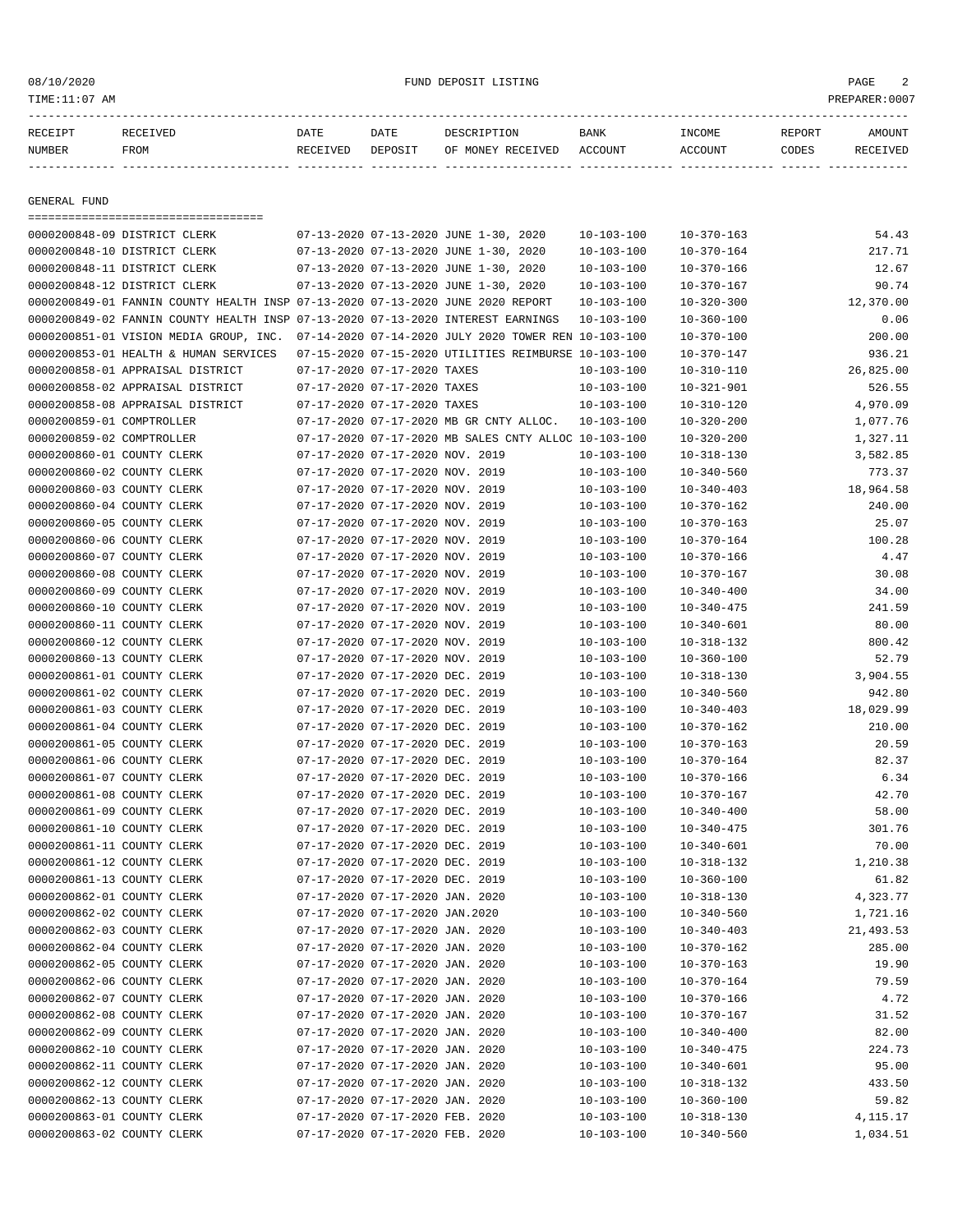08/10/2020 FUND DEPOSIT LISTING PAGE 3

| RECEIPT      | RECEIVED | DATE     | DATE    | DESCRIPTION       | <b>BANK</b> | INCOME  | REPORT | <b>AMOUNT</b> |  |  |  |
|--------------|----------|----------|---------|-------------------|-------------|---------|--------|---------------|--|--|--|
| NUMBER       | FROM     | RECEIVED | DEPOSIT | OF MONEY RECEIVED | ACCOUNT     | ACCOUNT | CODES  | RECEIVED      |  |  |  |
|              |          |          |         |                   |             |         |        |               |  |  |  |
|              |          |          |         |                   |             |         |        |               |  |  |  |
| GENERAL FUND |          |          |         |                   |             |         |        |               |  |  |  |
|              |          |          |         |                   |             |         |        |               |  |  |  |

| 0000200863-04 COUNTY CLERK<br>07-17-2020 07-17-2020 FEB. 2020<br>$10 - 103 - 100$<br>$10 - 370 - 162$<br>180.54<br>0000200863-05 COUNTY CLERK<br>07-17-2020 07-17-2020 FEB. 2020<br>$10 - 103 - 100$<br>$10 - 370 - 163$<br>32.67<br>0000200863-06 COUNTY CLERK<br>07-17-2020 07-17-2020 FEB. 2020<br>$10 - 370 - 164$<br>130.68<br>$10 - 103 - 100$<br>07-17-2020 07-17-2020 FEB. 2020<br>0000200863-07 COUNTY CLERK<br>$10 - 103 - 100$<br>$10 - 370 - 166$<br>7.12<br>0000200863-08 COUNTY CLERK<br>07-17-2020 07-17-2020 FEB. 2020<br>47.73<br>$10 - 103 - 100$<br>$10 - 370 - 167$<br>0000200863-09 COUNTY CLERK<br>07-17-2020 07-17-2020 FEB. 2020<br>56.00<br>$10 - 103 - 100$<br>$10 - 340 - 400$<br>07-17-2020 07-17-2020 FEB. 2020<br>421.51<br>0000200863-10 COUNTY CLERK<br>$10 - 103 - 100$<br>$10 - 340 - 475$<br>0000200863-11 COUNTY CLERK<br>07-17-2020 07-17-2020 FEB. 2020<br>$10 - 103 - 100$<br>60.00<br>$10 - 340 - 601$<br>0000200863-12 COUNTY CLERK<br>07-17-2020 07-17-2020 FEB. 2020<br>$10 - 103 - 100$<br>1,454.73<br>$10 - 318 - 132$<br>0000200863-13 COUNTY CLERK<br>07-17-2020 07-17-2020 FEB. 2020<br>13.91<br>$10 - 103 - 100$<br>$10 - 360 - 100$<br>0000200864-01 COUNTY CLERK<br>4,145.92<br>07-17-2020 07-17-2020 MAR. 2020<br>$10 - 103 - 100$<br>$10 - 318 - 130$<br>0000200864-02 COUNTY CLERK<br>07-17-2020 07-17-2020 MAR. 2020<br>$10 - 103 - 100$<br>1,126.24<br>$10 - 340 - 560$<br>0000200864-03 COUNTY CLERK<br>07-17-2020 07-17-2020 MAR. 2020<br>20,079.11<br>$10 - 103 - 100$<br>$10 - 340 - 403$<br>0000200864-04 COUNTY CLERK<br>07-17-2020 07-17-2020 MAR. 2020<br>210.00<br>$10 - 103 - 100$<br>$10 - 370 - 162$<br>07-17-2020 07-17-2020 MAR. 2020<br>0000200864-05 COUNTY CLERK<br>$10 - 103 - 100$<br>$10 - 370 - 163$<br>28.84<br>0000200864-06 COUNTY CLERK<br>07-17-2020 07-17-2020 MAR. 2020<br>115.37<br>$10 - 103 - 100$<br>$10 - 370 - 164$<br>0000200864-07 COUNTY CLERK<br>07-17-2020 07-17-2020 MAR. 2020<br>6.32<br>$10 - 103 - 100$<br>$10 - 370 - 166$<br>0000200864-08 COUNTY CLERK<br>07-17-2020 07-17-2020 MAR. 2020<br>41.96<br>$10 - 103 - 100$<br>$10 - 370 - 167$<br>0000200864-09 COUNTY CLERK<br>07-17-2020 07-17-2020 MAR. 2020<br>$10 - 103 - 100$<br>$10 - 340 - 400$<br>70.00<br>0000200864-10 COUNTY CLERK<br>07-17-2020 07-17-2020 MAR. 2020<br>$10 - 103 - 100$<br>$10 - 340 - 475$<br>304.21<br>0000200864-11 COUNTY CLERK<br>07-17-2020 07-17-2020 MAR. 2020<br>70.00<br>$10 - 103 - 100$<br>$10 - 340 - 601$<br>0000200864-12 COUNTY CLERK<br>07-17-2020 07-17-2020 MAR. 2020<br>1,044.68<br>$10 - 103 - 100$<br>$10 - 318 - 132$<br>0000200864-13 COUNTY CLERK<br>07-17-2020 07-17-2020 MAR. 2020<br>$10 - 103 - 100$<br>10.00<br>$10 - 352 - 201$<br>0000200864-14 COUNTY CLERK<br>07-17-2020 07-17-2020 MAR. 2020<br>$10 - 360 - 100$<br>12.00<br>$10 - 103 - 100$<br>0000200865-01 COUNTY CLERK<br>07-17-2020 07-17-2020 APRIL 2020<br>2,828.48<br>$10 - 103 - 100$<br>$10 - 318 - 130$<br>07-17-2020 07-17-2020 APRIL 2020<br>0000200865-02 COUNTY CLERK<br>$10 - 103 - 100$<br>$10 - 340 - 560$<br>855.16<br>0000200865-03 COUNTY CLERK<br>07-17-2020 07-17-2020 APRIL 2020<br>16, 144.68<br>$10 - 103 - 100$<br>$10 - 340 - 403$<br>07-17-2020 07-17-2020 APRIL 2020<br>150.00<br>0000200865-04 COUNTY CLERK<br>$10 - 103 - 100$<br>$10 - 370 - 162$<br>07-17-2020 07-17-2020 APRIL 2020<br>0000200865-05 COUNTY CLERK<br>$10 - 103 - 100$<br>$10 - 370 - 163$<br>23.34<br>0000200865-06 COUNTY CLERK<br>07-17-2020 07-17-2020 APRIL 2020<br>$10 - 103 - 100$<br>$10 - 370 - 164$<br>93.34<br>0000200865-07 COUNTY CLERK<br>07-17-2020 07-17-2020 APRIL 2020<br>$10 - 103 - 100$<br>$10 - 370 - 166$<br>4.43<br>0000200865-08 COUNTY CLERK<br>07-17-2020 07-17-2020 APRIL 2020<br>29.53<br>$10 - 103 - 100$<br>$10 - 370 - 167$<br>0000200865-09 COUNTY CLERK<br>07-17-2020 07-17-2020 APRIL 2020<br>38.00<br>$10 - 103 - 100$<br>$10 - 340 - 400$<br>0000200865-10 COUNTY CLERK<br>07-17-2020 07-17-2020 APRIL 2020<br>$10 - 103 - 100$<br>236.79<br>$10 - 340 - 475$<br>0000200865-11 COUNTY CLERK<br>07-17-2020 07-17-2020 APRIL 2020<br>50.00<br>$10 - 103 - 100$<br>$10 - 340 - 601$<br>0000200865-12 COUNTY CLERK<br>07-17-2020 07-17-2020 APRIL 2020<br>294.52<br>$10 - 103 - 100$<br>$10 - 318 - 132$<br>07-17-2020 07-17-2020 APRIL 2020<br>0000200865-13 COUNTY CLERK<br>$10 - 103 - 100$<br>$10 - 352 - 201$<br>5.00<br>0000200865-14 COUNTY CLERK<br>07-17-2020 07-17-2020 APRIL 2020<br>2.44<br>$10 - 103 - 100$<br>$10 - 360 - 100$<br>07-17-2020 07-17-2020 MAY 2020<br>3,633.97<br>0000200866-01 COUNTY CLERK<br>$10 - 103 - 100$<br>$10 - 318 - 130$<br>0000200866-02 COUNTY CLERK<br>07-17-2020 07-17-2020 MAY 2020<br>$10 - 103 - 100$<br>1,206.19<br>$10 - 340 - 560$<br>16,225.57<br>0000200866-03 COUNTY CLERK<br>07-17-2020 07-17-2020 MAY 2020<br>$10 - 103 - 100$<br>$10 - 340 - 403$<br>07-17-2020 07-17-2020 MAY 2020<br>225.00<br>0000200866-04 COUNTY CLERK<br>$10 - 103 - 100$<br>$10 - 370 - 162$<br>0000200866-05 COUNTY CLERK<br>07-17-2020 07-17-2020 MAY 2020<br>18.86<br>$10 - 103 - 100$<br>$10 - 370 - 163$<br>0000200866-06 COUNTY CLERK<br>75.42<br>07-17-2020 07-17-2020 MAY 2020<br>$10 - 103 - 100$<br>$10 - 370 - 164$<br>0000200866-07 COUNTY CLERK<br>07-17-2020 07-17-2020 MAY 2020<br>4.29<br>$10 - 103 - 100$<br>$10 - 370 - 166$<br>0000200866-08 COUNTY CLERK<br>07-17-2020 07-17-2020 MAY 2020<br>29.57<br>$10 - 103 - 100$<br>$10 - 370 - 167$<br>0000200866-09 COUNTY CLERK<br>07-17-2020 07-17-2020 MAY 2020<br>$10 - 103 - 100$<br>$10 - 340 - 400$<br>100.00<br>0000200866-10 COUNTY CLERK<br>07-17-2020 07-17-2020 MAY 2020<br>$10 - 103 - 100$<br>$10 - 340 - 475$<br>198.18<br>0000200866-11 COUNTY CLERK<br>07-17-2020 07-17-2020 MAY 2020<br>$10 - 103 - 100$<br>$10 - 340 - 601$<br>75.00<br>0000200866-12 COUNTY CLERK<br>07-17-2020 07-17-2020 MAY 2020<br>410.72<br>$10 - 103 - 100$<br>$10 - 318 - 132$<br>0000200866-13 COUNTY CLERK<br>07-17-2020 07-17-2020 MAY 2020<br>5.00<br>$10 - 103 - 100$<br>$10 - 352 - 201$<br>0000200866-14 COUNTY CLERK<br>07-17-2020 07-17-2020 MAY 2020<br>$10 - 360 - 100$<br>2.67<br>$10 - 103 - 100$<br>0000200867-01 COUNTY CLERK<br>07-20-2020 07-20-2020 JUNE 2020<br>4,532.77<br>$10 - 103 - 100$<br>$10 - 318 - 130$ | 0000200863-03 COUNTY CLERK | 07-17-2020 07-17-2020 FEB. 2020 | $10 - 103 - 100$ | $10 - 340 - 403$ | 19,965.56 |
|-----------------------------------------------------------------------------------------------------------------------------------------------------------------------------------------------------------------------------------------------------------------------------------------------------------------------------------------------------------------------------------------------------------------------------------------------------------------------------------------------------------------------------------------------------------------------------------------------------------------------------------------------------------------------------------------------------------------------------------------------------------------------------------------------------------------------------------------------------------------------------------------------------------------------------------------------------------------------------------------------------------------------------------------------------------------------------------------------------------------------------------------------------------------------------------------------------------------------------------------------------------------------------------------------------------------------------------------------------------------------------------------------------------------------------------------------------------------------------------------------------------------------------------------------------------------------------------------------------------------------------------------------------------------------------------------------------------------------------------------------------------------------------------------------------------------------------------------------------------------------------------------------------------------------------------------------------------------------------------------------------------------------------------------------------------------------------------------------------------------------------------------------------------------------------------------------------------------------------------------------------------------------------------------------------------------------------------------------------------------------------------------------------------------------------------------------------------------------------------------------------------------------------------------------------------------------------------------------------------------------------------------------------------------------------------------------------------------------------------------------------------------------------------------------------------------------------------------------------------------------------------------------------------------------------------------------------------------------------------------------------------------------------------------------------------------------------------------------------------------------------------------------------------------------------------------------------------------------------------------------------------------------------------------------------------------------------------------------------------------------------------------------------------------------------------------------------------------------------------------------------------------------------------------------------------------------------------------------------------------------------------------------------------------------------------------------------------------------------------------------------------------------------------------------------------------------------------------------------------------------------------------------------------------------------------------------------------------------------------------------------------------------------------------------------------------------------------------------------------------------------------------------------------------------------------------------------------------------------------------------------------------------------------------------------------------------------------------------------------------------------------------------------------------------------------------------------------------------------------------------------------------------------------------------------------------------------------------------------------------------------------------------------------------------------------------------------------------------------------------------------------------------------------------------------------------------------------------------------------------------------------------------------------------------------------------------------------------------------------------------------------------------------------------------------------------------------------------------------------------------------------------------------------------------------------------------------------------------------------------------------------------------------------------------------------------------------------------------------------------------------------------------------------------------------------------------------------------------------------------------------------------------------------------------------------------------------------------------------------------------------------------------------------------------------------------------------------------------------------------------------------------------------------------------------------------------------------------------------------------------------------------------------------------------------------------------------------------------------------------------------------------------------------------------------------------------------------------------------------------------------------------------------------------------------------------------------------------------------------------------------------------------------------------------------------------------------------|----------------------------|---------------------------------|------------------|------------------|-----------|
|                                                                                                                                                                                                                                                                                                                                                                                                                                                                                                                                                                                                                                                                                                                                                                                                                                                                                                                                                                                                                                                                                                                                                                                                                                                                                                                                                                                                                                                                                                                                                                                                                                                                                                                                                                                                                                                                                                                                                                                                                                                                                                                                                                                                                                                                                                                                                                                                                                                                                                                                                                                                                                                                                                                                                                                                                                                                                                                                                                                                                                                                                                                                                                                                                                                                                                                                                                                                                                                                                                                                                                                                                                                                                                                                                                                                                                                                                                                                                                                                                                                                                                                                                                                                                                                                                                                                                                                                                                                                                                                                                                                                                                                                                                                                                                                                                                                                                                                                                                                                                                                                                                                                                                                                                                                                                                                                                                                                                                                                                                                                                                                                                                                                                                                                                                                                                                                                                                                                                                                                                                                                                                                                                                                                                                                                                                                                   |                            |                                 |                  |                  |           |
|                                                                                                                                                                                                                                                                                                                                                                                                                                                                                                                                                                                                                                                                                                                                                                                                                                                                                                                                                                                                                                                                                                                                                                                                                                                                                                                                                                                                                                                                                                                                                                                                                                                                                                                                                                                                                                                                                                                                                                                                                                                                                                                                                                                                                                                                                                                                                                                                                                                                                                                                                                                                                                                                                                                                                                                                                                                                                                                                                                                                                                                                                                                                                                                                                                                                                                                                                                                                                                                                                                                                                                                                                                                                                                                                                                                                                                                                                                                                                                                                                                                                                                                                                                                                                                                                                                                                                                                                                                                                                                                                                                                                                                                                                                                                                                                                                                                                                                                                                                                                                                                                                                                                                                                                                                                                                                                                                                                                                                                                                                                                                                                                                                                                                                                                                                                                                                                                                                                                                                                                                                                                                                                                                                                                                                                                                                                                   |                            |                                 |                  |                  |           |
|                                                                                                                                                                                                                                                                                                                                                                                                                                                                                                                                                                                                                                                                                                                                                                                                                                                                                                                                                                                                                                                                                                                                                                                                                                                                                                                                                                                                                                                                                                                                                                                                                                                                                                                                                                                                                                                                                                                                                                                                                                                                                                                                                                                                                                                                                                                                                                                                                                                                                                                                                                                                                                                                                                                                                                                                                                                                                                                                                                                                                                                                                                                                                                                                                                                                                                                                                                                                                                                                                                                                                                                                                                                                                                                                                                                                                                                                                                                                                                                                                                                                                                                                                                                                                                                                                                                                                                                                                                                                                                                                                                                                                                                                                                                                                                                                                                                                                                                                                                                                                                                                                                                                                                                                                                                                                                                                                                                                                                                                                                                                                                                                                                                                                                                                                                                                                                                                                                                                                                                                                                                                                                                                                                                                                                                                                                                                   |                            |                                 |                  |                  |           |
|                                                                                                                                                                                                                                                                                                                                                                                                                                                                                                                                                                                                                                                                                                                                                                                                                                                                                                                                                                                                                                                                                                                                                                                                                                                                                                                                                                                                                                                                                                                                                                                                                                                                                                                                                                                                                                                                                                                                                                                                                                                                                                                                                                                                                                                                                                                                                                                                                                                                                                                                                                                                                                                                                                                                                                                                                                                                                                                                                                                                                                                                                                                                                                                                                                                                                                                                                                                                                                                                                                                                                                                                                                                                                                                                                                                                                                                                                                                                                                                                                                                                                                                                                                                                                                                                                                                                                                                                                                                                                                                                                                                                                                                                                                                                                                                                                                                                                                                                                                                                                                                                                                                                                                                                                                                                                                                                                                                                                                                                                                                                                                                                                                                                                                                                                                                                                                                                                                                                                                                                                                                                                                                                                                                                                                                                                                                                   |                            |                                 |                  |                  |           |
|                                                                                                                                                                                                                                                                                                                                                                                                                                                                                                                                                                                                                                                                                                                                                                                                                                                                                                                                                                                                                                                                                                                                                                                                                                                                                                                                                                                                                                                                                                                                                                                                                                                                                                                                                                                                                                                                                                                                                                                                                                                                                                                                                                                                                                                                                                                                                                                                                                                                                                                                                                                                                                                                                                                                                                                                                                                                                                                                                                                                                                                                                                                                                                                                                                                                                                                                                                                                                                                                                                                                                                                                                                                                                                                                                                                                                                                                                                                                                                                                                                                                                                                                                                                                                                                                                                                                                                                                                                                                                                                                                                                                                                                                                                                                                                                                                                                                                                                                                                                                                                                                                                                                                                                                                                                                                                                                                                                                                                                                                                                                                                                                                                                                                                                                                                                                                                                                                                                                                                                                                                                                                                                                                                                                                                                                                                                                   |                            |                                 |                  |                  |           |
|                                                                                                                                                                                                                                                                                                                                                                                                                                                                                                                                                                                                                                                                                                                                                                                                                                                                                                                                                                                                                                                                                                                                                                                                                                                                                                                                                                                                                                                                                                                                                                                                                                                                                                                                                                                                                                                                                                                                                                                                                                                                                                                                                                                                                                                                                                                                                                                                                                                                                                                                                                                                                                                                                                                                                                                                                                                                                                                                                                                                                                                                                                                                                                                                                                                                                                                                                                                                                                                                                                                                                                                                                                                                                                                                                                                                                                                                                                                                                                                                                                                                                                                                                                                                                                                                                                                                                                                                                                                                                                                                                                                                                                                                                                                                                                                                                                                                                                                                                                                                                                                                                                                                                                                                                                                                                                                                                                                                                                                                                                                                                                                                                                                                                                                                                                                                                                                                                                                                                                                                                                                                                                                                                                                                                                                                                                                                   |                            |                                 |                  |                  |           |
|                                                                                                                                                                                                                                                                                                                                                                                                                                                                                                                                                                                                                                                                                                                                                                                                                                                                                                                                                                                                                                                                                                                                                                                                                                                                                                                                                                                                                                                                                                                                                                                                                                                                                                                                                                                                                                                                                                                                                                                                                                                                                                                                                                                                                                                                                                                                                                                                                                                                                                                                                                                                                                                                                                                                                                                                                                                                                                                                                                                                                                                                                                                                                                                                                                                                                                                                                                                                                                                                                                                                                                                                                                                                                                                                                                                                                                                                                                                                                                                                                                                                                                                                                                                                                                                                                                                                                                                                                                                                                                                                                                                                                                                                                                                                                                                                                                                                                                                                                                                                                                                                                                                                                                                                                                                                                                                                                                                                                                                                                                                                                                                                                                                                                                                                                                                                                                                                                                                                                                                                                                                                                                                                                                                                                                                                                                                                   |                            |                                 |                  |                  |           |
|                                                                                                                                                                                                                                                                                                                                                                                                                                                                                                                                                                                                                                                                                                                                                                                                                                                                                                                                                                                                                                                                                                                                                                                                                                                                                                                                                                                                                                                                                                                                                                                                                                                                                                                                                                                                                                                                                                                                                                                                                                                                                                                                                                                                                                                                                                                                                                                                                                                                                                                                                                                                                                                                                                                                                                                                                                                                                                                                                                                                                                                                                                                                                                                                                                                                                                                                                                                                                                                                                                                                                                                                                                                                                                                                                                                                                                                                                                                                                                                                                                                                                                                                                                                                                                                                                                                                                                                                                                                                                                                                                                                                                                                                                                                                                                                                                                                                                                                                                                                                                                                                                                                                                                                                                                                                                                                                                                                                                                                                                                                                                                                                                                                                                                                                                                                                                                                                                                                                                                                                                                                                                                                                                                                                                                                                                                                                   |                            |                                 |                  |                  |           |
|                                                                                                                                                                                                                                                                                                                                                                                                                                                                                                                                                                                                                                                                                                                                                                                                                                                                                                                                                                                                                                                                                                                                                                                                                                                                                                                                                                                                                                                                                                                                                                                                                                                                                                                                                                                                                                                                                                                                                                                                                                                                                                                                                                                                                                                                                                                                                                                                                                                                                                                                                                                                                                                                                                                                                                                                                                                                                                                                                                                                                                                                                                                                                                                                                                                                                                                                                                                                                                                                                                                                                                                                                                                                                                                                                                                                                                                                                                                                                                                                                                                                                                                                                                                                                                                                                                                                                                                                                                                                                                                                                                                                                                                                                                                                                                                                                                                                                                                                                                                                                                                                                                                                                                                                                                                                                                                                                                                                                                                                                                                                                                                                                                                                                                                                                                                                                                                                                                                                                                                                                                                                                                                                                                                                                                                                                                                                   |                            |                                 |                  |                  |           |
|                                                                                                                                                                                                                                                                                                                                                                                                                                                                                                                                                                                                                                                                                                                                                                                                                                                                                                                                                                                                                                                                                                                                                                                                                                                                                                                                                                                                                                                                                                                                                                                                                                                                                                                                                                                                                                                                                                                                                                                                                                                                                                                                                                                                                                                                                                                                                                                                                                                                                                                                                                                                                                                                                                                                                                                                                                                                                                                                                                                                                                                                                                                                                                                                                                                                                                                                                                                                                                                                                                                                                                                                                                                                                                                                                                                                                                                                                                                                                                                                                                                                                                                                                                                                                                                                                                                                                                                                                                                                                                                                                                                                                                                                                                                                                                                                                                                                                                                                                                                                                                                                                                                                                                                                                                                                                                                                                                                                                                                                                                                                                                                                                                                                                                                                                                                                                                                                                                                                                                                                                                                                                                                                                                                                                                                                                                                                   |                            |                                 |                  |                  |           |
|                                                                                                                                                                                                                                                                                                                                                                                                                                                                                                                                                                                                                                                                                                                                                                                                                                                                                                                                                                                                                                                                                                                                                                                                                                                                                                                                                                                                                                                                                                                                                                                                                                                                                                                                                                                                                                                                                                                                                                                                                                                                                                                                                                                                                                                                                                                                                                                                                                                                                                                                                                                                                                                                                                                                                                                                                                                                                                                                                                                                                                                                                                                                                                                                                                                                                                                                                                                                                                                                                                                                                                                                                                                                                                                                                                                                                                                                                                                                                                                                                                                                                                                                                                                                                                                                                                                                                                                                                                                                                                                                                                                                                                                                                                                                                                                                                                                                                                                                                                                                                                                                                                                                                                                                                                                                                                                                                                                                                                                                                                                                                                                                                                                                                                                                                                                                                                                                                                                                                                                                                                                                                                                                                                                                                                                                                                                                   |                            |                                 |                  |                  |           |
|                                                                                                                                                                                                                                                                                                                                                                                                                                                                                                                                                                                                                                                                                                                                                                                                                                                                                                                                                                                                                                                                                                                                                                                                                                                                                                                                                                                                                                                                                                                                                                                                                                                                                                                                                                                                                                                                                                                                                                                                                                                                                                                                                                                                                                                                                                                                                                                                                                                                                                                                                                                                                                                                                                                                                                                                                                                                                                                                                                                                                                                                                                                                                                                                                                                                                                                                                                                                                                                                                                                                                                                                                                                                                                                                                                                                                                                                                                                                                                                                                                                                                                                                                                                                                                                                                                                                                                                                                                                                                                                                                                                                                                                                                                                                                                                                                                                                                                                                                                                                                                                                                                                                                                                                                                                                                                                                                                                                                                                                                                                                                                                                                                                                                                                                                                                                                                                                                                                                                                                                                                                                                                                                                                                                                                                                                                                                   |                            |                                 |                  |                  |           |
|                                                                                                                                                                                                                                                                                                                                                                                                                                                                                                                                                                                                                                                                                                                                                                                                                                                                                                                                                                                                                                                                                                                                                                                                                                                                                                                                                                                                                                                                                                                                                                                                                                                                                                                                                                                                                                                                                                                                                                                                                                                                                                                                                                                                                                                                                                                                                                                                                                                                                                                                                                                                                                                                                                                                                                                                                                                                                                                                                                                                                                                                                                                                                                                                                                                                                                                                                                                                                                                                                                                                                                                                                                                                                                                                                                                                                                                                                                                                                                                                                                                                                                                                                                                                                                                                                                                                                                                                                                                                                                                                                                                                                                                                                                                                                                                                                                                                                                                                                                                                                                                                                                                                                                                                                                                                                                                                                                                                                                                                                                                                                                                                                                                                                                                                                                                                                                                                                                                                                                                                                                                                                                                                                                                                                                                                                                                                   |                            |                                 |                  |                  |           |
|                                                                                                                                                                                                                                                                                                                                                                                                                                                                                                                                                                                                                                                                                                                                                                                                                                                                                                                                                                                                                                                                                                                                                                                                                                                                                                                                                                                                                                                                                                                                                                                                                                                                                                                                                                                                                                                                                                                                                                                                                                                                                                                                                                                                                                                                                                                                                                                                                                                                                                                                                                                                                                                                                                                                                                                                                                                                                                                                                                                                                                                                                                                                                                                                                                                                                                                                                                                                                                                                                                                                                                                                                                                                                                                                                                                                                                                                                                                                                                                                                                                                                                                                                                                                                                                                                                                                                                                                                                                                                                                                                                                                                                                                                                                                                                                                                                                                                                                                                                                                                                                                                                                                                                                                                                                                                                                                                                                                                                                                                                                                                                                                                                                                                                                                                                                                                                                                                                                                                                                                                                                                                                                                                                                                                                                                                                                                   |                            |                                 |                  |                  |           |
|                                                                                                                                                                                                                                                                                                                                                                                                                                                                                                                                                                                                                                                                                                                                                                                                                                                                                                                                                                                                                                                                                                                                                                                                                                                                                                                                                                                                                                                                                                                                                                                                                                                                                                                                                                                                                                                                                                                                                                                                                                                                                                                                                                                                                                                                                                                                                                                                                                                                                                                                                                                                                                                                                                                                                                                                                                                                                                                                                                                                                                                                                                                                                                                                                                                                                                                                                                                                                                                                                                                                                                                                                                                                                                                                                                                                                                                                                                                                                                                                                                                                                                                                                                                                                                                                                                                                                                                                                                                                                                                                                                                                                                                                                                                                                                                                                                                                                                                                                                                                                                                                                                                                                                                                                                                                                                                                                                                                                                                                                                                                                                                                                                                                                                                                                                                                                                                                                                                                                                                                                                                                                                                                                                                                                                                                                                                                   |                            |                                 |                  |                  |           |
|                                                                                                                                                                                                                                                                                                                                                                                                                                                                                                                                                                                                                                                                                                                                                                                                                                                                                                                                                                                                                                                                                                                                                                                                                                                                                                                                                                                                                                                                                                                                                                                                                                                                                                                                                                                                                                                                                                                                                                                                                                                                                                                                                                                                                                                                                                                                                                                                                                                                                                                                                                                                                                                                                                                                                                                                                                                                                                                                                                                                                                                                                                                                                                                                                                                                                                                                                                                                                                                                                                                                                                                                                                                                                                                                                                                                                                                                                                                                                                                                                                                                                                                                                                                                                                                                                                                                                                                                                                                                                                                                                                                                                                                                                                                                                                                                                                                                                                                                                                                                                                                                                                                                                                                                                                                                                                                                                                                                                                                                                                                                                                                                                                                                                                                                                                                                                                                                                                                                                                                                                                                                                                                                                                                                                                                                                                                                   |                            |                                 |                  |                  |           |
|                                                                                                                                                                                                                                                                                                                                                                                                                                                                                                                                                                                                                                                                                                                                                                                                                                                                                                                                                                                                                                                                                                                                                                                                                                                                                                                                                                                                                                                                                                                                                                                                                                                                                                                                                                                                                                                                                                                                                                                                                                                                                                                                                                                                                                                                                                                                                                                                                                                                                                                                                                                                                                                                                                                                                                                                                                                                                                                                                                                                                                                                                                                                                                                                                                                                                                                                                                                                                                                                                                                                                                                                                                                                                                                                                                                                                                                                                                                                                                                                                                                                                                                                                                                                                                                                                                                                                                                                                                                                                                                                                                                                                                                                                                                                                                                                                                                                                                                                                                                                                                                                                                                                                                                                                                                                                                                                                                                                                                                                                                                                                                                                                                                                                                                                                                                                                                                                                                                                                                                                                                                                                                                                                                                                                                                                                                                                   |                            |                                 |                  |                  |           |
|                                                                                                                                                                                                                                                                                                                                                                                                                                                                                                                                                                                                                                                                                                                                                                                                                                                                                                                                                                                                                                                                                                                                                                                                                                                                                                                                                                                                                                                                                                                                                                                                                                                                                                                                                                                                                                                                                                                                                                                                                                                                                                                                                                                                                                                                                                                                                                                                                                                                                                                                                                                                                                                                                                                                                                                                                                                                                                                                                                                                                                                                                                                                                                                                                                                                                                                                                                                                                                                                                                                                                                                                                                                                                                                                                                                                                                                                                                                                                                                                                                                                                                                                                                                                                                                                                                                                                                                                                                                                                                                                                                                                                                                                                                                                                                                                                                                                                                                                                                                                                                                                                                                                                                                                                                                                                                                                                                                                                                                                                                                                                                                                                                                                                                                                                                                                                                                                                                                                                                                                                                                                                                                                                                                                                                                                                                                                   |                            |                                 |                  |                  |           |
|                                                                                                                                                                                                                                                                                                                                                                                                                                                                                                                                                                                                                                                                                                                                                                                                                                                                                                                                                                                                                                                                                                                                                                                                                                                                                                                                                                                                                                                                                                                                                                                                                                                                                                                                                                                                                                                                                                                                                                                                                                                                                                                                                                                                                                                                                                                                                                                                                                                                                                                                                                                                                                                                                                                                                                                                                                                                                                                                                                                                                                                                                                                                                                                                                                                                                                                                                                                                                                                                                                                                                                                                                                                                                                                                                                                                                                                                                                                                                                                                                                                                                                                                                                                                                                                                                                                                                                                                                                                                                                                                                                                                                                                                                                                                                                                                                                                                                                                                                                                                                                                                                                                                                                                                                                                                                                                                                                                                                                                                                                                                                                                                                                                                                                                                                                                                                                                                                                                                                                                                                                                                                                                                                                                                                                                                                                                                   |                            |                                 |                  |                  |           |
|                                                                                                                                                                                                                                                                                                                                                                                                                                                                                                                                                                                                                                                                                                                                                                                                                                                                                                                                                                                                                                                                                                                                                                                                                                                                                                                                                                                                                                                                                                                                                                                                                                                                                                                                                                                                                                                                                                                                                                                                                                                                                                                                                                                                                                                                                                                                                                                                                                                                                                                                                                                                                                                                                                                                                                                                                                                                                                                                                                                                                                                                                                                                                                                                                                                                                                                                                                                                                                                                                                                                                                                                                                                                                                                                                                                                                                                                                                                                                                                                                                                                                                                                                                                                                                                                                                                                                                                                                                                                                                                                                                                                                                                                                                                                                                                                                                                                                                                                                                                                                                                                                                                                                                                                                                                                                                                                                                                                                                                                                                                                                                                                                                                                                                                                                                                                                                                                                                                                                                                                                                                                                                                                                                                                                                                                                                                                   |                            |                                 |                  |                  |           |
|                                                                                                                                                                                                                                                                                                                                                                                                                                                                                                                                                                                                                                                                                                                                                                                                                                                                                                                                                                                                                                                                                                                                                                                                                                                                                                                                                                                                                                                                                                                                                                                                                                                                                                                                                                                                                                                                                                                                                                                                                                                                                                                                                                                                                                                                                                                                                                                                                                                                                                                                                                                                                                                                                                                                                                                                                                                                                                                                                                                                                                                                                                                                                                                                                                                                                                                                                                                                                                                                                                                                                                                                                                                                                                                                                                                                                                                                                                                                                                                                                                                                                                                                                                                                                                                                                                                                                                                                                                                                                                                                                                                                                                                                                                                                                                                                                                                                                                                                                                                                                                                                                                                                                                                                                                                                                                                                                                                                                                                                                                                                                                                                                                                                                                                                                                                                                                                                                                                                                                                                                                                                                                                                                                                                                                                                                                                                   |                            |                                 |                  |                  |           |
|                                                                                                                                                                                                                                                                                                                                                                                                                                                                                                                                                                                                                                                                                                                                                                                                                                                                                                                                                                                                                                                                                                                                                                                                                                                                                                                                                                                                                                                                                                                                                                                                                                                                                                                                                                                                                                                                                                                                                                                                                                                                                                                                                                                                                                                                                                                                                                                                                                                                                                                                                                                                                                                                                                                                                                                                                                                                                                                                                                                                                                                                                                                                                                                                                                                                                                                                                                                                                                                                                                                                                                                                                                                                                                                                                                                                                                                                                                                                                                                                                                                                                                                                                                                                                                                                                                                                                                                                                                                                                                                                                                                                                                                                                                                                                                                                                                                                                                                                                                                                                                                                                                                                                                                                                                                                                                                                                                                                                                                                                                                                                                                                                                                                                                                                                                                                                                                                                                                                                                                                                                                                                                                                                                                                                                                                                                                                   |                            |                                 |                  |                  |           |
|                                                                                                                                                                                                                                                                                                                                                                                                                                                                                                                                                                                                                                                                                                                                                                                                                                                                                                                                                                                                                                                                                                                                                                                                                                                                                                                                                                                                                                                                                                                                                                                                                                                                                                                                                                                                                                                                                                                                                                                                                                                                                                                                                                                                                                                                                                                                                                                                                                                                                                                                                                                                                                                                                                                                                                                                                                                                                                                                                                                                                                                                                                                                                                                                                                                                                                                                                                                                                                                                                                                                                                                                                                                                                                                                                                                                                                                                                                                                                                                                                                                                                                                                                                                                                                                                                                                                                                                                                                                                                                                                                                                                                                                                                                                                                                                                                                                                                                                                                                                                                                                                                                                                                                                                                                                                                                                                                                                                                                                                                                                                                                                                                                                                                                                                                                                                                                                                                                                                                                                                                                                                                                                                                                                                                                                                                                                                   |                            |                                 |                  |                  |           |
|                                                                                                                                                                                                                                                                                                                                                                                                                                                                                                                                                                                                                                                                                                                                                                                                                                                                                                                                                                                                                                                                                                                                                                                                                                                                                                                                                                                                                                                                                                                                                                                                                                                                                                                                                                                                                                                                                                                                                                                                                                                                                                                                                                                                                                                                                                                                                                                                                                                                                                                                                                                                                                                                                                                                                                                                                                                                                                                                                                                                                                                                                                                                                                                                                                                                                                                                                                                                                                                                                                                                                                                                                                                                                                                                                                                                                                                                                                                                                                                                                                                                                                                                                                                                                                                                                                                                                                                                                                                                                                                                                                                                                                                                                                                                                                                                                                                                                                                                                                                                                                                                                                                                                                                                                                                                                                                                                                                                                                                                                                                                                                                                                                                                                                                                                                                                                                                                                                                                                                                                                                                                                                                                                                                                                                                                                                                                   |                            |                                 |                  |                  |           |
|                                                                                                                                                                                                                                                                                                                                                                                                                                                                                                                                                                                                                                                                                                                                                                                                                                                                                                                                                                                                                                                                                                                                                                                                                                                                                                                                                                                                                                                                                                                                                                                                                                                                                                                                                                                                                                                                                                                                                                                                                                                                                                                                                                                                                                                                                                                                                                                                                                                                                                                                                                                                                                                                                                                                                                                                                                                                                                                                                                                                                                                                                                                                                                                                                                                                                                                                                                                                                                                                                                                                                                                                                                                                                                                                                                                                                                                                                                                                                                                                                                                                                                                                                                                                                                                                                                                                                                                                                                                                                                                                                                                                                                                                                                                                                                                                                                                                                                                                                                                                                                                                                                                                                                                                                                                                                                                                                                                                                                                                                                                                                                                                                                                                                                                                                                                                                                                                                                                                                                                                                                                                                                                                                                                                                                                                                                                                   |                            |                                 |                  |                  |           |
|                                                                                                                                                                                                                                                                                                                                                                                                                                                                                                                                                                                                                                                                                                                                                                                                                                                                                                                                                                                                                                                                                                                                                                                                                                                                                                                                                                                                                                                                                                                                                                                                                                                                                                                                                                                                                                                                                                                                                                                                                                                                                                                                                                                                                                                                                                                                                                                                                                                                                                                                                                                                                                                                                                                                                                                                                                                                                                                                                                                                                                                                                                                                                                                                                                                                                                                                                                                                                                                                                                                                                                                                                                                                                                                                                                                                                                                                                                                                                                                                                                                                                                                                                                                                                                                                                                                                                                                                                                                                                                                                                                                                                                                                                                                                                                                                                                                                                                                                                                                                                                                                                                                                                                                                                                                                                                                                                                                                                                                                                                                                                                                                                                                                                                                                                                                                                                                                                                                                                                                                                                                                                                                                                                                                                                                                                                                                   |                            |                                 |                  |                  |           |
|                                                                                                                                                                                                                                                                                                                                                                                                                                                                                                                                                                                                                                                                                                                                                                                                                                                                                                                                                                                                                                                                                                                                                                                                                                                                                                                                                                                                                                                                                                                                                                                                                                                                                                                                                                                                                                                                                                                                                                                                                                                                                                                                                                                                                                                                                                                                                                                                                                                                                                                                                                                                                                                                                                                                                                                                                                                                                                                                                                                                                                                                                                                                                                                                                                                                                                                                                                                                                                                                                                                                                                                                                                                                                                                                                                                                                                                                                                                                                                                                                                                                                                                                                                                                                                                                                                                                                                                                                                                                                                                                                                                                                                                                                                                                                                                                                                                                                                                                                                                                                                                                                                                                                                                                                                                                                                                                                                                                                                                                                                                                                                                                                                                                                                                                                                                                                                                                                                                                                                                                                                                                                                                                                                                                                                                                                                                                   |                            |                                 |                  |                  |           |
|                                                                                                                                                                                                                                                                                                                                                                                                                                                                                                                                                                                                                                                                                                                                                                                                                                                                                                                                                                                                                                                                                                                                                                                                                                                                                                                                                                                                                                                                                                                                                                                                                                                                                                                                                                                                                                                                                                                                                                                                                                                                                                                                                                                                                                                                                                                                                                                                                                                                                                                                                                                                                                                                                                                                                                                                                                                                                                                                                                                                                                                                                                                                                                                                                                                                                                                                                                                                                                                                                                                                                                                                                                                                                                                                                                                                                                                                                                                                                                                                                                                                                                                                                                                                                                                                                                                                                                                                                                                                                                                                                                                                                                                                                                                                                                                                                                                                                                                                                                                                                                                                                                                                                                                                                                                                                                                                                                                                                                                                                                                                                                                                                                                                                                                                                                                                                                                                                                                                                                                                                                                                                                                                                                                                                                                                                                                                   |                            |                                 |                  |                  |           |
|                                                                                                                                                                                                                                                                                                                                                                                                                                                                                                                                                                                                                                                                                                                                                                                                                                                                                                                                                                                                                                                                                                                                                                                                                                                                                                                                                                                                                                                                                                                                                                                                                                                                                                                                                                                                                                                                                                                                                                                                                                                                                                                                                                                                                                                                                                                                                                                                                                                                                                                                                                                                                                                                                                                                                                                                                                                                                                                                                                                                                                                                                                                                                                                                                                                                                                                                                                                                                                                                                                                                                                                                                                                                                                                                                                                                                                                                                                                                                                                                                                                                                                                                                                                                                                                                                                                                                                                                                                                                                                                                                                                                                                                                                                                                                                                                                                                                                                                                                                                                                                                                                                                                                                                                                                                                                                                                                                                                                                                                                                                                                                                                                                                                                                                                                                                                                                                                                                                                                                                                                                                                                                                                                                                                                                                                                                                                   |                            |                                 |                  |                  |           |
|                                                                                                                                                                                                                                                                                                                                                                                                                                                                                                                                                                                                                                                                                                                                                                                                                                                                                                                                                                                                                                                                                                                                                                                                                                                                                                                                                                                                                                                                                                                                                                                                                                                                                                                                                                                                                                                                                                                                                                                                                                                                                                                                                                                                                                                                                                                                                                                                                                                                                                                                                                                                                                                                                                                                                                                                                                                                                                                                                                                                                                                                                                                                                                                                                                                                                                                                                                                                                                                                                                                                                                                                                                                                                                                                                                                                                                                                                                                                                                                                                                                                                                                                                                                                                                                                                                                                                                                                                                                                                                                                                                                                                                                                                                                                                                                                                                                                                                                                                                                                                                                                                                                                                                                                                                                                                                                                                                                                                                                                                                                                                                                                                                                                                                                                                                                                                                                                                                                                                                                                                                                                                                                                                                                                                                                                                                                                   |                            |                                 |                  |                  |           |
|                                                                                                                                                                                                                                                                                                                                                                                                                                                                                                                                                                                                                                                                                                                                                                                                                                                                                                                                                                                                                                                                                                                                                                                                                                                                                                                                                                                                                                                                                                                                                                                                                                                                                                                                                                                                                                                                                                                                                                                                                                                                                                                                                                                                                                                                                                                                                                                                                                                                                                                                                                                                                                                                                                                                                                                                                                                                                                                                                                                                                                                                                                                                                                                                                                                                                                                                                                                                                                                                                                                                                                                                                                                                                                                                                                                                                                                                                                                                                                                                                                                                                                                                                                                                                                                                                                                                                                                                                                                                                                                                                                                                                                                                                                                                                                                                                                                                                                                                                                                                                                                                                                                                                                                                                                                                                                                                                                                                                                                                                                                                                                                                                                                                                                                                                                                                                                                                                                                                                                                                                                                                                                                                                                                                                                                                                                                                   |                            |                                 |                  |                  |           |
|                                                                                                                                                                                                                                                                                                                                                                                                                                                                                                                                                                                                                                                                                                                                                                                                                                                                                                                                                                                                                                                                                                                                                                                                                                                                                                                                                                                                                                                                                                                                                                                                                                                                                                                                                                                                                                                                                                                                                                                                                                                                                                                                                                                                                                                                                                                                                                                                                                                                                                                                                                                                                                                                                                                                                                                                                                                                                                                                                                                                                                                                                                                                                                                                                                                                                                                                                                                                                                                                                                                                                                                                                                                                                                                                                                                                                                                                                                                                                                                                                                                                                                                                                                                                                                                                                                                                                                                                                                                                                                                                                                                                                                                                                                                                                                                                                                                                                                                                                                                                                                                                                                                                                                                                                                                                                                                                                                                                                                                                                                                                                                                                                                                                                                                                                                                                                                                                                                                                                                                                                                                                                                                                                                                                                                                                                                                                   |                            |                                 |                  |                  |           |
|                                                                                                                                                                                                                                                                                                                                                                                                                                                                                                                                                                                                                                                                                                                                                                                                                                                                                                                                                                                                                                                                                                                                                                                                                                                                                                                                                                                                                                                                                                                                                                                                                                                                                                                                                                                                                                                                                                                                                                                                                                                                                                                                                                                                                                                                                                                                                                                                                                                                                                                                                                                                                                                                                                                                                                                                                                                                                                                                                                                                                                                                                                                                                                                                                                                                                                                                                                                                                                                                                                                                                                                                                                                                                                                                                                                                                                                                                                                                                                                                                                                                                                                                                                                                                                                                                                                                                                                                                                                                                                                                                                                                                                                                                                                                                                                                                                                                                                                                                                                                                                                                                                                                                                                                                                                                                                                                                                                                                                                                                                                                                                                                                                                                                                                                                                                                                                                                                                                                                                                                                                                                                                                                                                                                                                                                                                                                   |                            |                                 |                  |                  |           |
|                                                                                                                                                                                                                                                                                                                                                                                                                                                                                                                                                                                                                                                                                                                                                                                                                                                                                                                                                                                                                                                                                                                                                                                                                                                                                                                                                                                                                                                                                                                                                                                                                                                                                                                                                                                                                                                                                                                                                                                                                                                                                                                                                                                                                                                                                                                                                                                                                                                                                                                                                                                                                                                                                                                                                                                                                                                                                                                                                                                                                                                                                                                                                                                                                                                                                                                                                                                                                                                                                                                                                                                                                                                                                                                                                                                                                                                                                                                                                                                                                                                                                                                                                                                                                                                                                                                                                                                                                                                                                                                                                                                                                                                                                                                                                                                                                                                                                                                                                                                                                                                                                                                                                                                                                                                                                                                                                                                                                                                                                                                                                                                                                                                                                                                                                                                                                                                                                                                                                                                                                                                                                                                                                                                                                                                                                                                                   |                            |                                 |                  |                  |           |
|                                                                                                                                                                                                                                                                                                                                                                                                                                                                                                                                                                                                                                                                                                                                                                                                                                                                                                                                                                                                                                                                                                                                                                                                                                                                                                                                                                                                                                                                                                                                                                                                                                                                                                                                                                                                                                                                                                                                                                                                                                                                                                                                                                                                                                                                                                                                                                                                                                                                                                                                                                                                                                                                                                                                                                                                                                                                                                                                                                                                                                                                                                                                                                                                                                                                                                                                                                                                                                                                                                                                                                                                                                                                                                                                                                                                                                                                                                                                                                                                                                                                                                                                                                                                                                                                                                                                                                                                                                                                                                                                                                                                                                                                                                                                                                                                                                                                                                                                                                                                                                                                                                                                                                                                                                                                                                                                                                                                                                                                                                                                                                                                                                                                                                                                                                                                                                                                                                                                                                                                                                                                                                                                                                                                                                                                                                                                   |                            |                                 |                  |                  |           |
|                                                                                                                                                                                                                                                                                                                                                                                                                                                                                                                                                                                                                                                                                                                                                                                                                                                                                                                                                                                                                                                                                                                                                                                                                                                                                                                                                                                                                                                                                                                                                                                                                                                                                                                                                                                                                                                                                                                                                                                                                                                                                                                                                                                                                                                                                                                                                                                                                                                                                                                                                                                                                                                                                                                                                                                                                                                                                                                                                                                                                                                                                                                                                                                                                                                                                                                                                                                                                                                                                                                                                                                                                                                                                                                                                                                                                                                                                                                                                                                                                                                                                                                                                                                                                                                                                                                                                                                                                                                                                                                                                                                                                                                                                                                                                                                                                                                                                                                                                                                                                                                                                                                                                                                                                                                                                                                                                                                                                                                                                                                                                                                                                                                                                                                                                                                                                                                                                                                                                                                                                                                                                                                                                                                                                                                                                                                                   |                            |                                 |                  |                  |           |
|                                                                                                                                                                                                                                                                                                                                                                                                                                                                                                                                                                                                                                                                                                                                                                                                                                                                                                                                                                                                                                                                                                                                                                                                                                                                                                                                                                                                                                                                                                                                                                                                                                                                                                                                                                                                                                                                                                                                                                                                                                                                                                                                                                                                                                                                                                                                                                                                                                                                                                                                                                                                                                                                                                                                                                                                                                                                                                                                                                                                                                                                                                                                                                                                                                                                                                                                                                                                                                                                                                                                                                                                                                                                                                                                                                                                                                                                                                                                                                                                                                                                                                                                                                                                                                                                                                                                                                                                                                                                                                                                                                                                                                                                                                                                                                                                                                                                                                                                                                                                                                                                                                                                                                                                                                                                                                                                                                                                                                                                                                                                                                                                                                                                                                                                                                                                                                                                                                                                                                                                                                                                                                                                                                                                                                                                                                                                   |                            |                                 |                  |                  |           |
|                                                                                                                                                                                                                                                                                                                                                                                                                                                                                                                                                                                                                                                                                                                                                                                                                                                                                                                                                                                                                                                                                                                                                                                                                                                                                                                                                                                                                                                                                                                                                                                                                                                                                                                                                                                                                                                                                                                                                                                                                                                                                                                                                                                                                                                                                                                                                                                                                                                                                                                                                                                                                                                                                                                                                                                                                                                                                                                                                                                                                                                                                                                                                                                                                                                                                                                                                                                                                                                                                                                                                                                                                                                                                                                                                                                                                                                                                                                                                                                                                                                                                                                                                                                                                                                                                                                                                                                                                                                                                                                                                                                                                                                                                                                                                                                                                                                                                                                                                                                                                                                                                                                                                                                                                                                                                                                                                                                                                                                                                                                                                                                                                                                                                                                                                                                                                                                                                                                                                                                                                                                                                                                                                                                                                                                                                                                                   |                            |                                 |                  |                  |           |
|                                                                                                                                                                                                                                                                                                                                                                                                                                                                                                                                                                                                                                                                                                                                                                                                                                                                                                                                                                                                                                                                                                                                                                                                                                                                                                                                                                                                                                                                                                                                                                                                                                                                                                                                                                                                                                                                                                                                                                                                                                                                                                                                                                                                                                                                                                                                                                                                                                                                                                                                                                                                                                                                                                                                                                                                                                                                                                                                                                                                                                                                                                                                                                                                                                                                                                                                                                                                                                                                                                                                                                                                                                                                                                                                                                                                                                                                                                                                                                                                                                                                                                                                                                                                                                                                                                                                                                                                                                                                                                                                                                                                                                                                                                                                                                                                                                                                                                                                                                                                                                                                                                                                                                                                                                                                                                                                                                                                                                                                                                                                                                                                                                                                                                                                                                                                                                                                                                                                                                                                                                                                                                                                                                                                                                                                                                                                   |                            |                                 |                  |                  |           |
|                                                                                                                                                                                                                                                                                                                                                                                                                                                                                                                                                                                                                                                                                                                                                                                                                                                                                                                                                                                                                                                                                                                                                                                                                                                                                                                                                                                                                                                                                                                                                                                                                                                                                                                                                                                                                                                                                                                                                                                                                                                                                                                                                                                                                                                                                                                                                                                                                                                                                                                                                                                                                                                                                                                                                                                                                                                                                                                                                                                                                                                                                                                                                                                                                                                                                                                                                                                                                                                                                                                                                                                                                                                                                                                                                                                                                                                                                                                                                                                                                                                                                                                                                                                                                                                                                                                                                                                                                                                                                                                                                                                                                                                                                                                                                                                                                                                                                                                                                                                                                                                                                                                                                                                                                                                                                                                                                                                                                                                                                                                                                                                                                                                                                                                                                                                                                                                                                                                                                                                                                                                                                                                                                                                                                                                                                                                                   |                            |                                 |                  |                  |           |
|                                                                                                                                                                                                                                                                                                                                                                                                                                                                                                                                                                                                                                                                                                                                                                                                                                                                                                                                                                                                                                                                                                                                                                                                                                                                                                                                                                                                                                                                                                                                                                                                                                                                                                                                                                                                                                                                                                                                                                                                                                                                                                                                                                                                                                                                                                                                                                                                                                                                                                                                                                                                                                                                                                                                                                                                                                                                                                                                                                                                                                                                                                                                                                                                                                                                                                                                                                                                                                                                                                                                                                                                                                                                                                                                                                                                                                                                                                                                                                                                                                                                                                                                                                                                                                                                                                                                                                                                                                                                                                                                                                                                                                                                                                                                                                                                                                                                                                                                                                                                                                                                                                                                                                                                                                                                                                                                                                                                                                                                                                                                                                                                                                                                                                                                                                                                                                                                                                                                                                                                                                                                                                                                                                                                                                                                                                                                   |                            |                                 |                  |                  |           |
|                                                                                                                                                                                                                                                                                                                                                                                                                                                                                                                                                                                                                                                                                                                                                                                                                                                                                                                                                                                                                                                                                                                                                                                                                                                                                                                                                                                                                                                                                                                                                                                                                                                                                                                                                                                                                                                                                                                                                                                                                                                                                                                                                                                                                                                                                                                                                                                                                                                                                                                                                                                                                                                                                                                                                                                                                                                                                                                                                                                                                                                                                                                                                                                                                                                                                                                                                                                                                                                                                                                                                                                                                                                                                                                                                                                                                                                                                                                                                                                                                                                                                                                                                                                                                                                                                                                                                                                                                                                                                                                                                                                                                                                                                                                                                                                                                                                                                                                                                                                                                                                                                                                                                                                                                                                                                                                                                                                                                                                                                                                                                                                                                                                                                                                                                                                                                                                                                                                                                                                                                                                                                                                                                                                                                                                                                                                                   |                            |                                 |                  |                  |           |
|                                                                                                                                                                                                                                                                                                                                                                                                                                                                                                                                                                                                                                                                                                                                                                                                                                                                                                                                                                                                                                                                                                                                                                                                                                                                                                                                                                                                                                                                                                                                                                                                                                                                                                                                                                                                                                                                                                                                                                                                                                                                                                                                                                                                                                                                                                                                                                                                                                                                                                                                                                                                                                                                                                                                                                                                                                                                                                                                                                                                                                                                                                                                                                                                                                                                                                                                                                                                                                                                                                                                                                                                                                                                                                                                                                                                                                                                                                                                                                                                                                                                                                                                                                                                                                                                                                                                                                                                                                                                                                                                                                                                                                                                                                                                                                                                                                                                                                                                                                                                                                                                                                                                                                                                                                                                                                                                                                                                                                                                                                                                                                                                                                                                                                                                                                                                                                                                                                                                                                                                                                                                                                                                                                                                                                                                                                                                   |                            |                                 |                  |                  |           |
|                                                                                                                                                                                                                                                                                                                                                                                                                                                                                                                                                                                                                                                                                                                                                                                                                                                                                                                                                                                                                                                                                                                                                                                                                                                                                                                                                                                                                                                                                                                                                                                                                                                                                                                                                                                                                                                                                                                                                                                                                                                                                                                                                                                                                                                                                                                                                                                                                                                                                                                                                                                                                                                                                                                                                                                                                                                                                                                                                                                                                                                                                                                                                                                                                                                                                                                                                                                                                                                                                                                                                                                                                                                                                                                                                                                                                                                                                                                                                                                                                                                                                                                                                                                                                                                                                                                                                                                                                                                                                                                                                                                                                                                                                                                                                                                                                                                                                                                                                                                                                                                                                                                                                                                                                                                                                                                                                                                                                                                                                                                                                                                                                                                                                                                                                                                                                                                                                                                                                                                                                                                                                                                                                                                                                                                                                                                                   |                            |                                 |                  |                  |           |
|                                                                                                                                                                                                                                                                                                                                                                                                                                                                                                                                                                                                                                                                                                                                                                                                                                                                                                                                                                                                                                                                                                                                                                                                                                                                                                                                                                                                                                                                                                                                                                                                                                                                                                                                                                                                                                                                                                                                                                                                                                                                                                                                                                                                                                                                                                                                                                                                                                                                                                                                                                                                                                                                                                                                                                                                                                                                                                                                                                                                                                                                                                                                                                                                                                                                                                                                                                                                                                                                                                                                                                                                                                                                                                                                                                                                                                                                                                                                                                                                                                                                                                                                                                                                                                                                                                                                                                                                                                                                                                                                                                                                                                                                                                                                                                                                                                                                                                                                                                                                                                                                                                                                                                                                                                                                                                                                                                                                                                                                                                                                                                                                                                                                                                                                                                                                                                                                                                                                                                                                                                                                                                                                                                                                                                                                                                                                   |                            |                                 |                  |                  |           |
|                                                                                                                                                                                                                                                                                                                                                                                                                                                                                                                                                                                                                                                                                                                                                                                                                                                                                                                                                                                                                                                                                                                                                                                                                                                                                                                                                                                                                                                                                                                                                                                                                                                                                                                                                                                                                                                                                                                                                                                                                                                                                                                                                                                                                                                                                                                                                                                                                                                                                                                                                                                                                                                                                                                                                                                                                                                                                                                                                                                                                                                                                                                                                                                                                                                                                                                                                                                                                                                                                                                                                                                                                                                                                                                                                                                                                                                                                                                                                                                                                                                                                                                                                                                                                                                                                                                                                                                                                                                                                                                                                                                                                                                                                                                                                                                                                                                                                                                                                                                                                                                                                                                                                                                                                                                                                                                                                                                                                                                                                                                                                                                                                                                                                                                                                                                                                                                                                                                                                                                                                                                                                                                                                                                                                                                                                                                                   |                            |                                 |                  |                  |           |
|                                                                                                                                                                                                                                                                                                                                                                                                                                                                                                                                                                                                                                                                                                                                                                                                                                                                                                                                                                                                                                                                                                                                                                                                                                                                                                                                                                                                                                                                                                                                                                                                                                                                                                                                                                                                                                                                                                                                                                                                                                                                                                                                                                                                                                                                                                                                                                                                                                                                                                                                                                                                                                                                                                                                                                                                                                                                                                                                                                                                                                                                                                                                                                                                                                                                                                                                                                                                                                                                                                                                                                                                                                                                                                                                                                                                                                                                                                                                                                                                                                                                                                                                                                                                                                                                                                                                                                                                                                                                                                                                                                                                                                                                                                                                                                                                                                                                                                                                                                                                                                                                                                                                                                                                                                                                                                                                                                                                                                                                                                                                                                                                                                                                                                                                                                                                                                                                                                                                                                                                                                                                                                                                                                                                                                                                                                                                   |                            |                                 |                  |                  |           |
|                                                                                                                                                                                                                                                                                                                                                                                                                                                                                                                                                                                                                                                                                                                                                                                                                                                                                                                                                                                                                                                                                                                                                                                                                                                                                                                                                                                                                                                                                                                                                                                                                                                                                                                                                                                                                                                                                                                                                                                                                                                                                                                                                                                                                                                                                                                                                                                                                                                                                                                                                                                                                                                                                                                                                                                                                                                                                                                                                                                                                                                                                                                                                                                                                                                                                                                                                                                                                                                                                                                                                                                                                                                                                                                                                                                                                                                                                                                                                                                                                                                                                                                                                                                                                                                                                                                                                                                                                                                                                                                                                                                                                                                                                                                                                                                                                                                                                                                                                                                                                                                                                                                                                                                                                                                                                                                                                                                                                                                                                                                                                                                                                                                                                                                                                                                                                                                                                                                                                                                                                                                                                                                                                                                                                                                                                                                                   |                            |                                 |                  |                  |           |
|                                                                                                                                                                                                                                                                                                                                                                                                                                                                                                                                                                                                                                                                                                                                                                                                                                                                                                                                                                                                                                                                                                                                                                                                                                                                                                                                                                                                                                                                                                                                                                                                                                                                                                                                                                                                                                                                                                                                                                                                                                                                                                                                                                                                                                                                                                                                                                                                                                                                                                                                                                                                                                                                                                                                                                                                                                                                                                                                                                                                                                                                                                                                                                                                                                                                                                                                                                                                                                                                                                                                                                                                                                                                                                                                                                                                                                                                                                                                                                                                                                                                                                                                                                                                                                                                                                                                                                                                                                                                                                                                                                                                                                                                                                                                                                                                                                                                                                                                                                                                                                                                                                                                                                                                                                                                                                                                                                                                                                                                                                                                                                                                                                                                                                                                                                                                                                                                                                                                                                                                                                                                                                                                                                                                                                                                                                                                   |                            |                                 |                  |                  |           |
|                                                                                                                                                                                                                                                                                                                                                                                                                                                                                                                                                                                                                                                                                                                                                                                                                                                                                                                                                                                                                                                                                                                                                                                                                                                                                                                                                                                                                                                                                                                                                                                                                                                                                                                                                                                                                                                                                                                                                                                                                                                                                                                                                                                                                                                                                                                                                                                                                                                                                                                                                                                                                                                                                                                                                                                                                                                                                                                                                                                                                                                                                                                                                                                                                                                                                                                                                                                                                                                                                                                                                                                                                                                                                                                                                                                                                                                                                                                                                                                                                                                                                                                                                                                                                                                                                                                                                                                                                                                                                                                                                                                                                                                                                                                                                                                                                                                                                                                                                                                                                                                                                                                                                                                                                                                                                                                                                                                                                                                                                                                                                                                                                                                                                                                                                                                                                                                                                                                                                                                                                                                                                                                                                                                                                                                                                                                                   |                            |                                 |                  |                  |           |
|                                                                                                                                                                                                                                                                                                                                                                                                                                                                                                                                                                                                                                                                                                                                                                                                                                                                                                                                                                                                                                                                                                                                                                                                                                                                                                                                                                                                                                                                                                                                                                                                                                                                                                                                                                                                                                                                                                                                                                                                                                                                                                                                                                                                                                                                                                                                                                                                                                                                                                                                                                                                                                                                                                                                                                                                                                                                                                                                                                                                                                                                                                                                                                                                                                                                                                                                                                                                                                                                                                                                                                                                                                                                                                                                                                                                                                                                                                                                                                                                                                                                                                                                                                                                                                                                                                                                                                                                                                                                                                                                                                                                                                                                                                                                                                                                                                                                                                                                                                                                                                                                                                                                                                                                                                                                                                                                                                                                                                                                                                                                                                                                                                                                                                                                                                                                                                                                                                                                                                                                                                                                                                                                                                                                                                                                                                                                   |                            |                                 |                  |                  |           |
|                                                                                                                                                                                                                                                                                                                                                                                                                                                                                                                                                                                                                                                                                                                                                                                                                                                                                                                                                                                                                                                                                                                                                                                                                                                                                                                                                                                                                                                                                                                                                                                                                                                                                                                                                                                                                                                                                                                                                                                                                                                                                                                                                                                                                                                                                                                                                                                                                                                                                                                                                                                                                                                                                                                                                                                                                                                                                                                                                                                                                                                                                                                                                                                                                                                                                                                                                                                                                                                                                                                                                                                                                                                                                                                                                                                                                                                                                                                                                                                                                                                                                                                                                                                                                                                                                                                                                                                                                                                                                                                                                                                                                                                                                                                                                                                                                                                                                                                                                                                                                                                                                                                                                                                                                                                                                                                                                                                                                                                                                                                                                                                                                                                                                                                                                                                                                                                                                                                                                                                                                                                                                                                                                                                                                                                                                                                                   |                            |                                 |                  |                  |           |
|                                                                                                                                                                                                                                                                                                                                                                                                                                                                                                                                                                                                                                                                                                                                                                                                                                                                                                                                                                                                                                                                                                                                                                                                                                                                                                                                                                                                                                                                                                                                                                                                                                                                                                                                                                                                                                                                                                                                                                                                                                                                                                                                                                                                                                                                                                                                                                                                                                                                                                                                                                                                                                                                                                                                                                                                                                                                                                                                                                                                                                                                                                                                                                                                                                                                                                                                                                                                                                                                                                                                                                                                                                                                                                                                                                                                                                                                                                                                                                                                                                                                                                                                                                                                                                                                                                                                                                                                                                                                                                                                                                                                                                                                                                                                                                                                                                                                                                                                                                                                                                                                                                                                                                                                                                                                                                                                                                                                                                                                                                                                                                                                                                                                                                                                                                                                                                                                                                                                                                                                                                                                                                                                                                                                                                                                                                                                   |                            |                                 |                  |                  |           |
|                                                                                                                                                                                                                                                                                                                                                                                                                                                                                                                                                                                                                                                                                                                                                                                                                                                                                                                                                                                                                                                                                                                                                                                                                                                                                                                                                                                                                                                                                                                                                                                                                                                                                                                                                                                                                                                                                                                                                                                                                                                                                                                                                                                                                                                                                                                                                                                                                                                                                                                                                                                                                                                                                                                                                                                                                                                                                                                                                                                                                                                                                                                                                                                                                                                                                                                                                                                                                                                                                                                                                                                                                                                                                                                                                                                                                                                                                                                                                                                                                                                                                                                                                                                                                                                                                                                                                                                                                                                                                                                                                                                                                                                                                                                                                                                                                                                                                                                                                                                                                                                                                                                                                                                                                                                                                                                                                                                                                                                                                                                                                                                                                                                                                                                                                                                                                                                                                                                                                                                                                                                                                                                                                                                                                                                                                                                                   |                            |                                 |                  |                  |           |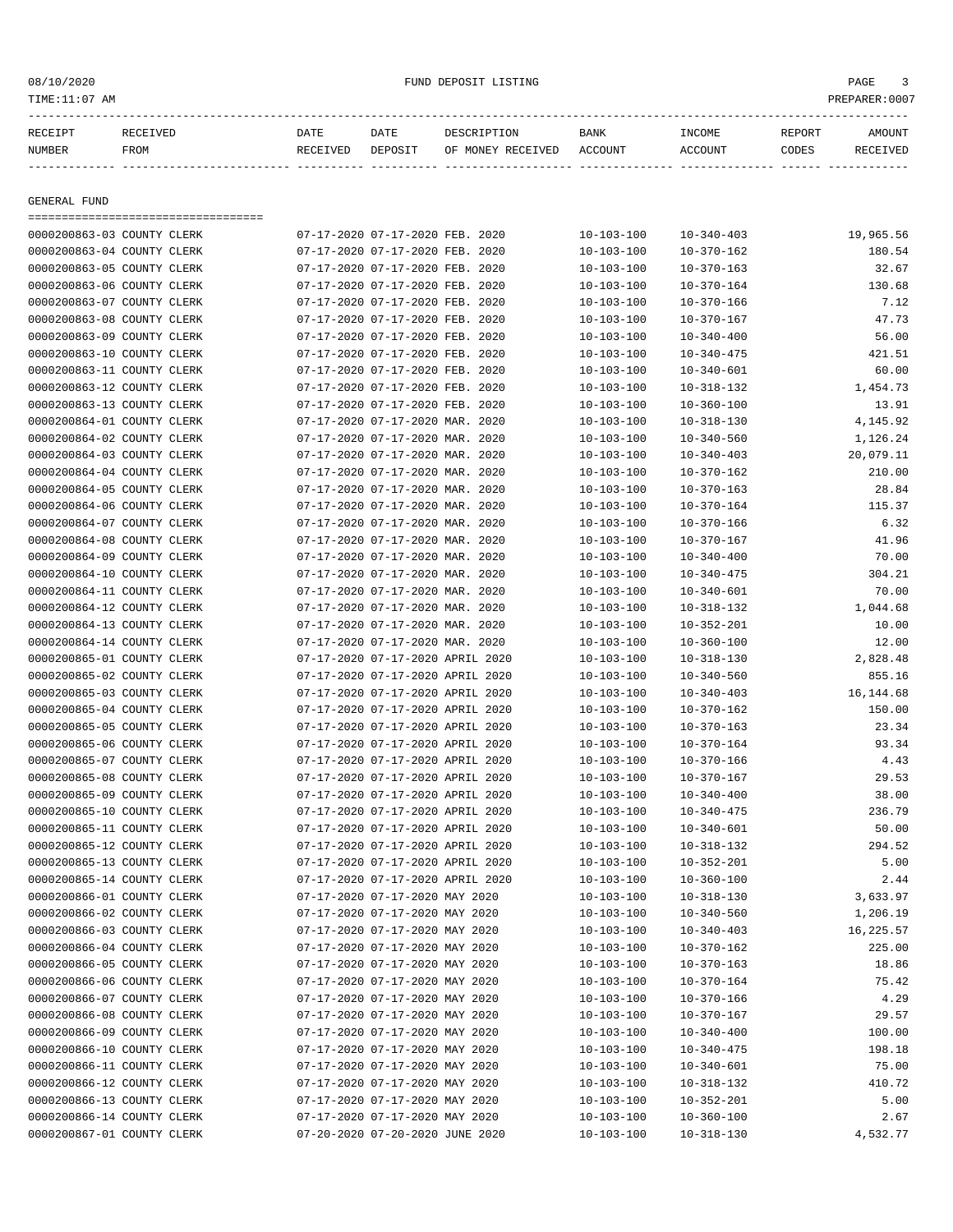#### 08/10/2020 PAGE 4

| <b>NUMBER</b> | FROM            | RECEIVED | DEPOSIT     | OF MONEY RECEIVED ACCOUNT |      | ACCOUNT       | CODES  | <b>RECEIVED</b> |
|---------------|-----------------|----------|-------------|---------------------------|------|---------------|--------|-----------------|
| RECEIPT       | <b>RECEIVED</b> | DATE     | <b>DATE</b> | DESCRIPTION               | BANK | <b>TNCOME</b> | REPORT | AMOUNT          |
|               |                 |          |             |                           |      |               |        |                 |

GENERAL FUND

=================================== 0000200867-02 COUNTY CLERK 07-20-2020 07-20-2020 JUNE 2020 10-103-100 10-340-560 1,420.02 0000200867-03 COUNTY CLERK 07-20-2020 07-20-2020 JUNE 2020 10-103-100 10-340-403 24,529.78 0000200867-04 COUNTY CLERK 07-20-2020 07-20-2020 JUNE 2020 10-103-100 10-370-162 225.00 0000200867-05 COUNTY CLERK 07-20-2020 07-20-2020 JUNE 2020 10-103-100 10-370-163 30.37 0000200867-06 COUNTY CLERK 07-20-2020 07-20-2020 JUNE 2020 10-103-100 10-370-164 121.46 0000200867-07 COUNTY CLERK 07-20-2020 07-20-2020 JUNE 2020 10-103-100 10-370-166 6.29 0000200867-08 COUNTY CLERK 07-20-2020 07-20-2020 JUNE 2020 10-103-100 10-370-167 42.40 0000200867-09 COUNTY CLERK 07-20-2020 07-20-2020 JUNE 2020 10-103-100 10-340-400 110.00 0000200867-10 COUNTY CLERK 07-20-2020 07-20-2020 JUNE 2020 10-103-100 10-340-475 340.18 0000200867-11 COUNTY CLERK 07-20-2020 07-20-2020 JUNE 2020 10-103-100 10-340-601 75.00 0000200867-12 COUNTY CLERK 07-20-2020 07-20-2020 JUNE 2020 10-103-100 10-318-132 1,535.31 0000200867-13 COUNTY CLERK 07-20-2020 07-20-2020 JUNE 2020 10-103-100 10-360-100 3.37 0000200868-01 TAX A/C 07-20-2020 07-20-2020 07-20-2020 WEEK OF 07/03/2020 10-103-100 10-321-200 66.70 0000200869-01 TAX A/C 07-20-2020 07-20-2020 WEEK OF 07/10/2020 10-103-100 10-321-250 1,180.00 0000200870-01 TAX A/C 07-20-2020 07-20-2020 WEEK OF 07/10/2020 10-103-100 10-321-200 4.60 0000200871-01 TAX A/C 07-20-2020 07-20-2020 WEEK OF 07/10/2020 10-103-100 10-321-200 2,143.10 0000200872-01 TAX A/C 07-20-2020 07-20-2020 TABC- COUNTY FEES F 10-103-100 10-320-200 590.00 0000200873-01 TAX A/C 07-20-2020 07-20-2020 TABC - JUNE 2020 5% 10-103-100 10-320-200 36.00 0000200874-01 TAC 07-21-2020 07-21-2020 SURPLUS DISTRIBUTIO 10-103-100 10-370-135 16,923.22 0000200876-01 AMERICAN TRANSPARENCY 07-21-2020 07-21-2020 OPEN RECORDS REQUES 10-103-100 10-370-130 25.00 0000200877-01 TAX A/C 07-21-2020 07-21-2020 WEEK OF 07/17/2020 10-103-100 10-321-200 1,872.75 0000200878-01 TAX A/C 07-21-2020 07-21-2020 WEEK OF 07/17/2020 10-103-100 10-321-250 1,145.00 0000200879-01 CONSTABLE PCT. # 3 07-24-2020 07-24-2020 SERVE PAPERS 10-103-100 10-340-553 70.00 0000200880-01 BOIS D'ARC GENERAL STORE 07-24-2020 07-24-2020 ZONING APPLICATION 10-103-100 10-340-653 150.00 0000200881-01 JEFF HOLM 07-24-2020 07-24-2020 BUILDING PERMITS 10-103-100 10-340-655 150.00 0000200882-01 APPRAISAL DISTRICT 07-24-2020 07-24-2020 TAXES 10-103-100 10-310-110 9,735.38 0000200882-02 APPRAISAL DISTRICT 07-24-2020 07-24-2020 TAXES 10-103-100 10-321-901 124.94 0000200882-08 APPRAISAL DISTRICT 07-24-2020 07-24-2020 TAXES 10-103-100 10-310-120 1,912.18 0000200883-01 AMERICAN TOWER 07-24-2020 07-24-2020 AUG. 2020 TOWER REN 10-103-100 10-370-115 1,064.61 0000200884-01 office of attorney genera 07-27-2020 07-27-2020 TEXAS VINE PROGRAM 10-103-100 10-330-559 4,654.72 0000200892-01 CONSTABLE PCT. # 1 07-29-2020 07-29-2020 SERVE PAPERS 10-103-100 10-340-551 70.00 0000200893-01 CONSTABLE PCT. # 1 07-29-2020 07-29-2020 SERVE PAPERS 10-103-100 10-340-551 70.00 0000200897-01 APPRAISAL DISTRICT 07-31-2020 07-31-2020 TAXES 10-103-100 10-310-110 13,657.94 0000200897-07 APPRAISAL DISTRICT 07-31-2020 07-31-2020 TAXES 10-103-100 10-310-120 4,479.59 0000200898-01 TAX A/C 07-31-2020 07-31-2020 WEEK OF 07/24/2020 10-103-100 10-321-200 1,993.50 0000200899-01 TAX A/C 07-31-2020 07-31-2020 WEEK OF 07/24/2020 10-103-100 10-321-250 1,095.00 0000200901-01 VISION MEDIA GROUP, INC. 07-31-2020 07-31-2020 AUG. 2020 TOWER REN 10-103-100 10-370-100 200.00 0000200902-01 SECURUS 07-31-2020 07-31-2020 JUNE 2020 - JAIL PA 10-103-100 10-319-420 26,272.64

FUND TOTAL 566,729.00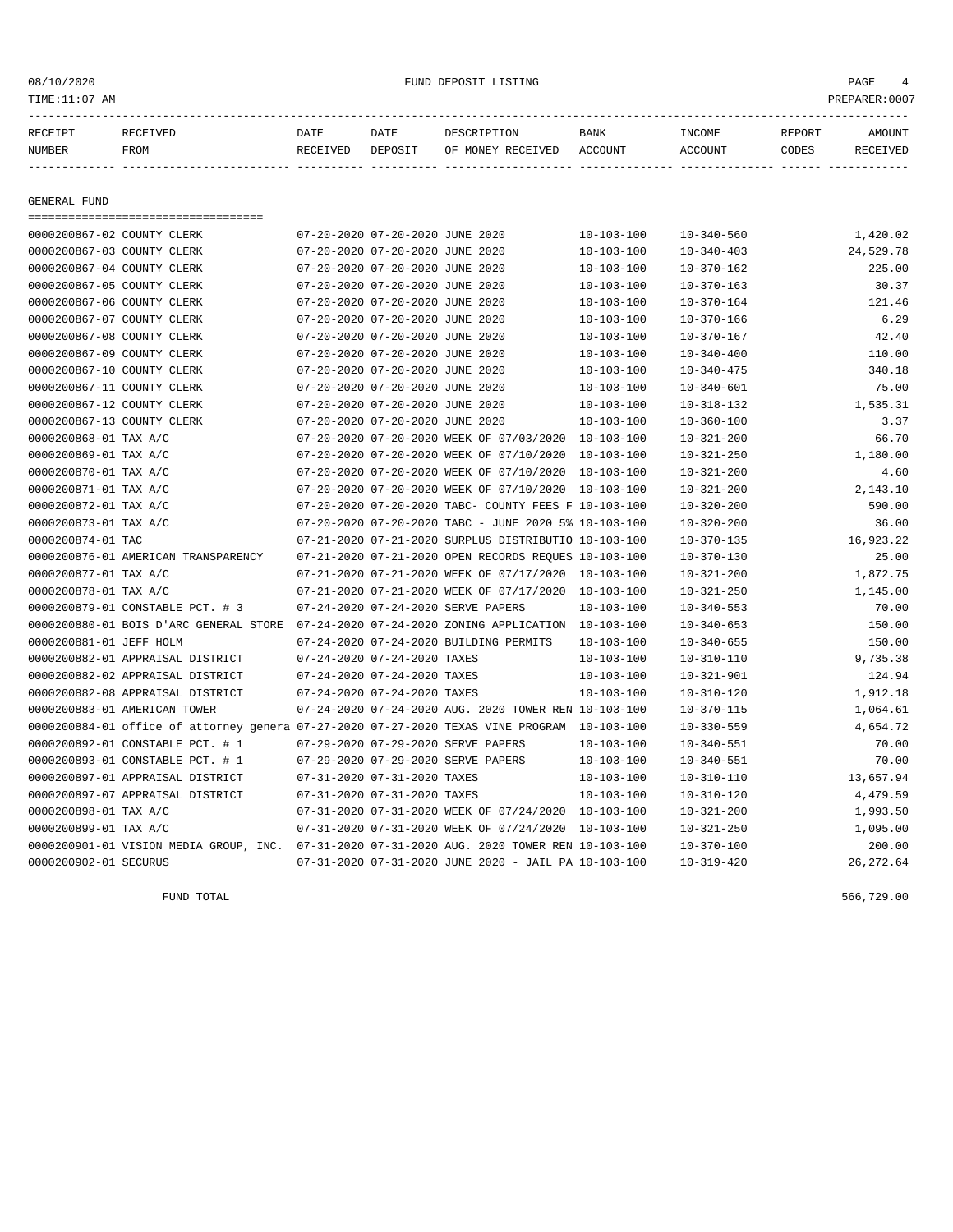08/10/2020 FUND DEPOSIT LISTING PAGE 1

| RECEIPT | <b>RECEIVED</b> | DATE            | DATE    | DESCRIPTION       | <b>BANK</b> | <b>TNCOME</b> | REPORT | AMOUNT          |
|---------|-----------------|-----------------|---------|-------------------|-------------|---------------|--------|-----------------|
| NUMBER  | FROM            | <b>RECEIVED</b> | DEPOSIT | OF MONEY RECEIVED | ACCOUNT     | ACCOUNT       | CODES  | <b>RECEIVED</b> |
|         |                 |                 |         |                   |             |               |        |                 |

COURTHOUSE SECURITY

#### ===================================

| 0000200832-14 COUNTY CLERK   | 07-08-2020 07-08-2020 OCT, 2019          | 11-103-100       | $11 - 340 - 600$ | 1,395.74 |
|------------------------------|------------------------------------------|------------------|------------------|----------|
| 0000200839-02 LEGEND BANK    | 07-09-2020 07-09-2020 JUNE 2020 INTEREST | $11 - 103 - 100$ | $11 - 360 - 100$ | 14.38    |
| 0000200847-14 DISTRICT CLERK | 07-13-2020 07-13-2020 MAY 1-31, 2020     | $11 - 103 - 100$ | $11 - 340 - 650$ | 280.16   |
| 0000200848-13 DISTRICT CLERK | 07-13-2020 07-13-2020 JUNE 1-30, 2020    | 11-103-100       | $11 - 340 - 650$ | 260.41   |
| 0000200860-14 COUNTY CLERK   | 07-17-2020 07-17-2020 NOV. 2019          | 11-103-100       | $11 - 340 - 600$ | 865.05   |
| 0000200861-14 COUNTY CLERK   | 07-17-2020 07-17-2020 DEC. 2019          | 11-103-100       | $11 - 340 - 600$ | 1,143.15 |
| 0000200862-14 COUNTY CLERK   | $07-17-2020$ $07-17-2020$ JAN. 2020      | 11-103-100       | $11 - 340 - 600$ | 1,033.30 |
| 0000200863-14 COUNTY CLERK   | 07-17-2020 07-17-2020 FEB. 2020          | 11-103-100       | $11 - 340 - 600$ | 1,272.50 |
| 0000200864-15 COUNTY CLERK   | 07-17-2020 07-17-2020 MAR. 2020          | 11-103-100       | $11 - 340 - 600$ | 1,331.38 |
| 0000200865-15 COUNTY CLERK   | 07-17-2020 07-17-2020 APRIL 2020         | $11 - 103 - 100$ | $11 - 340 - 600$ | 941.08   |
| 0000200866-15 COUNTY CLERK   | 07-17-2020 07-17-2020 MAY 2020           | $11 - 103 - 100$ | $11 - 340 - 600$ | 1,236.13 |
| 0000200867-14 COUNTY CLERK   | 07-20-2020 07-20-2020 JUNE 2020          | $11 - 103 - 100$ | $11 - 340 - 600$ | 1,824.80 |

FUND TOTAL 11,598.08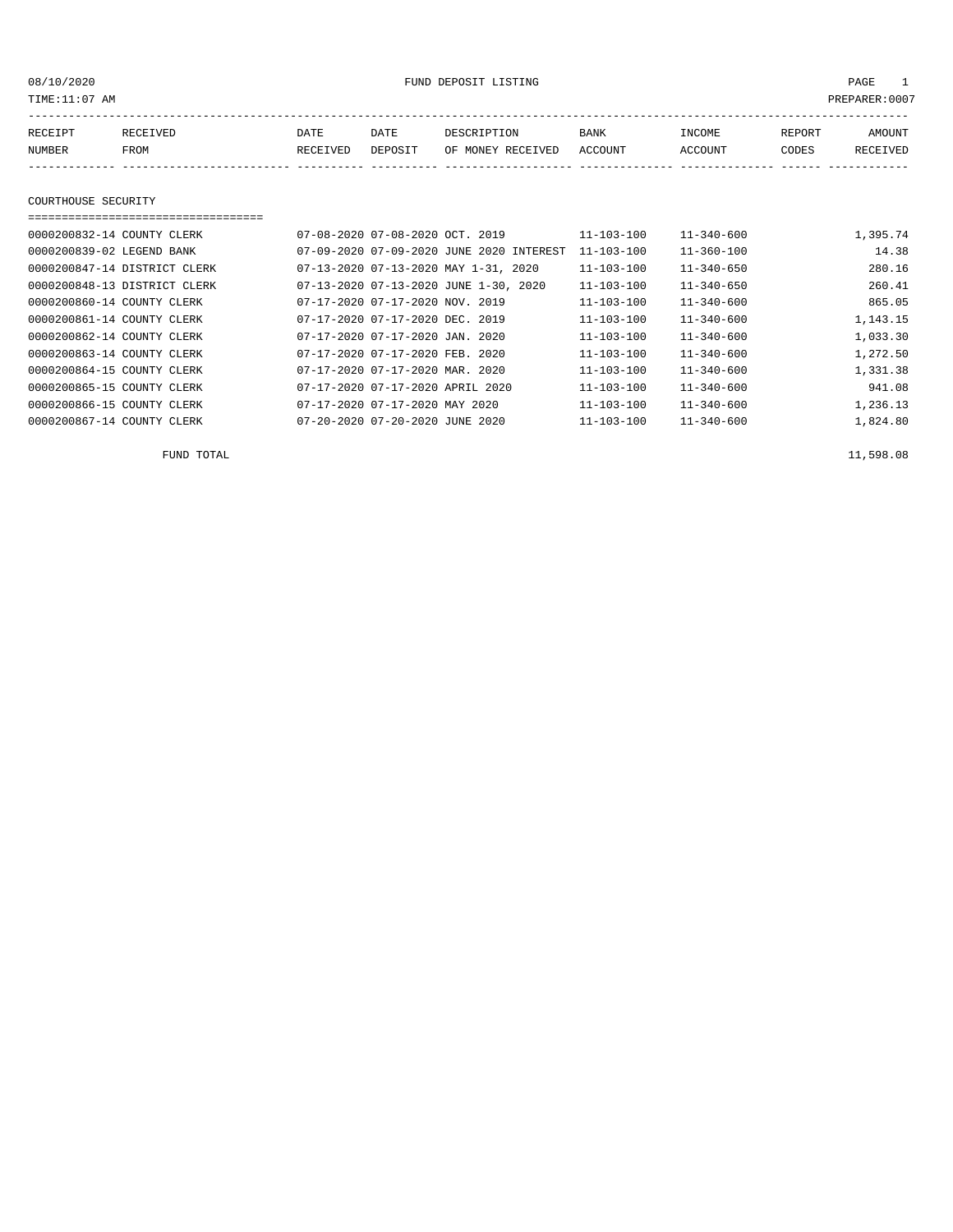| TIME: 11:07 AM             |          |          |                                 |                   |                  |                  |        | PREPARER: 0007 |
|----------------------------|----------|----------|---------------------------------|-------------------|------------------|------------------|--------|----------------|
| RECEIPT                    | RECEIVED | DATE     | DATE                            | DESCRIPTION       | <b>BANK</b>      | INCOME           | REPORT | AMOUNT         |
| NUMBER                     | FROM     | RECEIVED | DEPOSIT                         | OF MONEY RECEIVED | ACCOUNT          | ACCOUNT          | CODES  | RECEIVED       |
|                            |          |          |                                 |                   |                  |                  |        |                |
|                            |          |          |                                 |                   |                  |                  |        |                |
| CO.CLK.VITAL STAT.FEE      |          |          |                                 |                   |                  |                  |        |                |
|                            |          |          |                                 |                   |                  |                  |        |                |
| 0000200832-15 COUNTY CLERK |          |          | 07-08-2020 07-08-2020 OCT. 2019 |                   | $12 - 103 - 100$ | $12 - 370 - 134$ |        | 80.00          |
| 0000200860-15 COUNTY CLERK |          |          | 07-17-2020 07-17-2020 NOV. 2019 |                   | $12 - 103 - 100$ | $12 - 370 - 134$ |        | 52.00          |
| 0000200861-15 COUNTY CLERK |          |          | 07-17-2020 07-17-2020 DEC. 2019 |                   | $12 - 103 - 100$ | $12 - 370 - 134$ |        | 72.00          |

| 0000200862-15 COUNTY CLERK | 07-17-2020 07-17-2020 JAN. 2020  | $12 - 103 - 100$ | $12 - 370 - 134$ | 89.00 |
|----------------------------|----------------------------------|------------------|------------------|-------|
| 0000200863-15 COUNTY CLERK | 07-17-2020 07-17-2020 FEB. 2020  | $12 - 103 - 100$ | $12 - 370 - 134$ | 69.00 |
| 0000200864-16 COUNTY CLERK | 07-17-2020 07-17-2020 MAR. 2020  | $12 - 103 - 100$ | 12-370-134       | 75.00 |
| 0000200865-16 COUNTY CLERK | 07-17-2020 07-17-2020 APRIL 2020 | $12 - 103 - 100$ | $12 - 370 - 134$ | 34.00 |
| 0000200866-16 COUNTY CLERK | 07-17-2020 07-17-2020 MAY 2020   | $12 - 103 - 100$ | 12-370-134       | 45.00 |
| 0000200867-15 COUNTY CLERK | 07-20-2020 07-20-2020 JUNE 2020  | $12 - 103 - 100$ | $12 - 370 - 134$ | 82.00 |

FUND TOTAL 598.00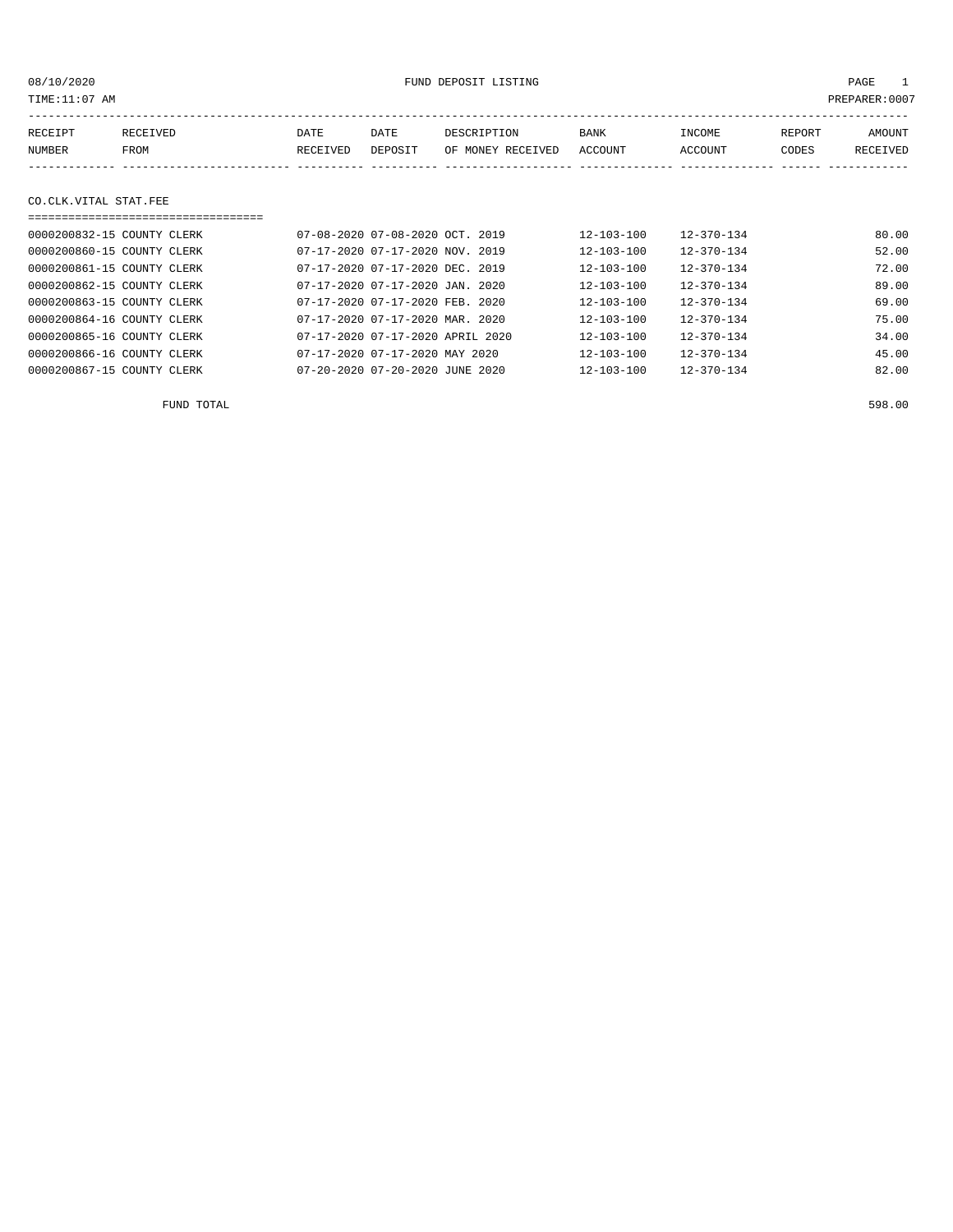#### 08/10/2020 FUND DEPOSIT LISTING PAGE 1

| RECEIPT               | RECEIVED | DATE     | DATE    | DESCRIPTION       | BANK    | INCOME  | REPORT | <b>AMOUNT</b> |
|-----------------------|----------|----------|---------|-------------------|---------|---------|--------|---------------|
| NUMBER                | FROM     | RECEIVED | DEPOSIT | OF MONEY RECEIVED | ACCOUNT | ACCOUNT | CODES  | RECEIVED      |
|                       |          |          |         |                   |         |         |        |               |
|                       |          |          |         |                   |         |         |        |               |
| BAIL BONDS TRUST FUND |          |          |         |                   |         |         |        |               |

===================================

| 0000200827-01 DOC'S BAIL BONDS         | 07-06-2020 07-06-2020 BOND FEES |  | $13 - 103 - 113$ | $13 - 345 - 113$ | 45.00  |
|----------------------------------------|---------------------------------|--|------------------|------------------|--------|
| 0000200828-01 FANNIN COUNTY BAIL BONDS | 07-06-2020 07-06-2020 BOND FEES |  | $13 - 103 - 113$ | $13 - 345 - 113$ | 30.00  |
| 0000200855-01 DOC'S BAIL BONDS         | 07-16-2020 07-16-2020 BOND FEES |  | 13-103-113       | $13 - 345 - 113$ | 105.00 |
| 0000200856-01 CARPENTER'S BAIL BONDS   | 07-16-2020 07-16-2020 BOND FEES |  | $13 - 103 - 113$ | $13 - 345 - 113$ | 75.00  |
| 0000200857-01 FANNIN COUNTY BAIL BONDS | 07-16-2020 07-16-2020 BOND FEES |  | $13 - 103 - 113$ | $13 - 345 - 113$ | 105.00 |
| 0000200885-01 DOC'S BAIL BONDS         | 07-27-2020 07-27-2020 BOND FEES |  | $13 - 103 - 113$ | $13 - 345 - 113$ | 60.00  |
| 0000200886-01 CARPENTER'S BAIL BONDS   | 07-27-2020 07-27-2020 BOND FEES |  | $13 - 103 - 113$ | $13 - 345 - 113$ | 30.00  |
| 0000200887-01 FANNIN COUNTY BAIL BONDS | 07-27-2020 07-27-2020 BOND FEES |  | $13 - 103 - 113$ | $13 - 345 - 113$ | 90.00  |

FUND TOTAL 540.00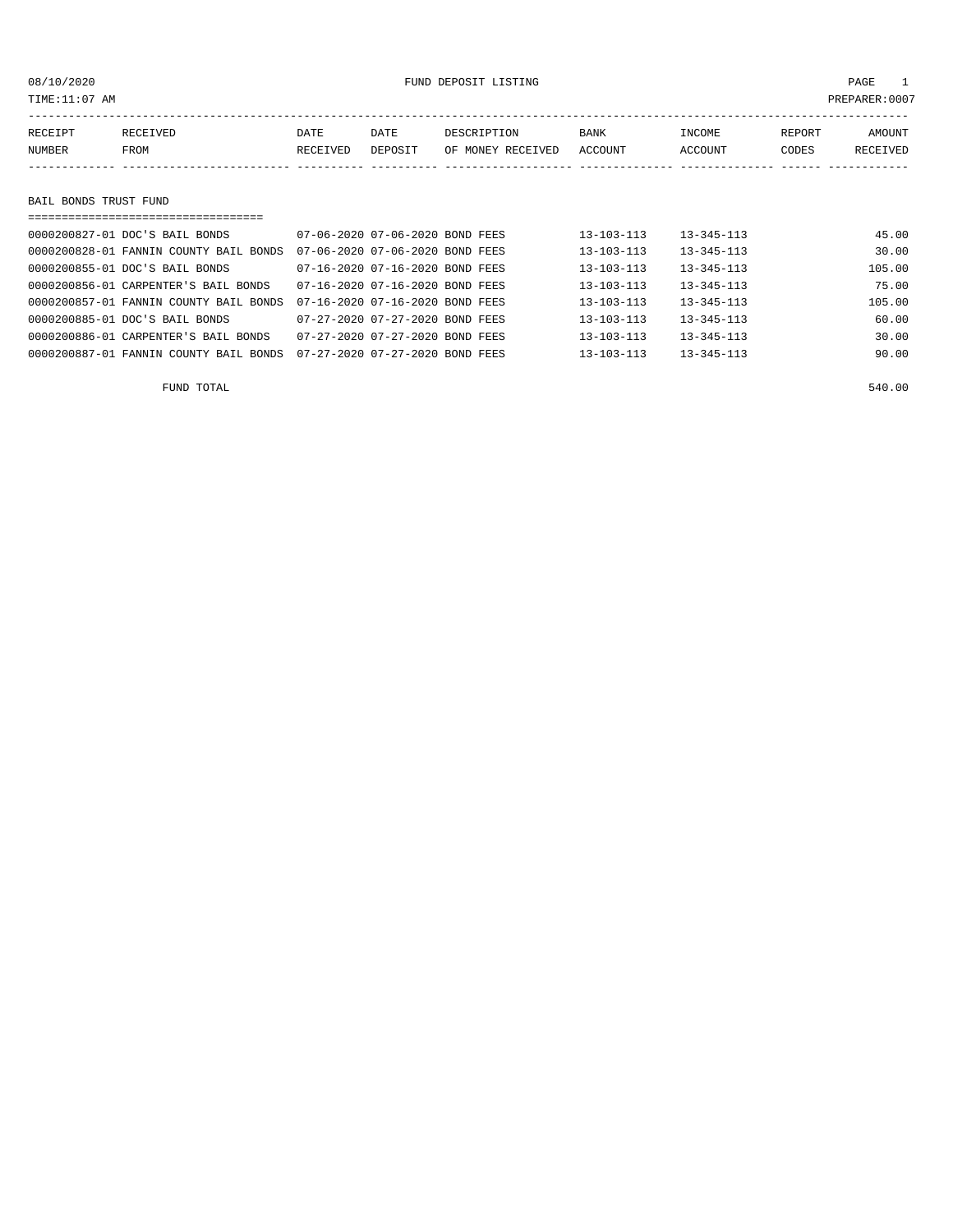| 08/10/2020<br>TIME:11:07 AM |          |          | FUND DEPOSIT LISTING            |                   | PAGE<br>PREPARER: 0007 |                  |        |          |
|-----------------------------|----------|----------|---------------------------------|-------------------|------------------------|------------------|--------|----------|
| RECEIPT                     | RECEIVED | DATE     | DATE                            | DESCRIPTION       | BANK                   | INCOME           | REPORT | AMOUNT   |
| NUMBER                      | FROM     | RECEIVED | DEPOSIT                         | OF MONEY RECEIVED | ACCOUNT                | ACCOUNT          | CODES  | RECEIVED |
|                             |          |          |                                 |                   |                        |                  |        |          |
| PROBATE JUDGES EDUCATION    |          |          |                                 |                   |                        |                  |        |          |
|                             |          |          |                                 |                   |                        |                  |        |          |
| 0000200832-16 COUNTY CLERK  |          |          | 07-08-2020 07-08-2020 OCT. 2019 |                   | $17 - 103 - 100$       | $17 - 340 - 131$ |        | 80.02    |
| 0000200860-16 COUNTY CLERK  |          |          | 07-17-2020 07-17-2020 NOV. 2019 |                   | $17 - 103 - 100$       | $17 - 340 - 131$ |        | 35.00    |
| 0000200861-16 COUNTY CLERK  |          |          | 07-17-2020 07-17-2020 DEC. 2019 |                   | $17 - 103 - 100$       | $17 - 340 - 131$ |        | 40.00    |

| 0000200862-16 COUNTY CLERK | 07-17-2020 07-17-2020 JAN. 2020  | 17-103-100       | 17-340-131       | 90.00 |
|----------------------------|----------------------------------|------------------|------------------|-------|
|                            |                                  |                  |                  |       |
| 0000200863-16 COUNTY CLERK | 07-17-2020 07-17-2020 FEB. 2020  | $17 - 103 - 100$ | $17 - 340 - 131$ | 40.00 |
| 0000200864-17 COUNTY CLERK | 07-17-2020 07-17-2020 MAR. 2020  | $17 - 103 - 100$ | $17 - 340 - 131$ | 40.00 |
| 0000200865-17 COUNTY CLERK | 07-17-2020 07-17-2020 APRIL 2020 | $17 - 103 - 100$ | $17 - 340 - 131$ | 45.00 |
| 0000200866-17 COUNTY CLERK | 07-17-2020 07-17-2020 MAY 2020   | $17 - 103 - 100$ | $17 - 340 - 131$ | 60.00 |
| 0000200867-16 COUNTY CLERK | 07-20-2020 07-20-2020 JUNE 2020  | 17-103-100       | 17-340-131       | 55.00 |

FUND TOTAL 485.02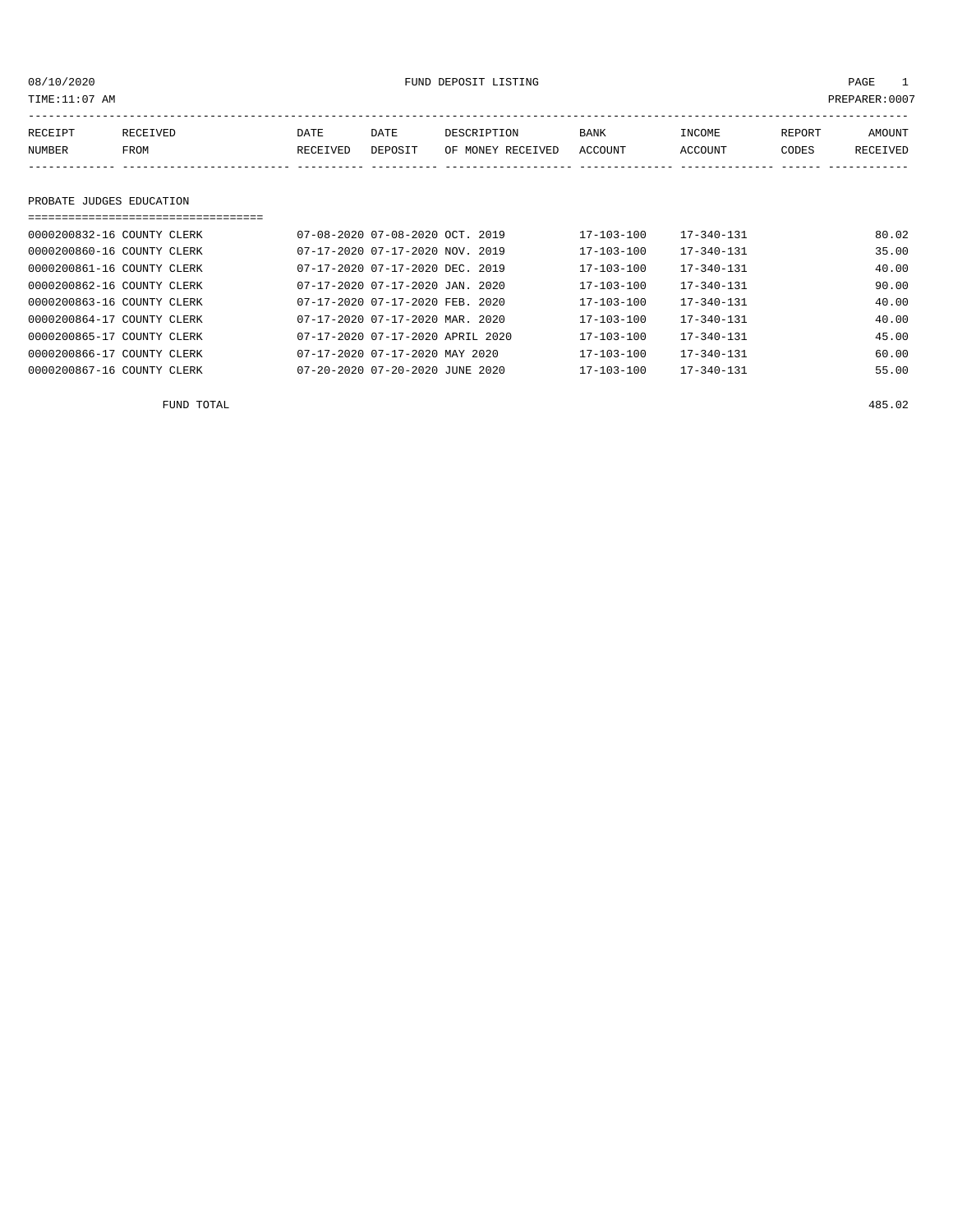08/10/2020 FUND DEPOSIT LISTING PAGE 1

| RECEIPT | <b>RECEIVED</b> | DATE            | DATE    | DESCRIPTION       | <b>BANK</b> | INCOME  | REPORT | AMOUNT   |
|---------|-----------------|-----------------|---------|-------------------|-------------|---------|--------|----------|
| NUMBER  | FROM            | <b>RECEIVED</b> | DEPOSIT | OF MONEY RECEIVED | ACCOUNT     | ACCOUNT | CODES  | RECEIVED |
|         |                 |                 |         |                   |             |         |        |          |

#### CO.CLERK RECORD MNGMT.

#### ===================================

| 0000200832-17 COUNTY CLERK |  | 07-08-2020 07-08-2020 OCT. 2019     |                                          | 18-103-100       | $18 - 370 - 133$ | 7,440.21 |
|----------------------------|--|-------------------------------------|------------------------------------------|------------------|------------------|----------|
| 0000200839-03 LEGEND BANK  |  |                                     | 07-09-2020 07-09-2020 JUNE 2020 INTEREST | $18 - 103 - 100$ | $18 - 360 - 100$ | 3.07     |
| 0000200860-17 COUNTY CLERK |  | 07-17-2020 07-17-2020 NOV. 2019     |                                          | $18 - 103 - 100$ | $18 - 370 - 133$ | 5,838.53 |
| 0000200861-17 COUNTY CLERK |  | 07-17-2020 07-17-2020 DEC. 2019     |                                          | $18 - 103 - 100$ | $18 - 370 - 133$ | 6,015.59 |
| 0000200862-17 COUNTY CLERK |  | $07-17-2020$ $07-17-2020$ JAN. 2020 |                                          | $18 - 103 - 100$ | $18 - 370 - 133$ | 6,359.51 |
| 0000200863-17 COUNTY CLERK |  | 07-17-2020 07-17-2020 FEB. 2020     |                                          | $18 - 103 - 100$ | $18 - 370 - 133$ | 7.018.29 |
| 0000200864-18 COUNTY CLERK |  | 07-17-2020 07-17-2020 MAR. 2020     |                                          | $18 - 103 - 100$ | $18 - 370 - 133$ | 5,996.00 |
| 0000200865-18 COUNTY CLERK |  | 07-17-2020 07-17-2020 APRIL 2020    |                                          | $18 - 103 - 100$ | $18 - 370 - 133$ | 5,268.34 |
| 0000200866-18 COUNTY CLERK |  | 07-17-2020 07-17-2020 MAY 2020      |                                          | 18-103-100       | $18 - 370 - 133$ | 5,807.86 |
| 0000200867-17 COUNTY CLERK |  | 07-20-2020 07-20-2020 JUNE 2020     |                                          | $18 - 103 - 100$ | $18 - 370 - 133$ | 8,116.38 |

FUND TOTAL  $57,863.78$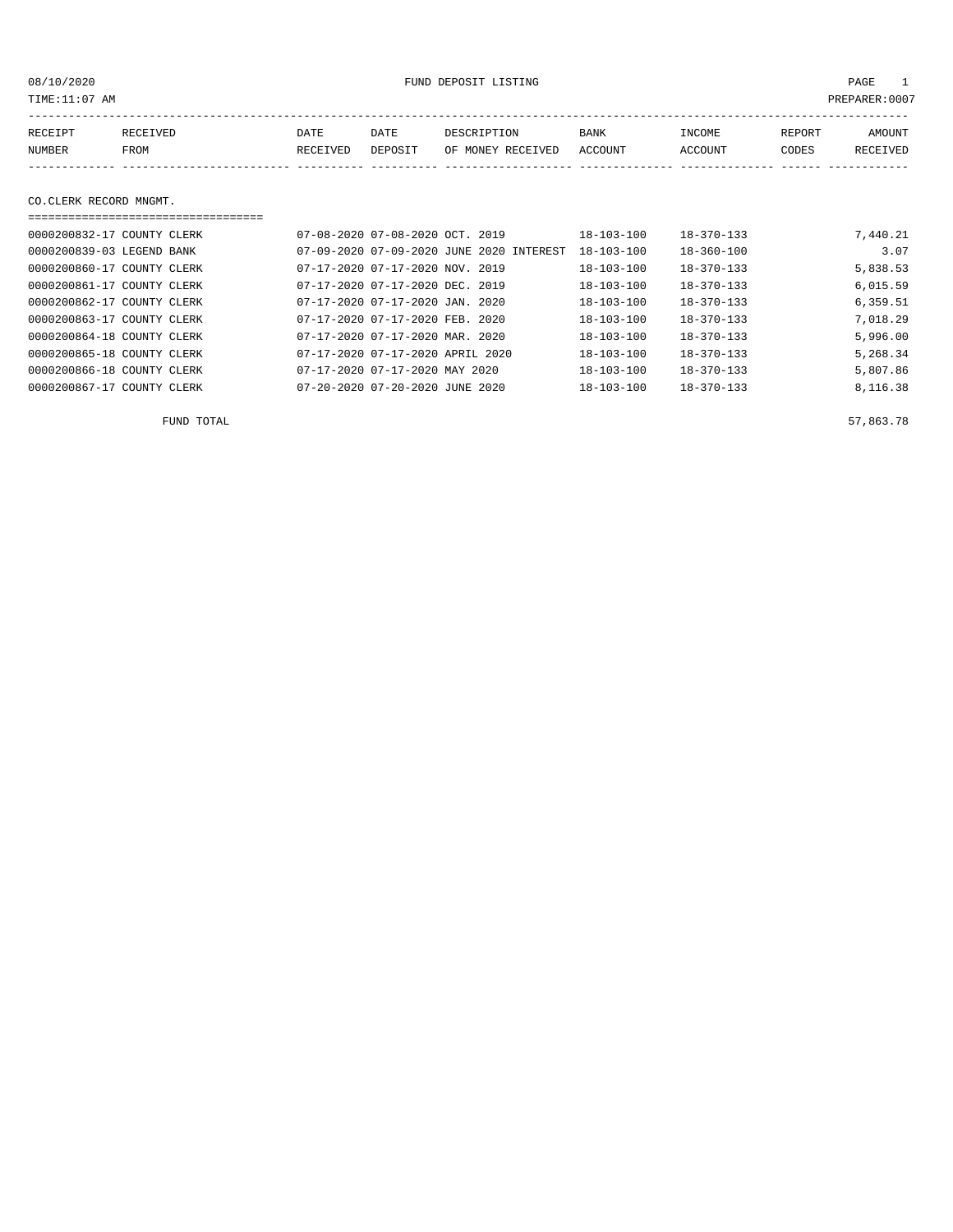08/10/2020 FUND DEPOSIT LISTING PAGE 1

| RECEIPT | RECEIVED | DATE     | DATE    | DESCRIPTION       | <b>BANK</b> | INCOME  | REPORT | AMOUNT          |
|---------|----------|----------|---------|-------------------|-------------|---------|--------|-----------------|
| NUMBER  | FROM     | RECEIVED | DEPOSIT | OF MONEY RECEIVED | ACCOUNT     | ACCOUNT | CODES  | <b>RECEIVED</b> |
|         |          |          |         |                   |             |         |        |                 |
|         |          |          |         |                   |             |         |        |                 |

DIST.CLK.RECORDS MNGMT.

| 0000200839-04 LEGEND BANK    | 07-09-2020 07-09-2020 JUNE 2020 INTEREST 19-103-100 |                  | 19-360-100       | 0.70   |
|------------------------------|-----------------------------------------------------|------------------|------------------|--------|
| 0000200847-15 DISTRICT CLERK | 07-13-2020 07-13-2020 MAY 1-31, 2020                | $19 - 103 - 100$ | $19 - 370 - 136$ | 329.17 |
| 0000200848-14 DISTRICT CLERK | 07-13-2020 07-13-2020 JUNE 1-30, 2020               | 19-103-100       | $19 - 370 - 136$ | 244.99 |

FUND TOTAL 574.86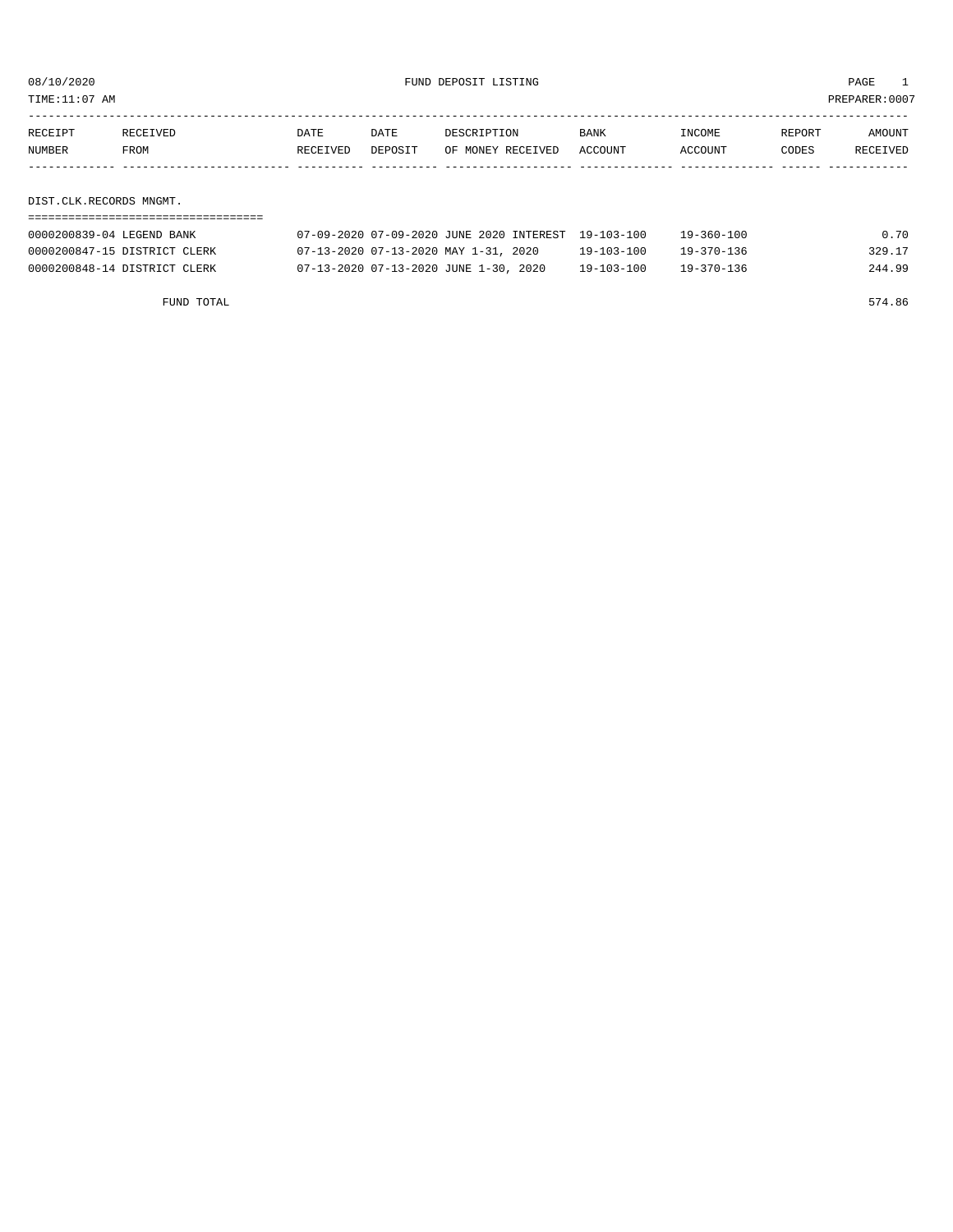08/10/2020 FUND DEPOSIT LISTING PAGE 1

| RECEIPT | <b>RECEIVED</b> | DATE            | DATE    | DESCRIPTION       | <b>BANK</b> | INCOME  | REPORT | AMOUNT          |
|---------|-----------------|-----------------|---------|-------------------|-------------|---------|--------|-----------------|
| NUMBER  | FROM            | <b>RECEIVED</b> | DEPOSIT | OF MONEY RECEIVED | ACCOUNT     | ACCOUNT | CODES  | <b>RECEIVED</b> |
|         |                 |                 |         |                   |             |         |        |                 |

#### COUNTY OFFICES REC.MNGMT.

===================================

| 0000200832-18 COUNTY CLERK   | $07 - 08 - 2020$ $07 - 08 - 2020$ $0CT$ . 2019 | $20 - 103 - 100$ | $20 - 370 - 135$ | 365.49 |
|------------------------------|------------------------------------------------|------------------|------------------|--------|
| 0000200839-05 LEGEND BANK    | 07-09-2020 07-09-2020 JUNE 2020 INTEREST       | $20 - 103 - 100$ | $20 - 360 - 100$ | 7.19   |
| 0000200847-16 DISTRICT CLERK | 07-13-2020 07-13-2020 MAY 1-31, 2020           | $20 - 103 - 100$ | $20 - 370 - 135$ | 577.08 |
| 0000200848-15 DISTRICT CLERK | 07-13-2020 07-13-2020 JUNE 1-30, 2020          | $20 - 103 - 100$ | $20 - 370 - 135$ | 624.84 |
| 0000200860-18 COUNTY CLERK   | 07-17-2020 07-17-2020 NOV. 2019                | $20 - 103 - 100$ | $20 - 370 - 135$ | 262.64 |
| 0000200861-18 COUNTY CLERK   | 07-17-2020 07-17-2020 DEC. 2019                | $20 - 103 - 100$ | $20 - 370 - 135$ | 299.73 |
| 0000200862-18 COUNTY CLERK   | $07 - 17 - 2020$ $07 - 17 - 2020$ JAN. 2020    | $20 - 103 - 100$ | $20 - 370 - 135$ | 192.19 |
| 0000200863-18 COUNTY CLERK   | 07-17-2020 07-17-2020 FEB. 2020                | 20-103-100       | $20 - 370 - 135$ | 74.26  |
| 0000200864-19 COUNTY CLERK   | 07-17-2020 07-17-2020 MAR. 2020                | $20 - 103 - 100$ | $20 - 370 - 135$ | 386.06 |
| 0000200865-19 COUNTY CLERK   | 07-17-2020 07-17-2020 APRIL 2020               | $20 - 103 - 100$ | $20 - 370 - 135$ | 186.20 |
| 0000200866-19 COUNTY CLERK   | 07-17-2020 07-17-2020 MAY 2020                 | $20 - 103 - 100$ | $20 - 370 - 135$ | 195.63 |
| 0000200867-18 COUNTY CLERK   | 07-20-2020 07-20-2020 JUNE 2020                | $20 - 103 - 100$ | $20 - 370 - 135$ | 278.35 |

FUND TOTAL 3,449.66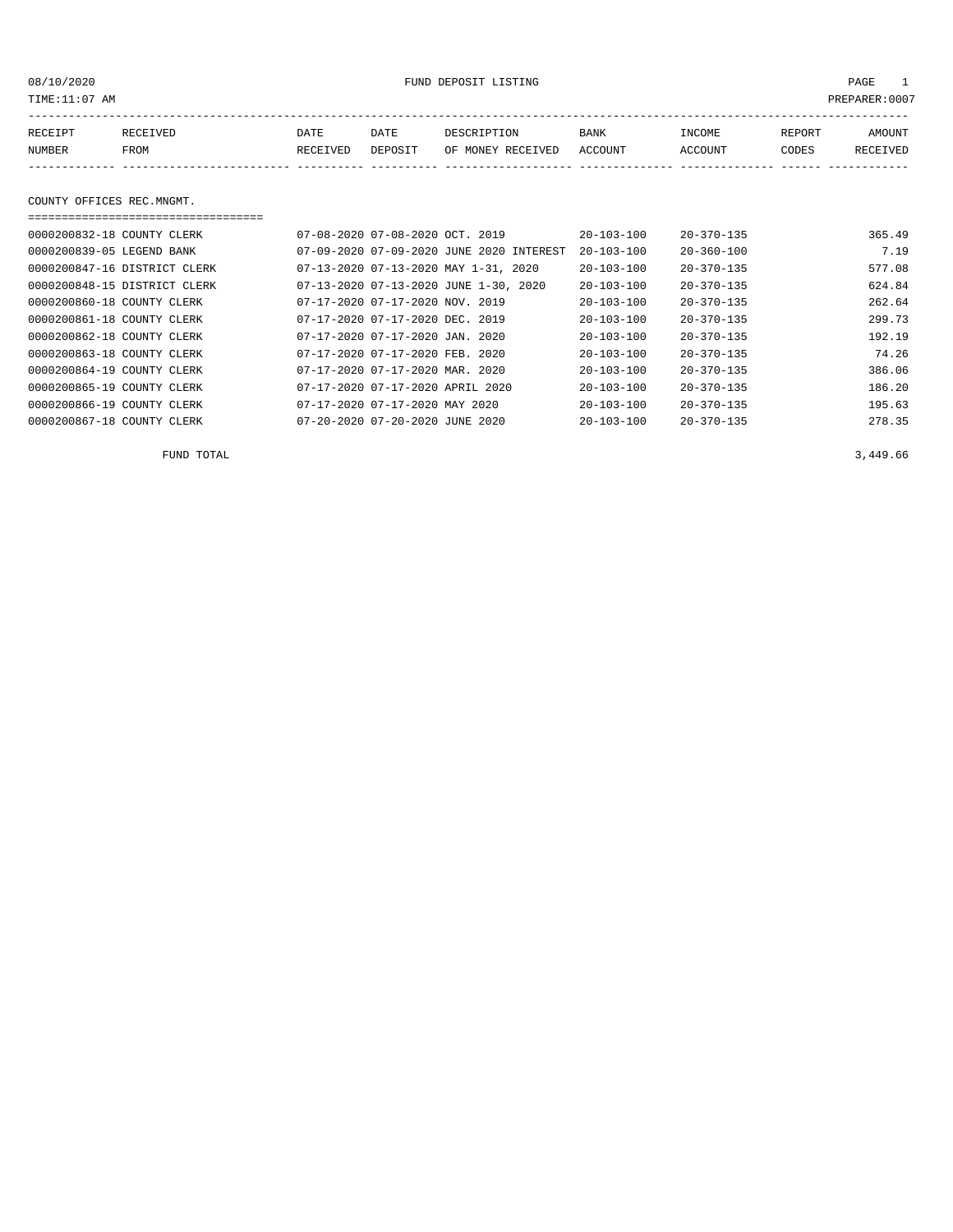08/10/2020 FUND DEPOSIT LISTING PAGE 1

| RECEIPT | RECEIVED | DATE            | DATE    | DESCRIPTION       | <b>BANK</b> | <b>INCOME</b> | REPORT | AMOUNT          |
|---------|----------|-----------------|---------|-------------------|-------------|---------------|--------|-----------------|
| NUMBER  | FROM     | <b>RECEIVED</b> | DEPOSIT | OF MONEY RECEIVED | ACCOUNT     | ACCOUNT       | CODES  | <b>RECEIVED</b> |
|         |          |                 |         |                   |             |               |        |                 |

FANNIN CO. R & B #1 FUND

===================================

| 0000200824-02 TEXPOOL        |                                  |                                  | 07-06-2020 07-06-2020 JUNE 2020 INTEREST 21-103-175  |                  | $21 - 360 - 100$ | 3.29     |
|------------------------------|----------------------------------|----------------------------------|------------------------------------------------------|------------------|------------------|----------|
|                              | 0000200829-04 APPRAISAL DISTRICT | 07-07-2020 07-07-2020 TAXES      |                                                      | $21 - 103 - 100$ | $21 - 310 - 110$ | 794.76   |
|                              | 0000200829-10 APPRAISAL DISTRICT | 07-07-2020 07-07-2020 TAXES      |                                                      | $21 - 103 - 100$ | $21 - 310 - 120$ | 150.84   |
| 0000200832-20 COUNTY CLERK   |                                  | 07-08-2020 07-08-2020 OCT. 2019  |                                                      | $21 - 103 - 100$ | $21 - 350 - 403$ | 355.33   |
| 0000200834-02 TAX A/C        |                                  |                                  | 07-09-2020 07-09-2020 WEEK OF 06/19/2020             | 21-103-100       | $21 - 321 - 300$ | 2.04     |
| 0000200836-02 TAX A/C        |                                  |                                  | 07-09-2020 07-09-2020 WEEK OF 06/26/2020             | 21-103-100       | $21 - 321 - 300$ | 1,656.89 |
| 0000200839-06 LEGEND BANK    |                                  |                                  | 07-09-2020 07-09-2020 JUNE 2020 INTEREST             | $21 - 103 - 100$ | $21 - 360 - 100$ | 47.18    |
| 0000200840-02 COMPTROLLER    |                                  |                                  | 07-10-2020 07-10-2020 MAY 2020 LOCAL SALE 21-103-100 |                  | $21 - 318 - 160$ | 3,643.71 |
|                              | 0000200842-03 APPRAISAL DISTRICT | 07-10-2020 07-10-2020 TAXES      |                                                      | $21 - 103 - 100$ | $21 - 310 - 110$ | 980.14   |
|                              | 0000200842-09 APPRAISAL DISTRICT | 07-10-2020 07-10-2020 TAXES      |                                                      | $21 - 103 - 100$ | $21 - 310 - 120$ | 159.73   |
| 0000200844-02 TAX A/C        |                                  |                                  | 07-10-2020 07-10-2020 WEEK OF 07/03/2020             | 21-103-100       | $21 - 321 - 300$ | 1,587.60 |
| 0000200847-19 DISTRICT CLERK |                                  |                                  | 07-13-2020 07-13-2020 MAY 1-31, 2020                 | $21 - 103 - 100$ | $21 - 350 - 450$ | 406.19   |
| 0000200848-18 DISTRICT CLERK |                                  |                                  | 07-13-2020 07-13-2020 JUNE 1-30, 2020                | $21 - 103 - 100$ | $21 - 350 - 450$ | 1,058.98 |
|                              | 0000200858-04 APPRAISAL DISTRICT | 07-17-2020 07-17-2020 TAXES      |                                                      | $21 - 103 - 100$ | $21 - 310 - 110$ | 1,697.23 |
|                              | 0000200858-10 APPRAISAL DISTRICT | 07-17-2020 07-17-2020 TAXES      |                                                      | $21 - 103 - 100$ | $21 - 310 - 120$ | 314.46   |
| 0000200860-20 COUNTY CLERK   |                                  | 07-17-2020 07-17-2020 NOV. 2019  |                                                      | $21 - 103 - 100$ | $21 - 350 - 403$ | 482.66   |
| 0000200861-20 COUNTY CLERK   |                                  | 07-17-2020 07-17-2020 DEC. 2019  |                                                      | $21 - 103 - 100$ | $21 - 350 - 403$ | 396.71   |
| 0000200862-20 COUNTY CLERK   |                                  | 07-17-2020 07-17-2020 JAN. 2020  |                                                      | 21-103-100       | $21 - 350 - 403$ | 401.09   |
| 0000200863-20 COUNTY CLERK   |                                  | 07-17-2020 07-17-2020 FEB. 2020  |                                                      | $21 - 103 - 100$ | $21 - 350 - 403$ | 780.77   |
| 0000200864-21 COUNTY CLERK   |                                  | 07-17-2020 07-17-2020 MAR. 2020  |                                                      | $21 - 103 - 100$ | $21 - 350 - 403$ | 558.48   |
| 0000200865-21 COUNTY CLERK   |                                  | 07-17-2020 07-17-2020 APRIL 2020 |                                                      | $21 - 103 - 100$ | $21 - 350 - 403$ | 822.83   |
| 0000200866-21 COUNTY CLERK   |                                  | 07-17-2020 07-17-2020 MAY 2020   |                                                      | $21 - 103 - 100$ | $21 - 350 - 403$ | 631.29   |
| 0000200867-20 COUNTY CLERK   |                                  | 07-20-2020 07-20-2020 JUNE 2020  |                                                      | $21 - 103 - 100$ | $21 - 350 - 403$ | 562.65   |
| 0000200868-02 TAX A/C        |                                  |                                  | 07-20-2020 07-20-2020 WEEK OF 07/03/2020             | 21-103-100       | $21 - 321 - 300$ | 59.10    |
| 0000200870-02 TAX A/C        |                                  |                                  | 07-20-2020 07-20-2020 WEEK OF 07/10/2020             | $21 - 103 - 100$ | $21 - 321 - 300$ | 4.08     |
| 0000200871-02 TAX A/C        |                                  |                                  | 07-20-2020 07-20-2020 WEEK OF 07/10/2020             | $21 - 103 - 100$ | $21 - 321 - 300$ | 1,793.44 |
| 0000200877-02 TAX A/C        |                                  |                                  | 07-21-2020 07-21-2020 WEEK OF 07/17/2020             | $21 - 103 - 100$ | $21 - 321 - 300$ | 1,669.12 |
|                              | 0000200882-04 APPRAISAL DISTRICT | 07-24-2020 07-24-2020 TAXES      |                                                      | $21 - 103 - 100$ | $21 - 310 - 110$ | 615.96   |
|                              | 0000200882-10 APPRAISAL DISTRICT | 07-24-2020 07-24-2020 TAXES      |                                                      | $21 - 103 - 100$ | $21 - 310 - 120$ | 120.99   |
|                              | 0000200897-03 APPRAISAL DISTRICT | 07-31-2020 07-31-2020 TAXES      |                                                      | $21 - 103 - 100$ | $21 - 310 - 110$ | 785.09   |
|                              | 0000200897-09 APPRAISAL DISTRICT | 07-31-2020 07-31-2020 TAXES      |                                                      | $21 - 103 - 100$ | $21 - 310 - 120$ | 257.50   |
| 0000200898-02 TAX A/C        |                                  |                                  | 07-31-2020 07-31-2020 WEEK OF 07/24/2020             | $21 - 103 - 100$ | $21 - 321 - 300$ | 1,563.15 |

FUND TOTAL 24,363.28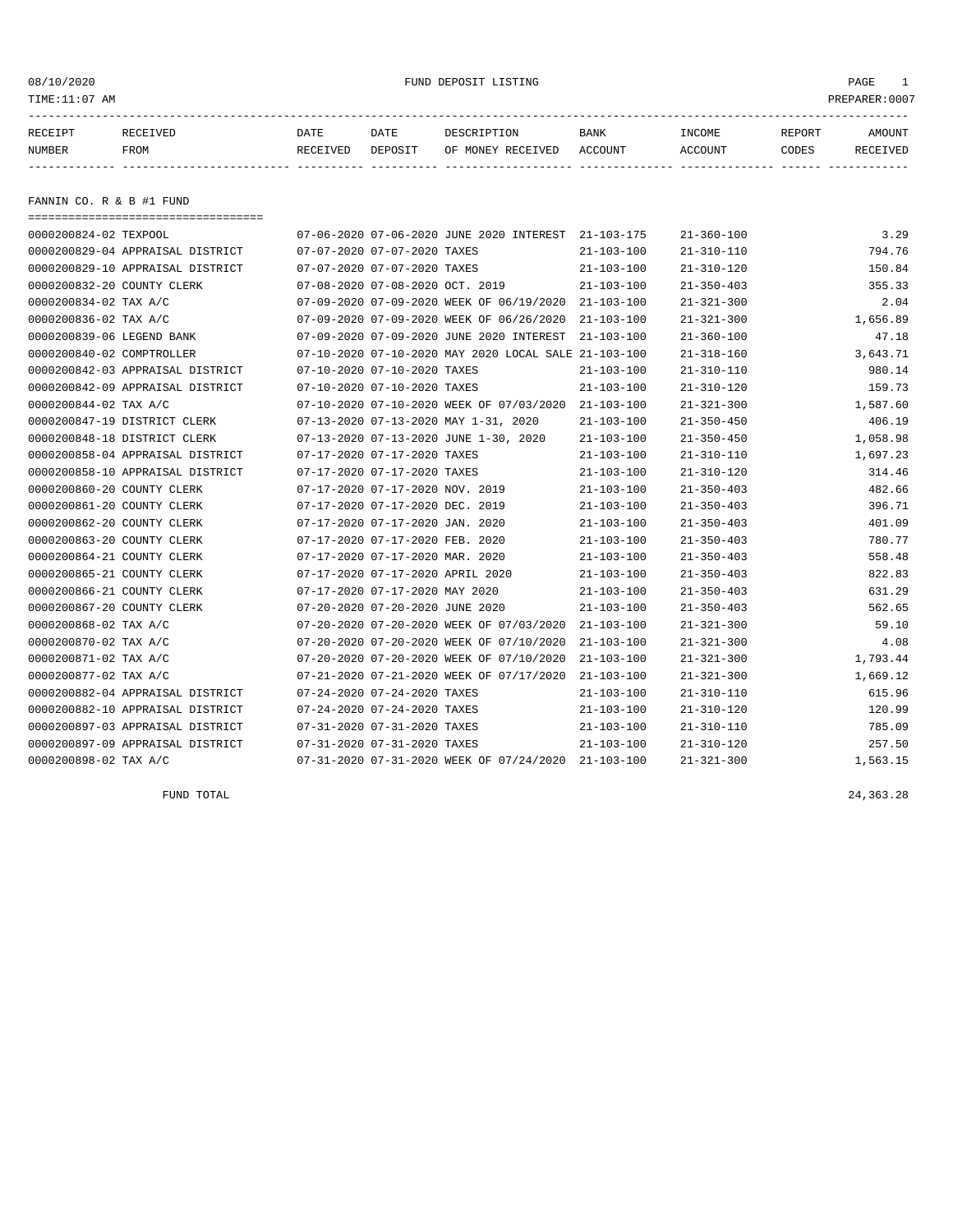#### 08/10/2020 FUND DEPOSIT LISTING PAGE 1

| RECEIPT | <b>RECEIVED</b> | DATE     | DATE    | DESCRIPTION          | <b>BANK</b>    | INCOME  | <b>REPORT</b> | AMOUNT          |
|---------|-----------------|----------|---------|----------------------|----------------|---------|---------------|-----------------|
| NUMBER  | FROM            | RECEIVED | DEPOSIT | RECEIVED<br>OF MONEY | <b>ACCOUNT</b> | ACCOUNT | CODES         | <b>RECEIVED</b> |
|         |                 |          |         |                      |                |         |               |                 |

FANNIN CO. R & B #2 FUND

===================================

| 0000200824-03 TEXPOOL      |                                  |                                  | 07-06-2020 07-06-2020 JUNE 2020 INTEREST 22-103-175  |                  | $22 - 360 - 100$ | 46.63    |
|----------------------------|----------------------------------|----------------------------------|------------------------------------------------------|------------------|------------------|----------|
|                            | 0000200829-05 APPRAISAL DISTRICT | 07-07-2020 07-07-2020 TAXES      |                                                      | $22 - 103 - 100$ | $22 - 310 - 110$ | 925.79   |
|                            | 0000200829-11 APPRAISAL DISTRICT | 07-07-2020 07-07-2020 TAXES      |                                                      | $22 - 103 - 100$ | $22 - 310 - 120$ | 175.71   |
| 0000200830-01 LARRY TRUSTY |                                  | 07-07-2020 07-07-2020 CULVERT    |                                                      | $22 - 103 - 100$ | $22 - 370 - 145$ | 224.10   |
| 0000200831-01 MAX TRUSTY   |                                  | 07-07-2020 07-07-2020 CULVERT    |                                                      | $22 - 103 - 100$ | $22 - 370 - 145$ | 179.28   |
| 0000200832-21 COUNTY CLERK |                                  | 07-08-2020 07-08-2020 OCT. 2019  |                                                      | $22 - 103 - 100$ | $22 - 350 - 403$ | 413.91   |
| 0000200834-03 TAX A/C      |                                  |                                  | 07-09-2020 07-09-2020 WEEK OF 06/19/2020             | 22-103-100       | $22 - 321 - 300$ | 2.37     |
| 0000200836-03 TAX A/C      |                                  |                                  | 07-09-2020 07-09-2020 WEEK OF 06/26/2020             | $22 - 103 - 100$ | $22 - 321 - 300$ | 1,930.06 |
| 0000200839-07 LEGEND BANK  |                                  |                                  | 07-09-2020 07-09-2020 JUNE 2020 INTEREST             | $22 - 103 - 100$ | $22 - 360 - 100$ | 55.04    |
| 0000200840-03 COMPTROLLER  |                                  |                                  | 07-10-2020 07-10-2020 MAY 2020 LOCAL SALE 22-103-100 |                  | $22 - 318 - 160$ | 4,243.87 |
|                            | 0000200842-04 APPRAISAL DISTRICT | 07-10-2020 07-10-2020 TAXES      |                                                      | $22 - 103 - 100$ | $22 - 310 - 110$ | 1,141.72 |
|                            | 0000200842-10 APPRAISAL DISTRICT | 07-10-2020 07-10-2020 TAXES      |                                                      | $22 - 103 - 100$ | $22 - 310 - 120$ | 186.07   |
| 0000200844-03 TAX A/C      |                                  |                                  | 07-10-2020 07-10-2020 WEEK OF 07/03/2020             | $22 - 103 - 100$ | $22 - 321 - 300$ | 1,849.35 |
|                            | 0000200847-20 DISTRICT CLERK     |                                  | 07-13-2020 07-13-2020 MAY 1-31, 2020                 | $22 - 103 - 100$ | $22 - 350 - 450$ | 473.16   |
|                            | 0000200848-19 DISTRICT CLERK     |                                  | 07-13-2020 07-13-2020 JUNE 1-30, 2020                | $22 - 103 - 100$ | $22 - 350 - 450$ | 1,233.57 |
|                            | 0000200858-05 APPRAISAL DISTRICT | 07-17-2020 07-17-2020 TAXES      |                                                      | $22 - 103 - 100$ | $22 - 310 - 110$ | 1,977.05 |
|                            | 0000200858-11 APPRAISAL DISTRICT | 07-17-2020 07-17-2020 TAXES      |                                                      | $22 - 103 - 100$ | $22 - 310 - 120$ | 366.31   |
| 0000200860-21 COUNTY CLERK |                                  | 07-17-2020 07-17-2020 NOV. 2019  |                                                      | $22 - 103 - 100$ | $22 - 350 - 403$ | 562.24   |
| 0000200861-21 COUNTY CLERK |                                  | 07-17-2020 07-17-2020 DEC. 2019  |                                                      | $22 - 103 - 100$ | $22 - 350 - 403$ | 462.11   |
| 0000200862-21 COUNTY CLERK |                                  | 07-17-2020 07-17-2020 JAN. 2020  |                                                      | $22 - 103 - 100$ | $22 - 350 - 403$ | 467.22   |
| 0000200863-21 COUNTY CLERK |                                  | 07-17-2020 07-17-2020 FEB. 2020  |                                                      | $22 - 103 - 100$ | $22 - 350 - 403$ | 909.49   |
| 0000200864-22 COUNTY CLERK |                                  | 07-17-2020 07-17-2020 MAR. 2020  |                                                      | $22 - 103 - 100$ | $22 - 350 - 403$ | 650.55   |
| 0000200865-22 COUNTY CLERK |                                  | 07-17-2020 07-17-2020 APRIL 2020 |                                                      | $22 - 103 - 100$ | $22 - 350 - 403$ | 958.49   |
| 0000200866-22 COUNTY CLERK |                                  | 07-17-2020 07-17-2020 MAY 2020   |                                                      | $22 - 103 - 100$ | $22 - 350 - 403$ | 735.37   |
| 0000200867-21 COUNTY CLERK |                                  | 07-20-2020 07-20-2020 JUNE 2020  |                                                      | $22 - 103 - 100$ | $22 - 350 - 403$ | 655.41   |
| 0000200868-03 TAX A/C      |                                  |                                  | 07-20-2020 07-20-2020 WEEK OF 07/03/2020             | $22 - 103 - 100$ | $22 - 321 - 300$ | 68.85    |
| 0000200870-03 TAX A/C      |                                  |                                  | 07-20-2020 07-20-2020 WEEK OF 07/10/2020             | $22 - 103 - 100$ | $22 - 321 - 300$ | 4.75     |
| 0000200871-03 TAX A/C      |                                  |                                  | 07-20-2020 07-20-2020 WEEK OF 07/10/2020             | $22 - 103 - 100$ | $22 - 321 - 300$ | 2,089.12 |
| 0000200877-03 TAX A/C      |                                  |                                  | 07-21-2020 07-21-2020 WEEK OF 07/17/2020             | $22 - 103 - 100$ | $22 - 321 - 300$ | 1,944.31 |
|                            | 0000200882-05 APPRAISAL DISTRICT | 07-24-2020 07-24-2020 TAXES      |                                                      | $22 - 103 - 100$ | $22 - 310 - 110$ | 717.51   |
|                            | 0000200882-11 APPRAISAL DISTRICT | 07-24-2020 07-24-2020 TAXES      |                                                      | $22 - 103 - 100$ | $22 - 310 - 120$ | 140.93   |
|                            | 0000200889-01 OVIDIO I. CARCAMO  | 07-29-2020 07-29-2020 PIPE       |                                                      | $22 - 103 - 100$ | $22 - 370 - 145$ | 112.00   |
|                            | 0000200890-01 ROBERTO TARANGO    | 07-29-2020 07-29-2020 CULVERT    |                                                      | $22 - 103 - 100$ | $22 - 370 - 145$ | 971.10   |
|                            | 0000200891-01 THOMAS FRAZIER     | 07-29-2020 07-29-2020 CULVERT    |                                                      | $22 - 103 - 100$ | $22 - 370 - 145$ | 298.80   |
|                            | 0000200897-04 APPRAISAL DISTRICT | 07-31-2020 07-31-2020 TAXES      |                                                      | $22 - 103 - 100$ | $22 - 310 - 110$ | 914.52   |
|                            | 0000200897-10 APPRAISAL DISTRICT | 07-31-2020 07-31-2020 TAXES      |                                                      | $22 - 103 - 100$ | $22 - 310 - 120$ | 299.95   |
| 0000200898-03 TAX A/C      |                                  |                                  | 07-31-2020 07-31-2020 WEEK OF 07/24/2020 22-103-100  |                  | $22 - 321 - 300$ | 1,820.86 |

FUND TOTAL  $30,207.57$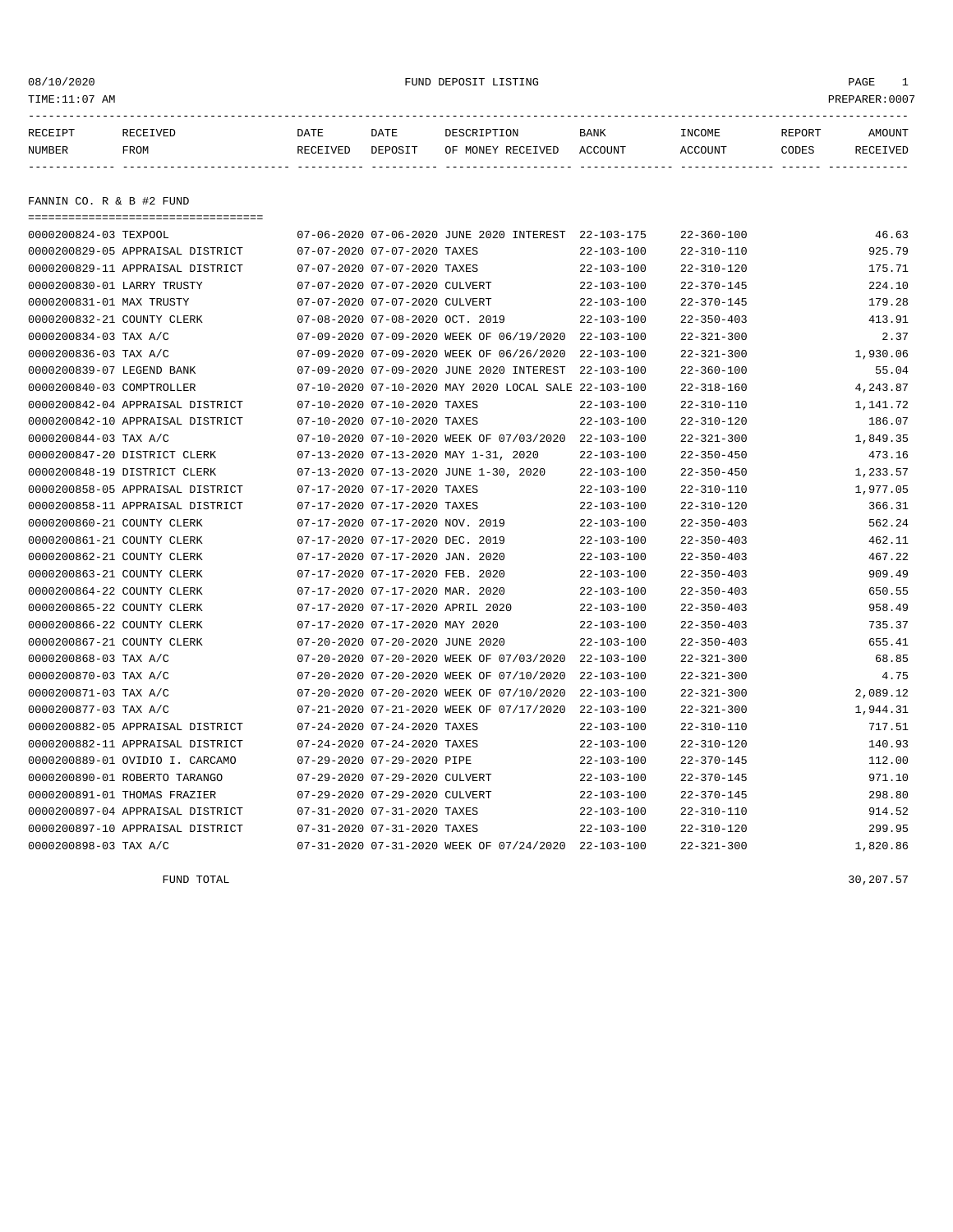08/10/2020 FUND DEPOSIT LISTING PAGE 1

| RECEIPT | RECEIVED | DATE     | DATE    | DESCRIPTION               | <b>BANK</b> | INCOME         | REPORT | AMOUNT          |
|---------|----------|----------|---------|---------------------------|-------------|----------------|--------|-----------------|
| NUMBER  | FROM     | RECEIVED | DEPOSIT | OF MONEY RECEIVED ACCOUNT |             | <b>ACCOUNT</b> | CODES  | <b>RECEIVED</b> |
|         |          |          |         |                           |             |                |        |                 |

FANNIN CO. R & B #3 FUND

| =====================================                                                         |                                 |                                                      |                  |                  |          |
|-----------------------------------------------------------------------------------------------|---------------------------------|------------------------------------------------------|------------------|------------------|----------|
| 0000200819-01 PARIS IRON & METAL CO., I 07-02-2020 07-02-2020 SALE OF SCRAP METAL 23-103-100  |                                 |                                                      |                  | $23 - 370 - 130$ | 205.20   |
| 0000200824-04 TEXPOOL                                                                         |                                 | 07-06-2020 07-06-2020 JUNE 2020 INTEREST 23-103-175  |                  | $23 - 360 - 100$ | 110.48   |
| 0000200825-01 PARIS IRON & METAL CO., IN 07-06-2020 07-06-2020 SALE OF SCRAP METAL 23-103-100 |                                 |                                                      |                  | $23 - 370 - 130$ | 293.40   |
| 0000200829-06 APPRAISAL DISTRICT                                                              | 07-07-2020 07-07-2020 TAXES     |                                                      | $23 - 103 - 100$ | $23 - 310 - 110$ | 1,388.69 |
| 0000200829-12 APPRAISAL DISTRICT                                                              | 07-07-2020 07-07-2020 TAXES     |                                                      | $23 - 103 - 100$ | $23 - 310 - 120$ | 263.57   |
| 0000200832-22 COUNTY CLERK                                                                    | 07-08-2020 07-08-2020 OCT. 2019 |                                                      | $23 - 103 - 100$ | $23 - 350 - 403$ | 620.87   |
| 0000200834-04 TAX A/C                                                                         |                                 | 07-09-2020 07-09-2020 WEEK OF 06/19/2020 23-103-100  |                  | $23 - 321 - 300$ | 3.56     |
| 0000200836-04 TAX A/C                                                                         |                                 | 07-09-2020 07-09-2020 WEEK OF 06/26/2020 23-103-100  |                  | $23 - 321 - 300$ | 2,895.10 |
| 0000200839-08 LEGEND BANK                                                                     |                                 | 07-09-2020 07-09-2020 JUNE 2020 INTEREST             | 23-103-100       | $23 - 360 - 100$ | 49.07    |
| 0000200840-04 COMPTROLLER                                                                     |                                 | 07-10-2020 07-10-2020 MAY 2020 LOCAL SALE 23-103-100 |                  | $23 - 318 - 160$ | 6,365.81 |
| 0000200842-05 APPRAISAL DISTRICT                                                              | 07-10-2020 07-10-2020 TAXES     |                                                      | $23 - 103 - 100$ | $23 - 310 - 110$ | 1,712.59 |
| 0000200842-11 APPRAISAL DISTRICT                                                              | 07-10-2020 07-10-2020 TAXES     |                                                      | $23 - 103 - 100$ | $23 - 310 - 120$ | 279.10   |
| 0000200843-01 TAC                                                                             | 07-10-2020 07-10-2020 REFUND    |                                                      | $23 - 103 - 100$ | $23 - 623 - 427$ | 130.00   |
| 0000200844-04 TAX A/C                                                                         |                                 | 07-10-2020 07-10-2020 WEEK OF 07/03/2020 23-103-100  |                  | $23 - 321 - 300$ | 2,774.02 |
| 0000200847-21 DISTRICT CLERK                                                                  |                                 | 07-13-2020 07-13-2020 MAY 1-31, 2020                 | $23 - 103 - 100$ | $23 - 350 - 450$ | 709.73   |
| 0000200848-20 DISTRICT CLERK                                                                  |                                 | 07-13-2020 07-13-2020 JUNE 1-30, 2020                | $23 - 103 - 100$ | $23 - 350 - 450$ | 1,850.36 |
| 0000200858-06 APPRAISAL DISTRICT                                                              | 07-17-2020 07-17-2020 TAXES     |                                                      | $23 - 103 - 100$ | $23 - 310 - 110$ | 2,965.57 |
| 0000200858-12 APPRAISAL DISTRICT                                                              | 07-17-2020 07-17-2020 TAXES     |                                                      | $23 - 103 - 100$ | $23 - 310 - 120$ | 549.46   |
| 0000200860-22 COUNTY CLERK                                                                    | 07-17-2020 07-17-2020 NOV. 2019 |                                                      | $23 - 103 - 100$ | $23 - 350 - 403$ | 843.36   |
| 0000200861-22 COUNTY CLERK                                                                    | 07-17-2020 07-17-2020 DEC. 2019 |                                                      | $23 - 103 - 100$ | $23 - 350 - 403$ | 693.17   |
| 0000200862-22 COUNTY CLERK                                                                    | 07-17-2020 07-17-2020 JAN. 2020 |                                                      | $23 - 103 - 100$ | $23 - 350 - 403$ | 700.83   |
| 0000200863-22 COUNTY CLERK                                                                    | 07-17-2020 07-17-2020 FEB. 2020 |                                                      | $23 - 103 - 100$ | $23 - 350 - 403$ | 1,364.23 |
| 0000200864-23 COUNTY CLERK                                                                    | 07-17-2020 07-17-2020 MAR. 2020 |                                                      | $23 - 103 - 100$ | $23 - 350 - 403$ | 975.83   |
| 0000200865-23 COUNTY CLERK                                                                    |                                 | 07-17-2020 07-17-2020 APRIL 2020                     | $23 - 103 - 100$ | $23 - 350 - 403$ | 1,437.73 |
| 0000200866-23 COUNTY CLERK                                                                    | 07-17-2020 07-17-2020 MAY 2020  |                                                      | $23 - 103 - 100$ | $23 - 350 - 403$ | 1,103.06 |
| 0000200867-22 COUNTY CLERK                                                                    | 07-20-2020 07-20-2020 JUNE 2020 |                                                      | $23 - 103 - 100$ | $23 - 350 - 403$ | 983.12   |
| 0000200868-04 TAX A/C                                                                         |                                 | 07-20-2020 07-20-2020 WEEK OF 07/03/2020             | 23-103-100       | $23 - 321 - 300$ | 103.27   |
| 0000200870-04 TAX A/C                                                                         |                                 | 07-20-2020 07-20-2020 WEEK OF 07/10/2020             | 23-103-100       | $23 - 321 - 300$ | 7.12     |
| 0000200871-04 TAX A/C                                                                         |                                 | 07-20-2020 07-20-2020 WEEK OF 07/10/2020             | $23 - 103 - 100$ | $23 - 321 - 300$ | 3,133.68 |
| 0000200877-04 TAX A/C                                                                         |                                 | 07-21-2020 07-21-2020 WEEK OF 07/17/2020             | $23 - 103 - 100$ | $23 - 321 - 300$ | 2,916.46 |
| 0000200882-06 APPRAISAL DISTRICT                                                              | 07-24-2020 07-24-2020 TAXES     |                                                      | $23 - 103 - 100$ | $23 - 310 - 110$ | 1,076.27 |
| 0000200882-12 APPRAISAL DISTRICT                                                              | 07-24-2020 07-24-2020 TAXES     |                                                      | $23 - 103 - 100$ | $23 - 310 - 120$ | 211.40   |
| 0000200897-05 APPRAISAL DISTRICT                                                              | 07-31-2020 07-31-2020 TAXES     |                                                      | 23-103-100       | 23-310-110       | 1,371.78 |
| 0000200897-11 APPRAISAL DISTRICT                                                              | 07-31-2020 07-31-2020 TAXES     |                                                      | $23 - 103 - 100$ | $23 - 310 - 120$ | 449.92   |
| 0000200898-04 TAX A/C                                                                         |                                 | 07-31-2020 07-31-2020 WEEK OF 07/24/2020 23-103-100  |                  | $23 - 321 - 300$ | 2,731.29 |

FUND TOTAL 43,269.10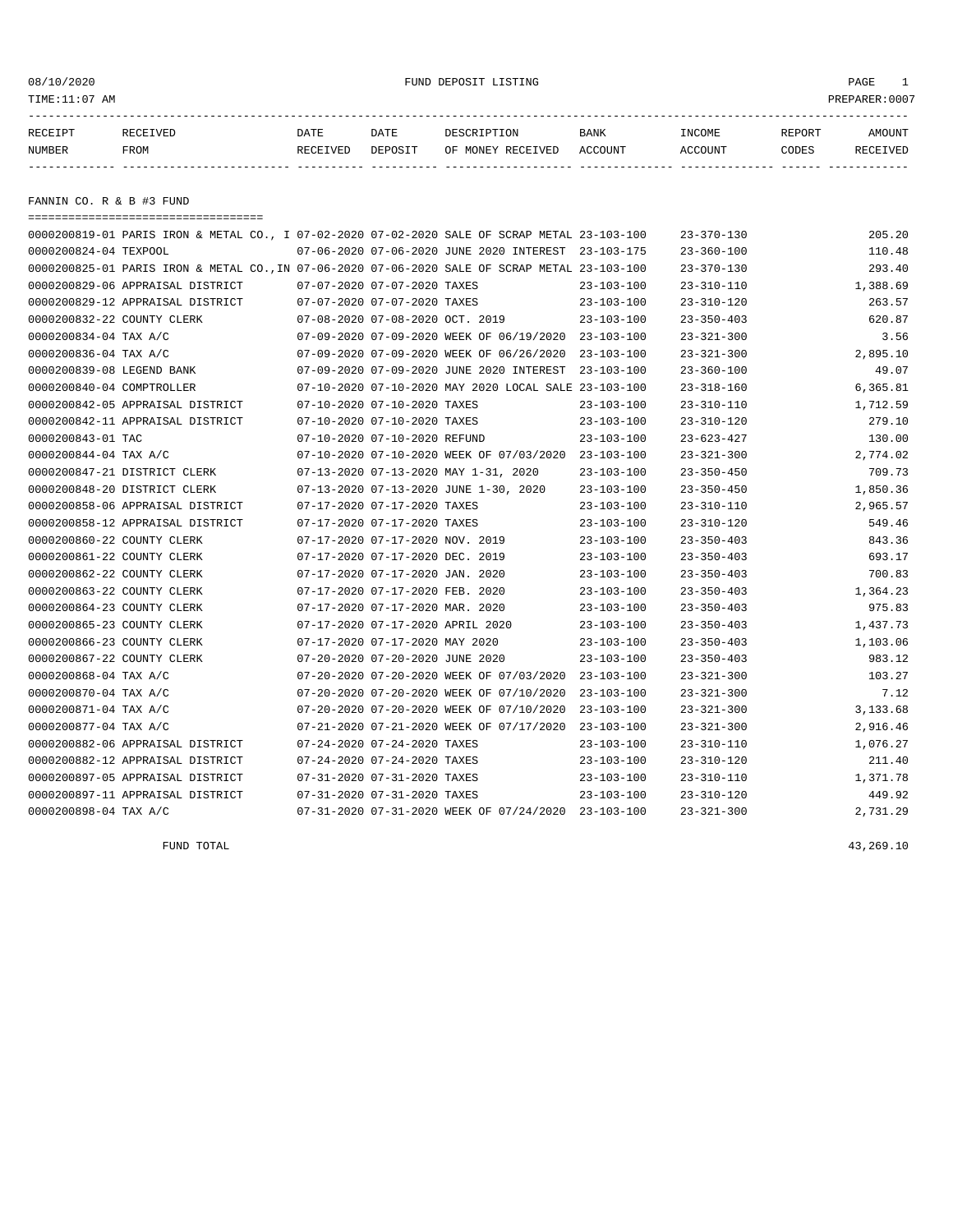08/10/2020 FUND DEPOSIT LISTING PAGE 1

| RECEIPT | <b>RECEIVED</b> | DATE     | DATE    | DESCRIPTION          | <b>BANK</b>    | INCOME  | <b>REPORT</b> | AMOUNT          |
|---------|-----------------|----------|---------|----------------------|----------------|---------|---------------|-----------------|
| NUMBER  | FROM            | RECEIVED | DEPOSIT | RECEIVED<br>OF MONEY | <b>ACCOUNT</b> | ACCOUNT | CODES         | <b>RECEIVED</b> |
|         |                 |          |         |                      |                |         |               |                 |

FANNIN CO. R & B #4 FUND

===================================

| 0000200824-05 TEXPOOL      |                                  |                                  |                                 | 07-06-2020 07-06-2020 JUNE 2020 INTEREST 24-103-175  |                  | $24 - 360 - 100$ | 19.49    |
|----------------------------|----------------------------------|----------------------------------|---------------------------------|------------------------------------------------------|------------------|------------------|----------|
|                            | 0000200829-07 APPRAISAL DISTRICT | 07-07-2020 07-07-2020 TAXES      |                                 |                                                      | $24 - 103 - 100$ | $24 - 310 - 110$ | 790.47   |
|                            | 0000200829-13 APPRAISAL DISTRICT |                                  | 07-07-2020 07-07-2020 TAXES     |                                                      | $24 - 103 - 100$ | $24 - 310 - 120$ | 150.03   |
| 0000200832-23 COUNTY CLERK |                                  |                                  | 07-08-2020 07-08-2020 OCT. 2019 |                                                      | $24 - 103 - 100$ | $24 - 350 - 403$ | 353.42   |
| 0000200834-05 TAX A/C      |                                  |                                  |                                 | 07-09-2020 07-09-2020 WEEK OF 06/19/2020             | $24 - 103 - 100$ | $24 - 321 - 300$ | 2.03     |
| 0000200836-05 TAX A/C      |                                  |                                  |                                 | 07-09-2020 07-09-2020 WEEK OF 06/26/2020             | $24 - 103 - 100$ | $24 - 321 - 300$ | 1,647.95 |
| 0000200839-09 LEGEND BANK  |                                  |                                  |                                 | 07-09-2020 07-09-2020 JUNE 2020 INTEREST             | $24 - 103 - 100$ | $24 - 360 - 100$ | 46.33    |
| 0000200840-05 COMPTROLLER  |                                  |                                  |                                 | 07-10-2020 07-10-2020 MAY 2020 LOCAL SALE 24-103-100 |                  | $24 - 318 - 160$ | 3,623.56 |
|                            | 0000200842-06 APPRAISAL DISTRICT |                                  | 07-10-2020 07-10-2020 TAXES     |                                                      | $24 - 103 - 100$ | $24 - 310 - 110$ | 974.85   |
|                            | 0000200842-12 APPRAISAL DISTRICT |                                  | 07-10-2020 07-10-2020 TAXES     |                                                      | $24 - 103 - 100$ | $24 - 310 - 120$ | 158.87   |
| 0000200844-05 TAX A/C      |                                  |                                  |                                 | 07-10-2020 07-10-2020 WEEK OF 07/03/2020             | $24 - 103 - 100$ | $24 - 321 - 300$ | 1,579.03 |
|                            | 0000200847-22 DISTRICT CLERK     |                                  |                                 | 07-13-2020 07-13-2020 MAY 1-31, 2020                 | $24 - 103 - 100$ | $24 - 350 - 450$ | 404.00   |
|                            | 0000200848-21 DISTRICT CLERK     |                                  |                                 | 07-13-2020 07-13-2020 JUNE 1-30, 2020                | $24 - 103 - 100$ | $24 - 350 - 450$ | 1,053.27 |
|                            | 0000200850-01 THERON TELFORD     |                                  |                                 | 07-14-2020 07-14-2020 TIN HORN - 1090 CR             | 24-103-100       | $24 - 370 - 145$ | 321.60   |
|                            | 0000200858-07 APPRAISAL DISTRICT |                                  | 07-17-2020 07-17-2020 TAXES     |                                                      | $24 - 103 - 100$ | $24 - 310 - 110$ | 1,688.06 |
|                            | 0000200858-13 APPRAISAL DISTRICT |                                  | 07-17-2020 07-17-2020 TAXES     |                                                      | $24 - 103 - 100$ | $24 - 310 - 120$ | 312.76   |
| 0000200860-23 COUNTY CLERK |                                  |                                  | 07-17-2020 07-17-2020 NOV. 2019 |                                                      | $24 - 103 - 100$ | $24 - 350 - 403$ | 480.06   |
| 0000200861-23 COUNTY CLERK |                                  |                                  | 07-17-2020 07-17-2020 DEC. 2019 |                                                      | $24 - 103 - 100$ | $24 - 350 - 403$ | 394.57   |
| 0000200862-23 COUNTY CLERK |                                  |                                  | 07-17-2020 07-17-2020 JAN. 2020 |                                                      | $24 - 103 - 100$ | $24 - 350 - 403$ | 398.94   |
| 0000200863-23 COUNTY CLERK |                                  |                                  | 07-17-2020 07-17-2020 FEB. 2020 |                                                      | $24 - 103 - 100$ | $24 - 350 - 403$ | 776.55   |
| 0000200864-24 COUNTY CLERK |                                  |                                  | 07-17-2020 07-17-2020 MAR. 2020 |                                                      | $24 - 103 - 100$ | $24 - 350 - 403$ | 555.46   |
| 0000200865-24 COUNTY CLERK |                                  | 07-17-2020 07-17-2020 APRIL 2020 |                                 |                                                      | $24 - 103 - 100$ | $24 - 350 - 403$ | 818.39   |
| 0000200866-24 COUNTY CLERK |                                  |                                  | 07-17-2020 07-17-2020 MAY 2020  |                                                      | $24 - 103 - 100$ | $24 - 350 - 403$ | 627.88   |
| 0000200867-23 COUNTY CLERK |                                  |                                  | 07-20-2020 07-20-2020 JUNE 2020 |                                                      | $24 - 103 - 100$ | $24 - 350 - 403$ | 559.62   |
| 0000200868-05 TAX A/C      |                                  |                                  |                                 | 07-20-2020 07-20-2020 WEEK OF 07/03/2020             | 24-103-100       | $24 - 321 - 300$ | 58.78    |
| 0000200870-05 TAX A/C      |                                  |                                  |                                 | 07-20-2020 07-20-2020 WEEK OF 07/10/2020             | $24 - 103 - 100$ | $24 - 321 - 300$ | 4.05     |
| 0000200871-05 TAX A/C      |                                  |                                  |                                 | 07-20-2020 07-20-2020 WEEK OF 07/10/2020             | $24 - 103 - 100$ | $24 - 321 - 300$ | 1,783.76 |
| 0000200877-05 TAX A/C      |                                  |                                  |                                 | 07-21-2020 07-21-2020 WEEK OF 07/17/2020             | 24-103-100       | $24 - 321 - 300$ | 1,660.11 |
|                            | 0000200882-07 APPRAISAL DISTRICT |                                  | 07-24-2020 07-24-2020 TAXES     |                                                      | $24 - 103 - 100$ | $24 - 310 - 110$ | 612.64   |
|                            | 0000200882-13 APPRAISAL DISTRICT |                                  | 07-24-2020 07-24-2020 TAXES     |                                                      | $24 - 103 - 100$ | $24 - 310 - 120$ | 120.33   |
|                            | 0000200897-06 APPRAISAL DISTRICT |                                  | 07-31-2020 07-31-2020 TAXES     |                                                      | $24 - 103 - 100$ | $24 - 310 - 110$ | 780.85   |
|                            | 0000200897-12 APPRAISAL DISTRICT | 07-31-2020 07-31-2020 TAXES      |                                 |                                                      | $24 - 103 - 100$ | $24 - 310 - 120$ | 256.11   |
| 0000200898-05 TAX A/C      |                                  |                                  |                                 | 07-31-2020 07-31-2020 WEEK OF 07/24/2020             | 24-103-100       | $24 - 321 - 300$ | 1,554.70 |

FUND TOTAL 24,568.52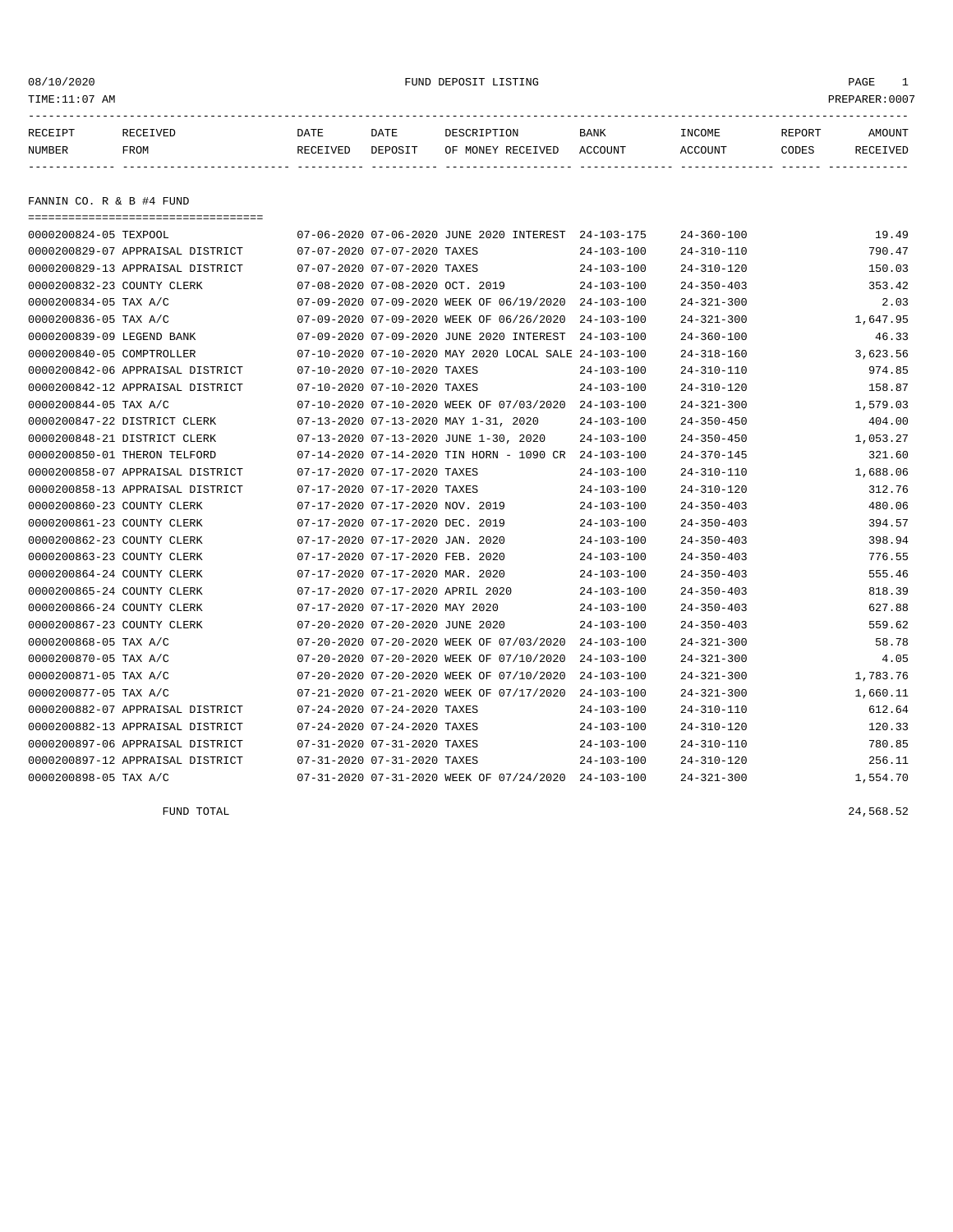TIME:11:07 AM PREPARER:0007

| RECEIPT | RECEIVED | DATE     | DATE    | DESCRIPTION       | <b>BANK</b> | <b>TNCOME</b> | REPORT | AMOUNT   |
|---------|----------|----------|---------|-------------------|-------------|---------------|--------|----------|
| NUMBER  | FROM     | RECEIVED | DEPOSIT | OF MONEY RECEIVED | ACCOUNT     | ACCOUNT       | CODES  | RECEIVED |
|         |          |          |         |                   |             |               |        |          |

J.P.#1 JUST.CT.TECHNOLOGY

===================================

| 0000200839-10 LEGEND BANK | 07-09-2020 07-09-2020 JUNE 2020 INTEREST 26-103-100 |  | 26-360-100 |  |
|---------------------------|-----------------------------------------------------|--|------------|--|
|                           |                                                     |  |            |  |

FUND TOTAL 6.10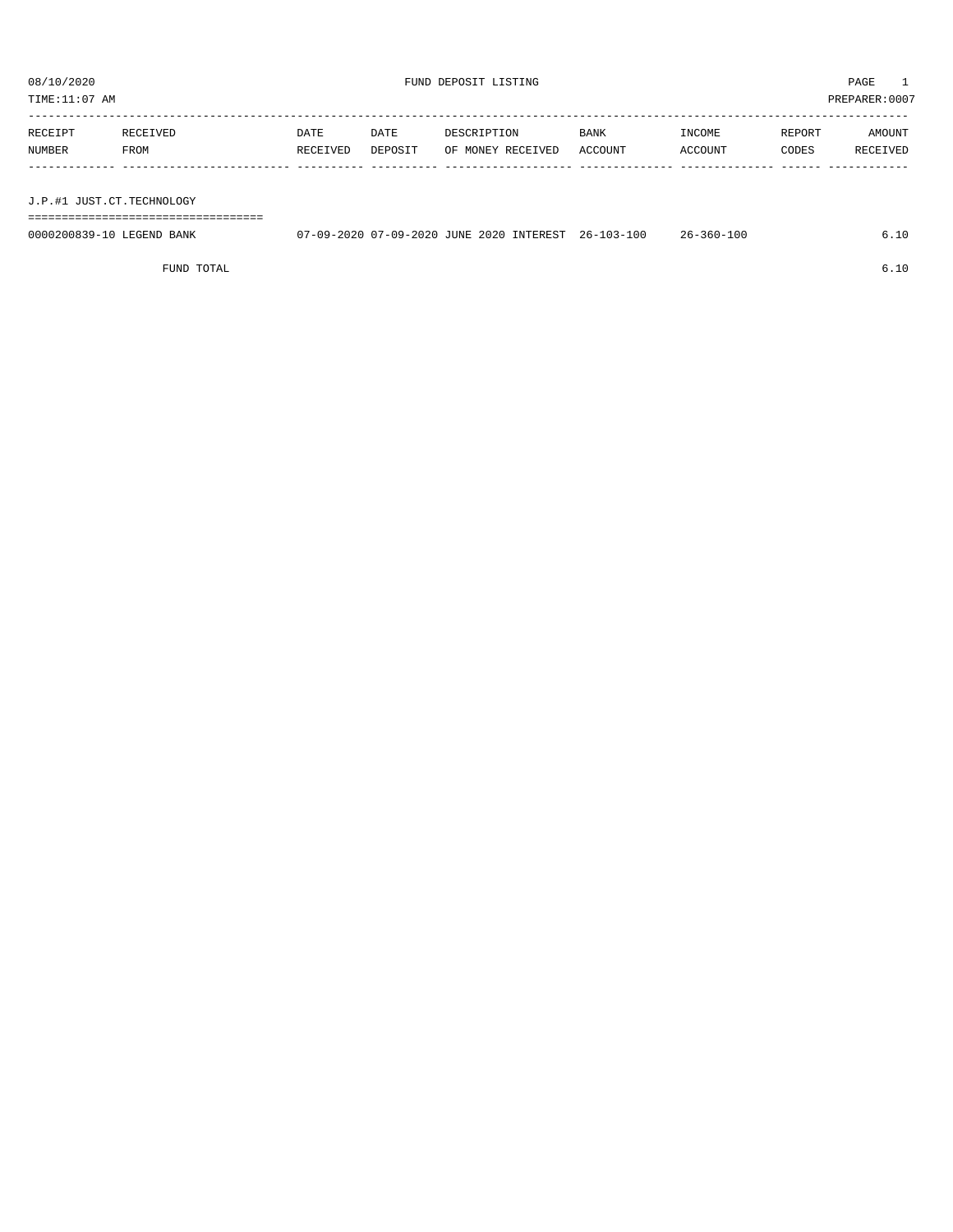TIME:11:07 AM PREPARER:0007

| RECEIPT | RECEIVED | DATE     | DATE    | DESCRIPTION       | <b>BANK</b> | INCOME  | REPORT | AMOUNT   |
|---------|----------|----------|---------|-------------------|-------------|---------|--------|----------|
| NUMBER  | FROM     | RECEIVED | DEPOSIT | OF MONEY RECEIVED | ACCOUNT     | ACCOUNT | CODES  | RECEIVED |
|         |          |          |         |                   |             |         |        |          |
|         |          |          |         |                   |             |         |        |          |

J.P.#2 JUST.CT.TECHNOLOGY

===================================

| 0000200839-11<br>LEGEND BANK | 07-09-2020 07-09-2020 JUNE 2020 INTEREST | $27 - 103 - 100$ | $7 - 360 - 100$ |  |
|------------------------------|------------------------------------------|------------------|-----------------|--|
|                              |                                          |                  |                 |  |

FUND TOTAL  $1.13$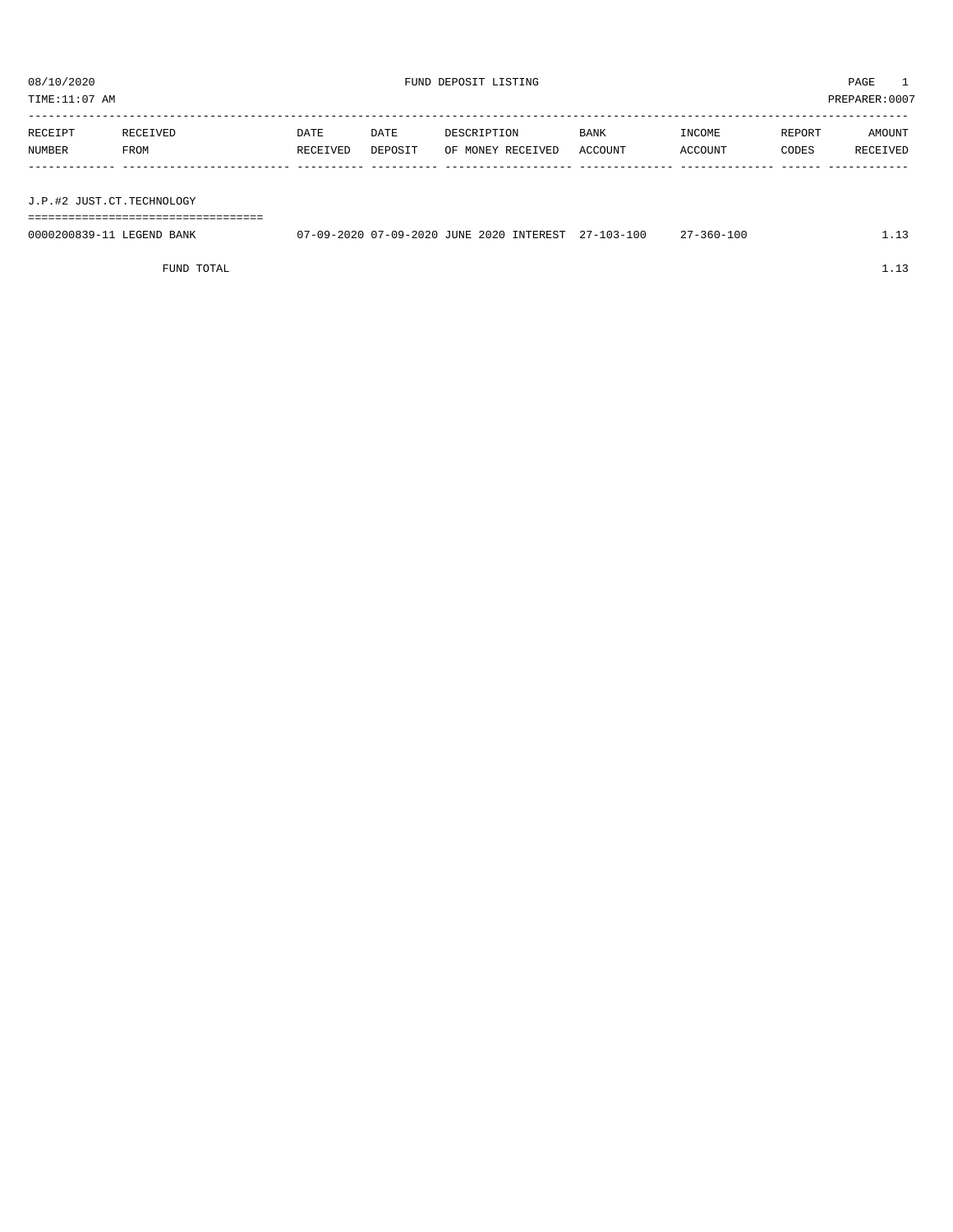TIME:11:07 AM PREPARER:0007

| RECEIPT | RECEIVED | DATE     | DATE    | DESCRIPTION       | <b>BANK</b> | <b>TNCOME</b>  | REPORT | AMOUNT          |
|---------|----------|----------|---------|-------------------|-------------|----------------|--------|-----------------|
| NUMBER  | FROM     | RECEIVED | DEPOSIT | OF MONEY RECEIVED | ACCOUNT     | <b>ACCOUNT</b> | CODES  | <b>RECEIVED</b> |
|         |          |          |         |                   |             |                |        |                 |

J.P.#3 JUST.CT.TECHNOLOGY

===================================

| 0000200839-12 LEGEND BANK | 07-09-2020 07-09-2020 JUNE 2020 INTEREST 28-103-100 |  | $28 - 360 - 100$ | 0.70 |
|---------------------------|-----------------------------------------------------|--|------------------|------|
|                           |                                                     |  |                  |      |

FUND TOTAL 0.70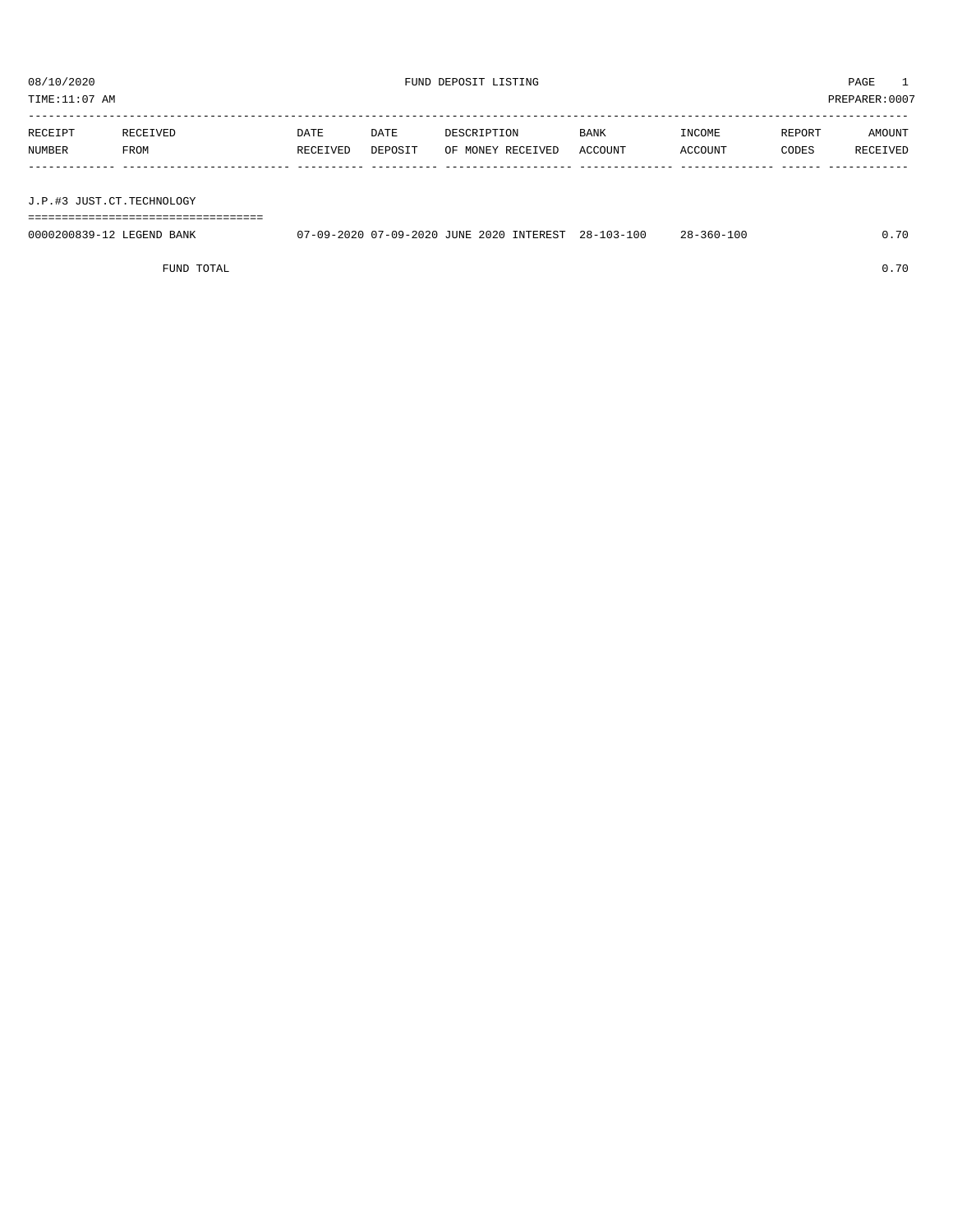08/10/2020 FUND DEPOSIT LISTING PAGE 1

| RECEIPT | <b>RECEIVED</b> | DATE     | DATE    | DESCRIPTION       | <b>BANK</b> | INCOME  | REPORT | AMOUNT   |
|---------|-----------------|----------|---------|-------------------|-------------|---------|--------|----------|
| NUMBER  | FROM            | RECEIVED | DEPOSIT | OF MONEY RECEIVED | ACCOUNT     | ACCOUNT | CODES  | RECEIVED |
|         |                 |          |         |                   |             |         |        |          |

DISTRICT CT.RECORDS ARCHIVE

| 0000200839-13 LEGEND BANK    | 07-09-2020 07-09-2020 JUNE 2020 INTEREST 34-103-100 |                  | 34-360-100       | 4.25   |
|------------------------------|-----------------------------------------------------|------------------|------------------|--------|
| 0000200847-17 DISTRICT CLERK | 07-13-2020 07-13-2020 MAY 1-31, 2020                | $34 - 103 - 100$ | $34 - 370 - 450$ | 605.00 |
| 0000200848-16 DISTRICT CLERK | 07-13-2020 07-13-2020 JUNE 1-30, 2020               | $34 - 103 - 100$ | 34-370-450       | 362.30 |

FUND TOTAL 971.55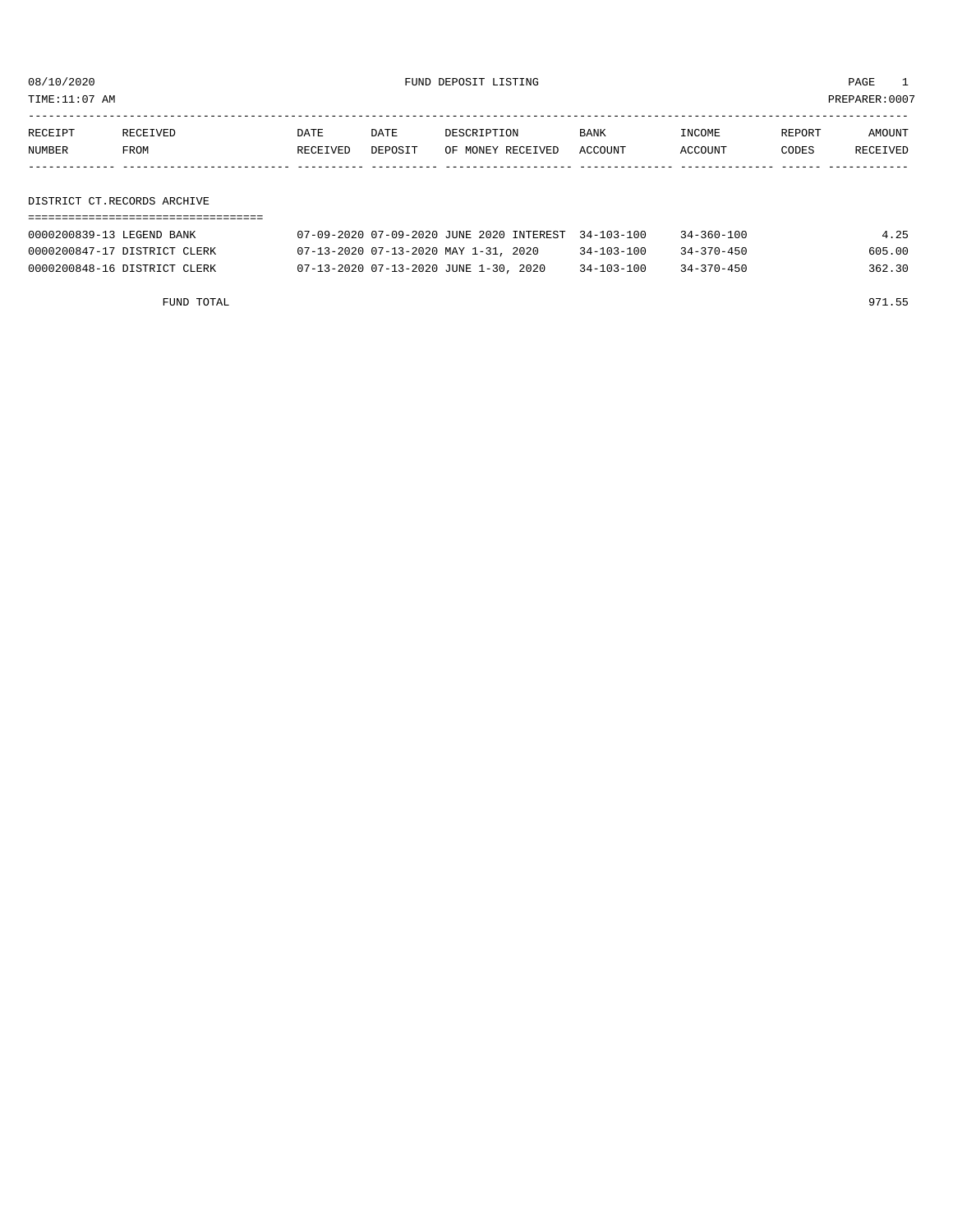08/10/2020 PAGE 1 PAGE 1

| RECEIPT       | <b>RECEIVED</b> | DATE     | DATE    | DESCRIPTION       | BANK    | <b>TNCOME</b>  | REPORT | MOUNT |
|---------------|-----------------|----------|---------|-------------------|---------|----------------|--------|-------|
| <b>NUMBER</b> | <b>FROM</b>     | RECEIVED | DEPOSIT | OF MONEY RECEIVED | ACCOUNT | <b>ACCOUNT</b> | CODES  |       |
|               |                 |          |         |                   |         |                |        |       |

LAW LIBRARY FUND

#### =================================== 0000200832-19 COUNTY CLERK 07-08-2020 07-08-2020 OCT. 2019 35-103-100 35-340-403 875.14 0000200839-14 LEGEND BANK 07-09-2020 07-09-2020 JUNE 2020 INTEREST 35-103-100 35-360-100 22.24 0000200847-18 DISTRICT CLERK 07-13-2020 07-13-2020 MAY 1-31, 2020 35-103-100 35-340-450 1,225.00 0000200848-17 DISTRICT CLERK 07-13-2020 07-13-2020 JUNE 1-30, 2020 35-103-100 35-340-450 770.00 0000200860-19 COUNTY CLERK 07-17-2020 07-17-2020 NOV. 2019 35-103-100 35-340-403 560.00 0000200861-19 COUNTY CLERK 07-17-2020 07-17-2020 DEC. 2019 35-103-100 35-340-403 490.00 0000200862-19 COUNTY CLERK 07-17-2020 07-17-2020 JAN. 2020 35-103-100 35-340-403 665.00 0000200863-19 COUNTY CLERK 07-17-2020 07-17-2020 FEB. 2020 35-103-100 35-340-403<br>0000200864-20 COUNTY CLERK 07-17-2020 07-17-2020 MAR. 2020 35-103-100 35-340-403 490.00 0000200864-20 COUNTY CLERK 07-17-2020 07-17-2020 MAR. 2020 35-103-100 35-340-403 490.00 0000200865-20 COUNTY CLERK 07-17-2020 07-17-2020 APRIL 2020 35-103-100 35-340-403<br>0000200866-20 COUNTY CLERK 07-17-2020 07-17-2020 MAY 2020 35-103-100 35-340-403 525.00 07-17-2020 07-17-2020 MAY 2020 35-103-100 35-340-403 525.00 0000200867-19 COUNTY CLERK 07-20-2020 07-20-2020 JUNE 2020 35-103-100 35-340-403

FUND TOTAL  $6,917.38$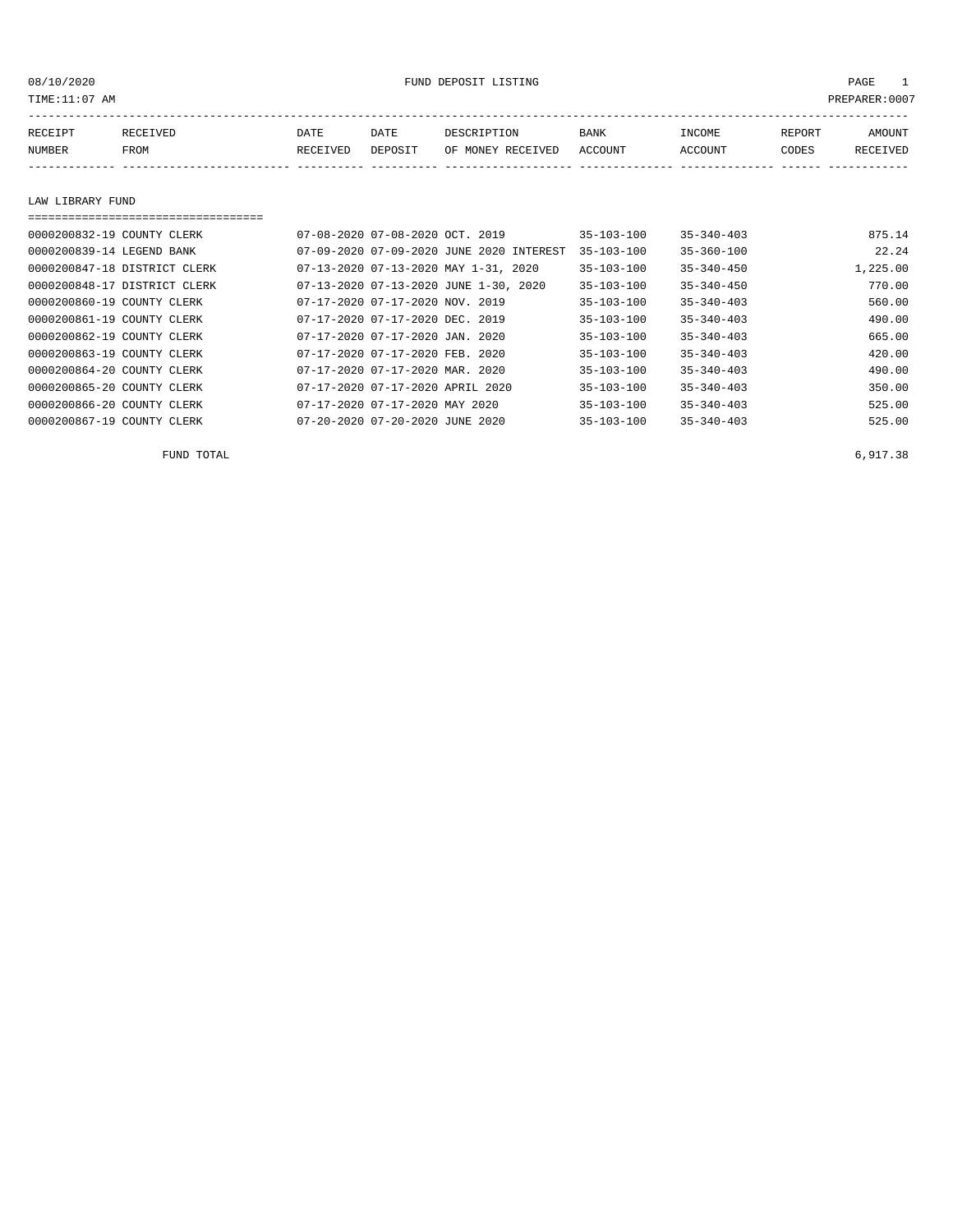08/10/2020 FUND DEPOSIT LISTING PAGE 1

| RECEIPT | RECEIVED | DATE            | DATE    | DESCRIPTION       | BANK    | INCOME  | REPORT | AMOUNT          |
|---------|----------|-----------------|---------|-------------------|---------|---------|--------|-----------------|
| NUMBER  | FROM     | <b>RECEIVED</b> | DEPOSIT | OF MONEY RECEIVED | ACCOUNT | ACCOUNT | CODES  | <b>RECEIVED</b> |
|         |          |                 |         |                   |         |         |        |                 |

D.A. FEE ACCOUNT FUND

| 0000200818-01 DISTRICT ATTORNEY TRUST  | 07-02-2020 07-02-2020 DISTRICT ATTORNEY F 36-103-136 |                  | $36 - 340 - 475$ | 74.72  |
|----------------------------------------|------------------------------------------------------|------------------|------------------|--------|
| 0000200839-22 LEGEND BANK              | 07-09-2020 07-09-2020 JUNE 2020 INTEREST 36-103-136  |                  | $36 - 360 - 100$ | 0.05   |
| 0000200839-23 LEGEND BANK              | 07-09-2020 07-09-2020 JUNE 2020 INTEREST             | $36 - 103 - 236$ | $36 - 360 - 236$ | 0.08   |
| 0000200854-01 FANNIN COUNTY CSCD       | 07-16-2020 07-16-2020 BLOOD DRAWS                    | $36 - 103 - 136$ | $36 - 370 - 130$ | 131.34 |
| 0000200894-01 FANNIN COUNTY CONTRABAND | 07-29-2020 07-29-2020 CAUSE NO. CV-19-442 36-103-236 |                  | $36 - 352 - 200$ | 143.61 |
|                                        |                                                      |                  |                  |        |

FUND TOTAL 349.80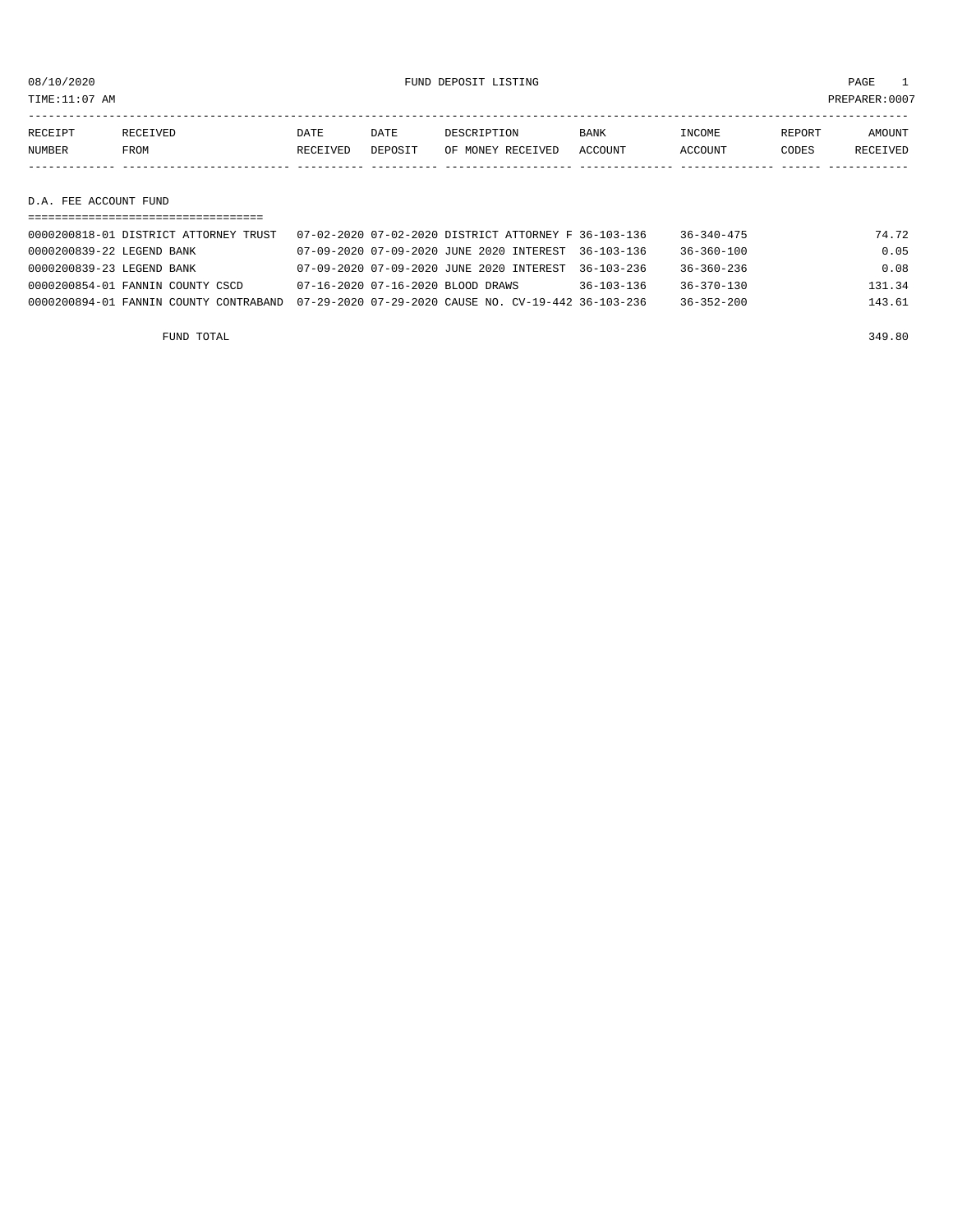| RECEIPT | RECEIVED | DATE     | DATE    | DESCRIPTION       | <b>BANK</b> | INCOME  | REPORT | <b>AMOUNT</b>   |
|---------|----------|----------|---------|-------------------|-------------|---------|--------|-----------------|
| NUMBER  | FROM     | RECEIVED | DEPOSIT | OF MONEY RECEIVED | ACCOUNT     | ACCOUNT | CODES  | <b>RECEIVED</b> |
|         |          |          |         |                   |             |         |        |                 |

#### CONTRABAND SEIZURE

===================================

| 0000200839-24 LEGEND BANK | 7-09-2020 07-09-2020 JUNE 2020 INTEREST |  | $\Omega$<br>$37 - 103 - 1$ | $-360 - 100$ | $\sim$ |
|---------------------------|-----------------------------------------|--|----------------------------|--------------|--------|
|                           |                                         |  |                            |              |        |

FUND TOTAL  $0.41$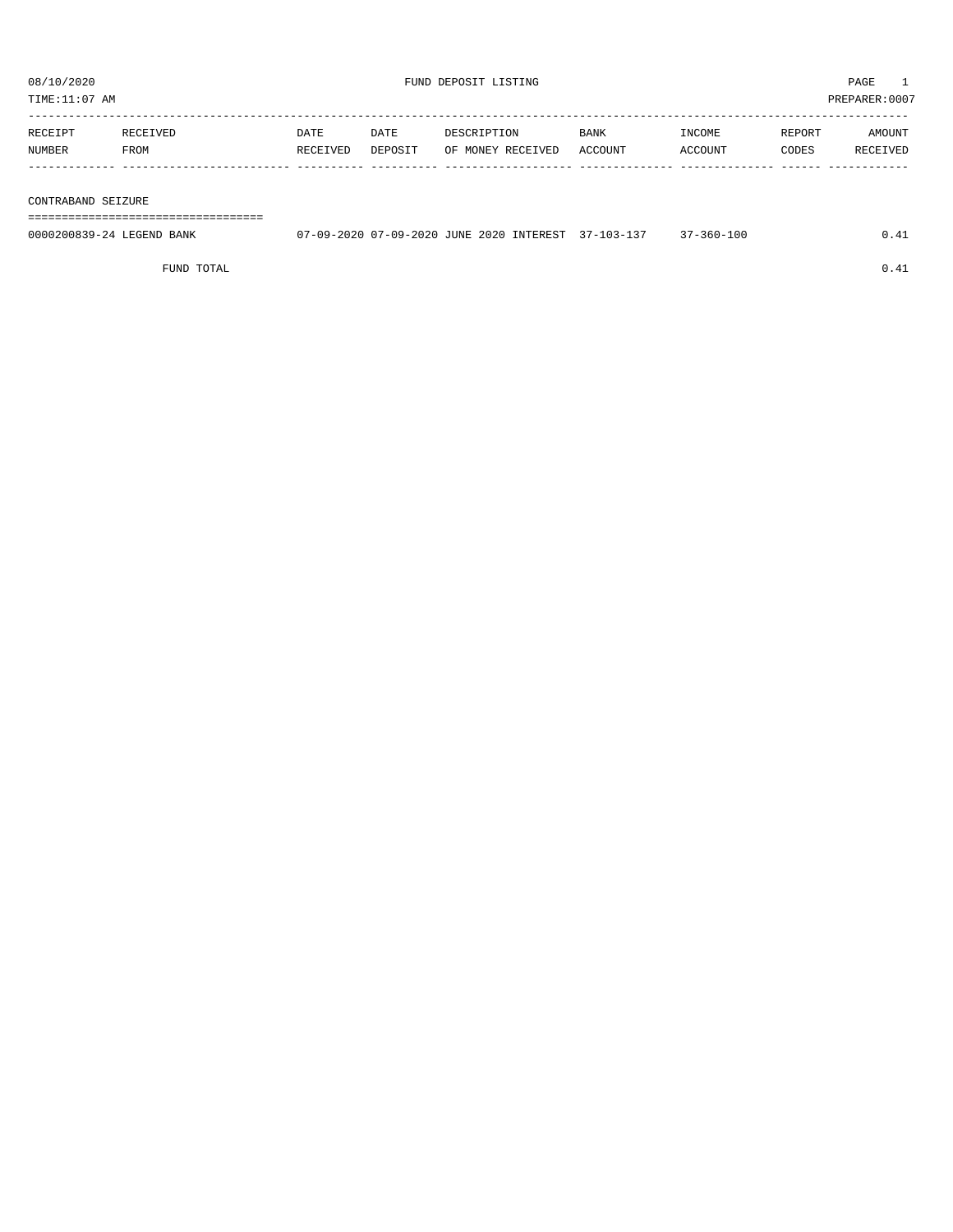TIME:11:07 AM PREPARER:0007

| RECEIPT | RECEIVED | <b>DATE</b> | <b>DATE</b> | DESCRIPTION       | <b>BANK</b> | INCOME  | REPORT | AMOUNT   |
|---------|----------|-------------|-------------|-------------------|-------------|---------|--------|----------|
| NUMBER  | FROM     | RECEIVED    | DEPOSIT     | OF MONEY RECEIVED | ACCOUNT     | ACCOUNT | CODES  | RECEIVED |
|         |          |             |             |                   |             |         |        |          |
|         |          |             |             |                   |             |         |        |          |

IHC CO-OP GIN

| 0000200824-06 TEXPOOL     | 07-06-2020 07-06-2020 JUNE 2020 INTEREST 38-103-175 | 38-360-100       | 3.41 |
|---------------------------|-----------------------------------------------------|------------------|------|
| 0000200839-15 LEGEND BANK | 07-09-2020 07-09-2020 JUNE 2020 INTEREST 38-103-100 | $38 - 360 - 100$ | 0.04 |

FUND TOTAL 3.45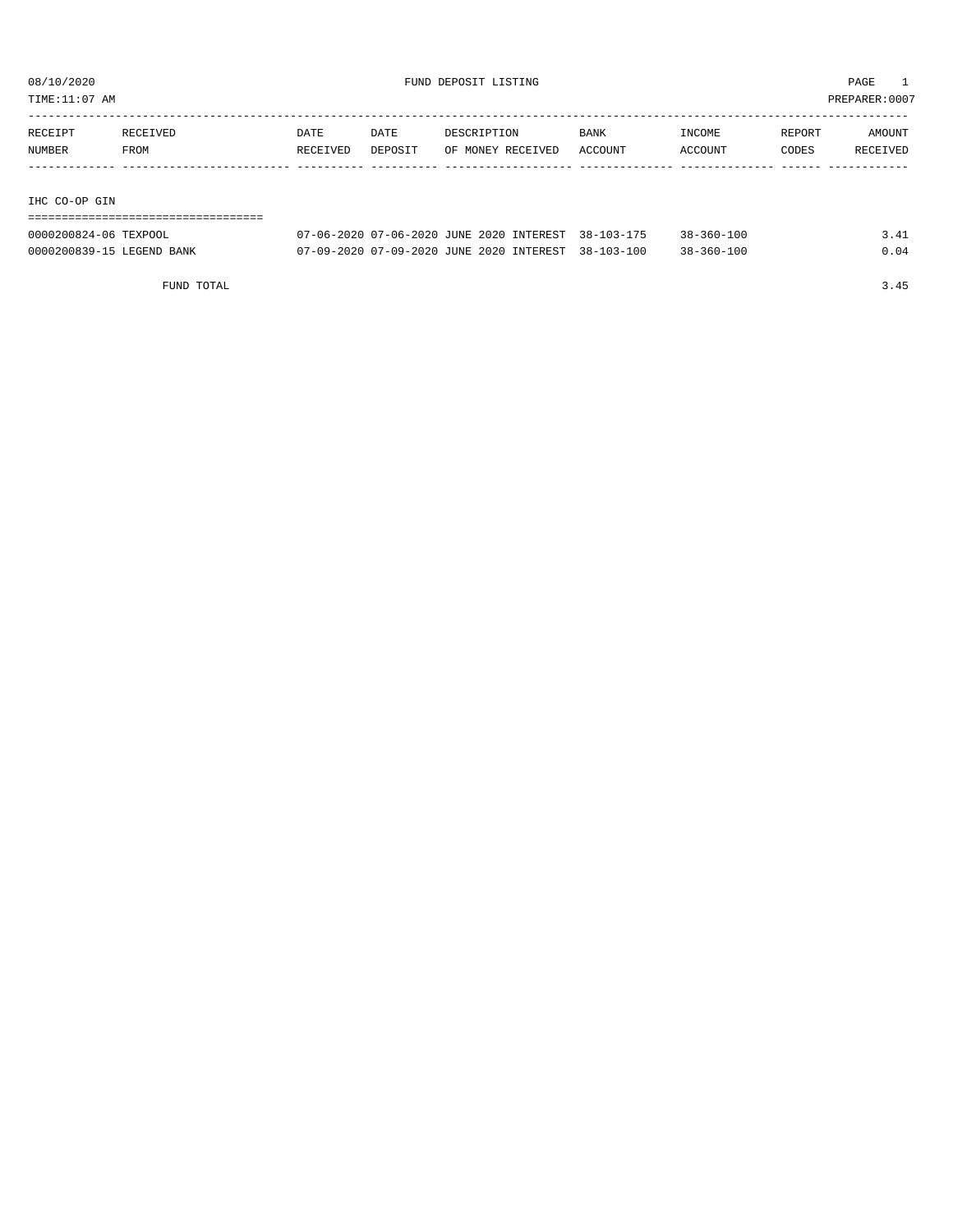TIME:11:07 AM PREPARER:0007

| RECEIPT | RECEIVED        | <b>DATE</b> | DATE    | DESCRIPTION       | <b>BANK</b> | INCOME  | REPORT | AMOUNT   |  |
|---------|-----------------|-------------|---------|-------------------|-------------|---------|--------|----------|--|
| NUMBER  | FROM            | RECEIVED    | DEPOSIT | OF MONEY RECEIVED | ACCOUNT     | ACCOUNT | CODES  | RECEIVED |  |
|         |                 |             |         |                   |             |         |        |          |  |
|         |                 |             |         |                   |             |         |        |          |  |
|         | IHC B.R. COOPER |             |         |                   |             |         |        |          |  |
|         |                 |             |         |                   |             |         |        |          |  |

| 0000200824-07 TEXPOOL     | 07-06-2020 07-06-2020 JUNE 2020 INTEREST 39-103-175 | $39 - 360 - 100$ | . . 20 |
|---------------------------|-----------------------------------------------------|------------------|--------|
| 0000200839-16 LEGEND BANK | 07-09-2020 07-09-2020 JUNE 2020 INTEREST 39-103-100 | $39 - 360 - 100$ | 0.09   |

FUND TOTAL  $1.29$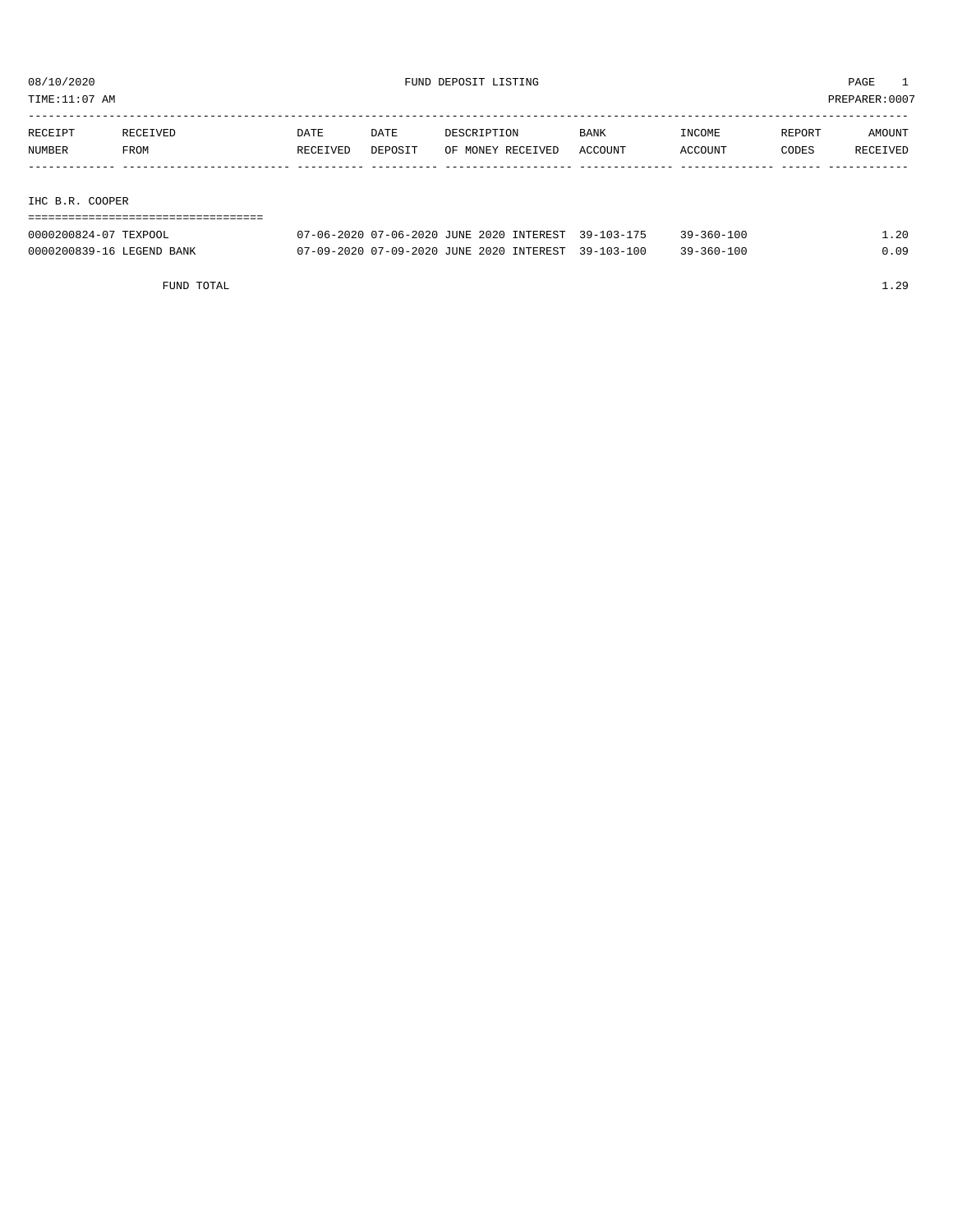TIME:11:07 AM PREPARER:0007

| RECEIPT | RECEIVED | DATE     | DATE    | DESCRIPTION       | <b>BANK</b> | INCOME  | REPORT | AMOUNT   |
|---------|----------|----------|---------|-------------------|-------------|---------|--------|----------|
| NUMBER  | FROM     | RECEIVED | DEPOSIT | OF MONEY RECEIVED | ACCOUNT     | ACCOUNT | CODES  | RECEIVED |
|         |          |          |         |                   |             |         |        |          |
|         |          |          |         |                   |             |         |        |          |

#### CHAPTER 19 FUNDS

| ---------------------------------- |                                        |                  |            |        |
|------------------------------------|----------------------------------------|------------------|------------|--------|
| 0000200841-01 SECRETARY OF STATE   | 07-10-2020 07-10-2020 CHAPTER 19 FUNDS | $45 - 103 - 100$ | 45-330-403 | 367.03 |
| 0000200841-02 SECRETARY OF STATE   | 07-10-2020 07-10-2020 CHAPTER 19 FUNDS | 45-103-100       | 45-330-403 | 332.97 |

FUND TOTAL 700.00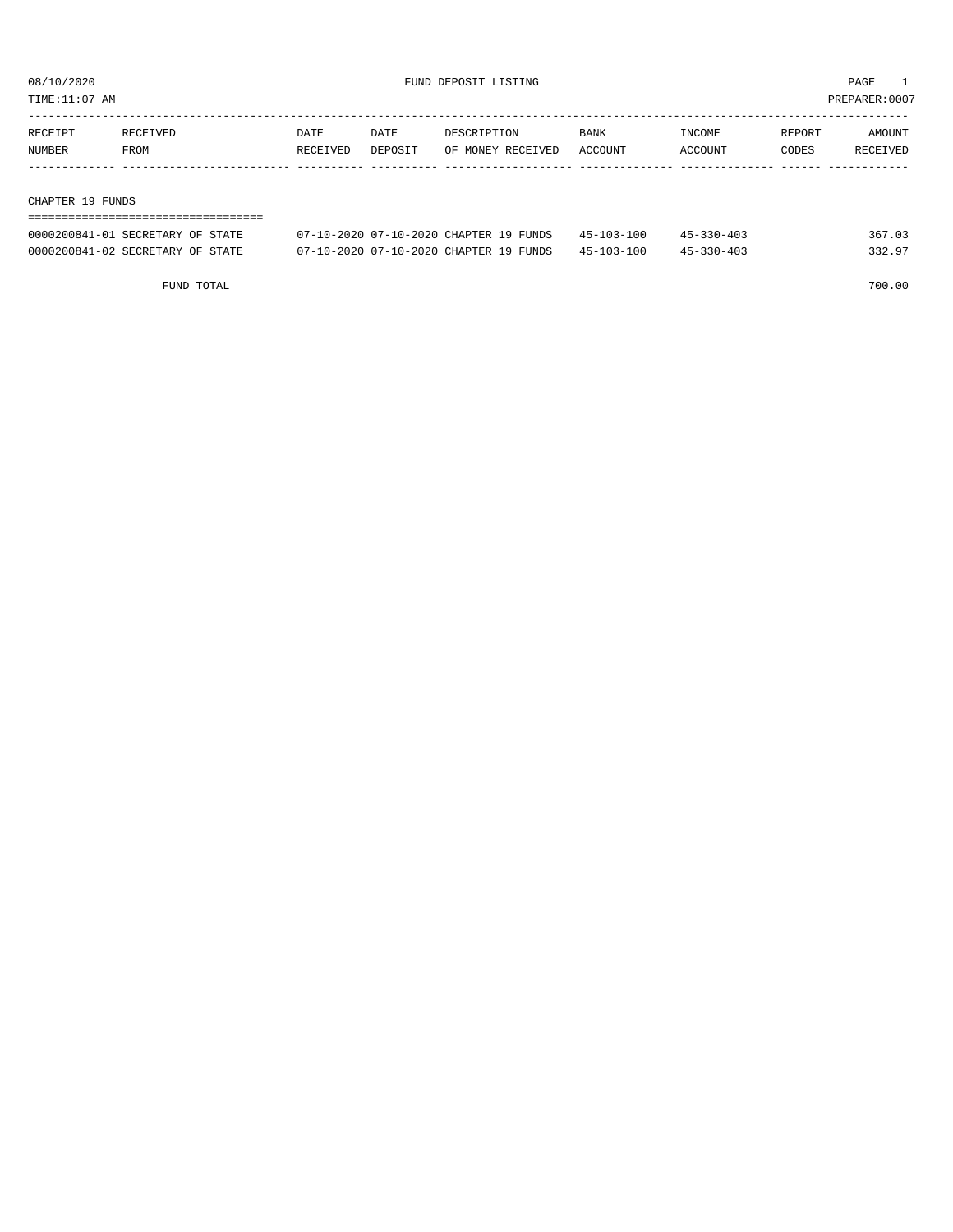| RECEIPT | RECEIVED    | <b>DATE</b> | DATE    | DESCRIPTION       | <b>BANK</b> | INCOME         | REPORT | AMOUNT   |
|---------|-------------|-------------|---------|-------------------|-------------|----------------|--------|----------|
| NUMBER  | <b>FROM</b> | RECEIVED    | DEPOSIT | OF MONEY RECEIVED | ACCOUNT     | <b>ACCOUNT</b> | CODES  | RECEIVED |
|         |             |             |         |                   |             |                |        |          |
|         |             |             |         |                   |             |                |        |          |

ELECTION EQUIPMENT FUND

===================================

| 0000200896-01 SECRETARY OF STATE | 07-31-2020 07-31-2020 HAVA ELECTION SECUR 48-103-100 |  | $48 - 330 - 404$ | 120,000.00 |
|----------------------------------|------------------------------------------------------|--|------------------|------------|
|                                  |                                                      |  |                  |            |

 $FUND$  to the contract of  $120,000.00$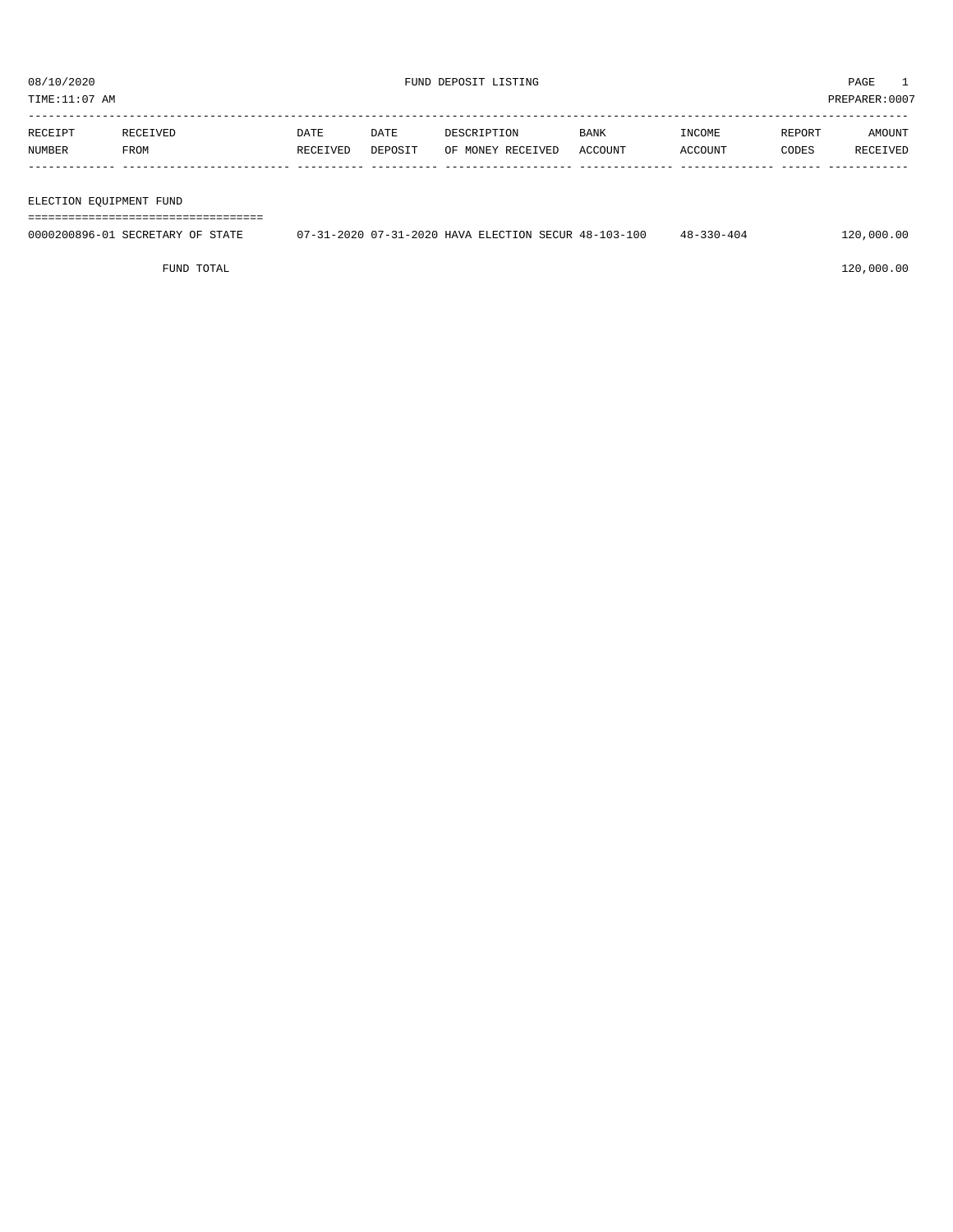08/10/2020 FUND DEPOSIT LISTING PAGE 1

| RECEIPT | RECEIVED                          | DATE     | DATE                            | DESCRIPTION |                   | BANK             | INCOME           | REPORT | AMOUNT   |
|---------|-----------------------------------|----------|---------------------------------|-------------|-------------------|------------------|------------------|--------|----------|
| NUMBER  | FROM                              | RECEIVED | DEPOSIT                         |             | OF MONEY RECEIVED | <b>ACCOUNT</b>   | ACCOUNT          | CODES  | RECEIVED |
|         |                                   |          |                                 |             |                   |                  |                  |        |          |
|         |                                   |          |                                 |             |                   |                  |                  |        |          |
|         | CO.CLERK CO.& DIST.CT. TECHNOLOGY |          |                                 |             |                   |                  |                  |        |          |
|         | ------------------------------    |          |                                 |             |                   |                  |                  |        |          |
|         | 0000200832-24 COUNTY CLERK        |          | 07-08-2020 07-08-2020 OCT. 2019 |             |                   | $51 - 103 - 100$ | $51 - 370 - 440$ |        | 48.10    |

| UUUUAUUOJATAT COUNII CHERR | $(11 - 0.0 - 2.02.0 - 0.1 - 0.0 - 2.02.0 - 0.01 - 2.01 - 2.01 - 0.01 - 0.01 - 0.01 - 0.01 - 0.01 - 0.01 - 0.01 - 0.01 - 0.01 - 0.01 - 0.01 - 0.01 - 0.01 - 0.01 - 0.01 - 0.01 - 0.01 - 0.01 - 0.01 - 0.01 - 0.01 - 0.01 - 0.01 - 0.01 - 0.01 - 0.01 - 0.01 - 0.01$ | $.11 - 1.0.2 - 1.00$ | $.11 - .111 - .711$ | <b>TO.LU</b> |
|----------------------------|--------------------------------------------------------------------------------------------------------------------------------------------------------------------------------------------------------------------------------------------------------------------|----------------------|---------------------|--------------|
| 0000200860-24 COUNTY CLERK | 07-17-2020 07-17-2020 NOV. 2019                                                                                                                                                                                                                                    | $51 - 103 - 100$     | $51 - 370 - 440$    | 29.71        |
| 0000200861-24 COUNTY CLERK | 07-17-2020 07-17-2020 DEC. 2019                                                                                                                                                                                                                                    | $51 - 103 - 100$     | $51 - 370 - 440$    | 36.89        |
| 0000200862-24 COUNTY CLERK | 07-17-2020 07-17-2020 JAN. 2020                                                                                                                                                                                                                                    | $51 - 103 - 100$     | $51 - 370 - 440$    | 31.01        |
| 0000200863-24 COUNTY CLERK | 07-17-2020 07-17-2020 FEB. 2020                                                                                                                                                                                                                                    | $51 - 103 - 100$     | $51 - 370 - 440$    | 48.23        |
| 0000200864-25 COUNTY CLERK | 07-17-2020 07-17-2020 MAR. 2020                                                                                                                                                                                                                                    | $51 - 103 - 100$     | $51 - 370 - 440$    | 41.71        |
| 0000200865-25 COUNTY CLERK | 07-17-2020 07-17-2020 APRIL 2020                                                                                                                                                                                                                                   | $51 - 103 - 100$     | $51 - 370 - 440$    | 29.27        |
| 0000200866-25 COUNTY CLERK | 07-17-2020 07-17-2020 MAY 2020                                                                                                                                                                                                                                     | $51 - 103 - 100$     | $51 - 370 - 440$    | 28.67        |
| 0000200867-24 COUNTY CLERK | 07-20-2020 07-20-2020 JUNE 2020                                                                                                                                                                                                                                    | $51 - 103 - 100$     | $51 - 370 - 440$    | 42.16        |

FUND TOTAL 335.75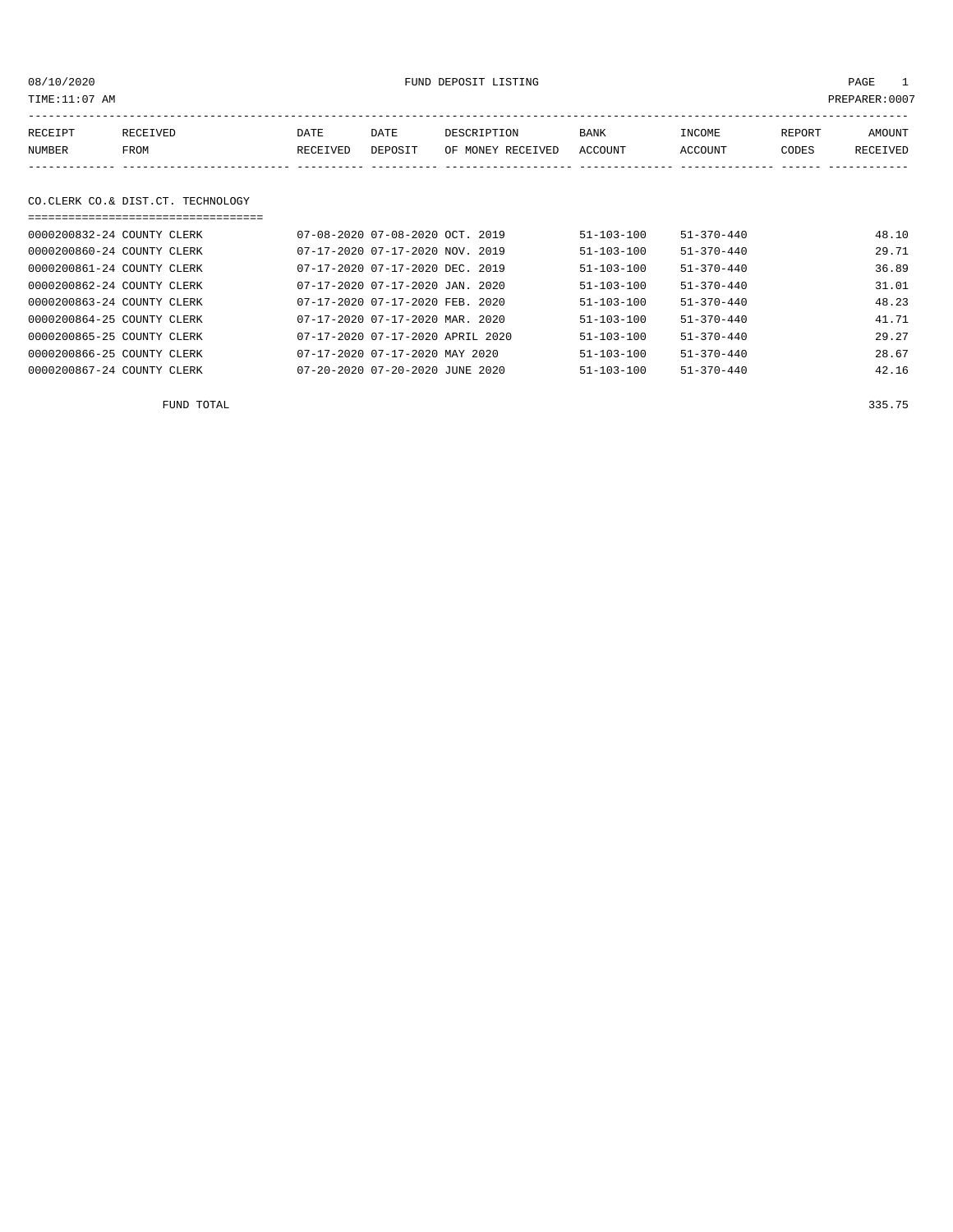08/10/2020 FUND DEPOSIT LISTING PAGE 1

| RECEIPT | <b>RECEIVED</b> | DATE            | DATE    | DESCRIPTION       | <b>BANK</b> | INCOME  | REPORT | AMOUNT          |
|---------|-----------------|-----------------|---------|-------------------|-------------|---------|--------|-----------------|
| NUMBER  | FROM            | <b>RECEIVED</b> | DEPOSIT | OF MONEY RECEIVED | ACCOUNT     | ACCOUNT | CODES  | <b>RECEIVED</b> |
|         |                 |                 |         |                   |             |         |        |                 |

#### CO.CLK.COURT RECORDS PRESERVATION ===================================

| 0000200832-25 COUNTY CLERK | $07 - 08 - 2020$ $07 - 08 - 2020$ $0CT$ , 2019 | $52 - 103 - 100$ | $52 - 370 - 133$ | 250.04 |
|----------------------------|------------------------------------------------|------------------|------------------|--------|
| 0000200839-17 LEGEND BANK  | 07-09-2020 07-09-2020 JUNE 2020 INTEREST       | $52 - 103 - 100$ | $52 - 360 - 100$ | 1.75   |
| 0000200860-25 COUNTY CLERK | 07-17-2020 07-17-2020 NOV. 2019                | $52 - 103 - 100$ | $52 - 370 - 133$ | 160.00 |
| 0000200861-25 COUNTY CLERK | 07-17-2020 07-17-2020 DEC. 2019                | $52 - 103 - 100$ | $52 - 370 - 133$ | 140.00 |
| 0000200862-25 COUNTY CLERK | $07-17-2020$ $07-17-2020$ JAN. 2020            | $52 - 103 - 100$ | $52 - 370 - 133$ | 190.00 |
| 0000200863-25 COUNTY CLERK | 07-17-2020 07-17-2020 FEB. 2020                | $52 - 103 - 100$ | $52 - 370 - 133$ | 130.00 |
| 0000200864-26 COUNTY CLERK | 07-17-2020 07-17-2020 MAR. 2020                | $52 - 103 - 100$ | $52 - 370 - 133$ | 150.00 |
| 0000200865-26 COUNTY CLERK | 07-17-2020 07-17-2020 APRIL 2020               | $52 - 103 - 100$ | $52 - 370 - 133$ | 100.00 |
| 0000200866-26 COUNTY CLERK | 07-17-2020 07-17-2020 MAY 2020                 | $52 - 103 - 100$ | $52 - 370 - 133$ | 150.00 |
| 0000200867-25 COUNTY CLERK | $07 - 20 - 2020$ $07 - 20 - 2020$ JUNE 2020    | $52 - 103 - 100$ | $52 - 370 - 133$ | 150.00 |

FUND TOTAL  $1,421.79$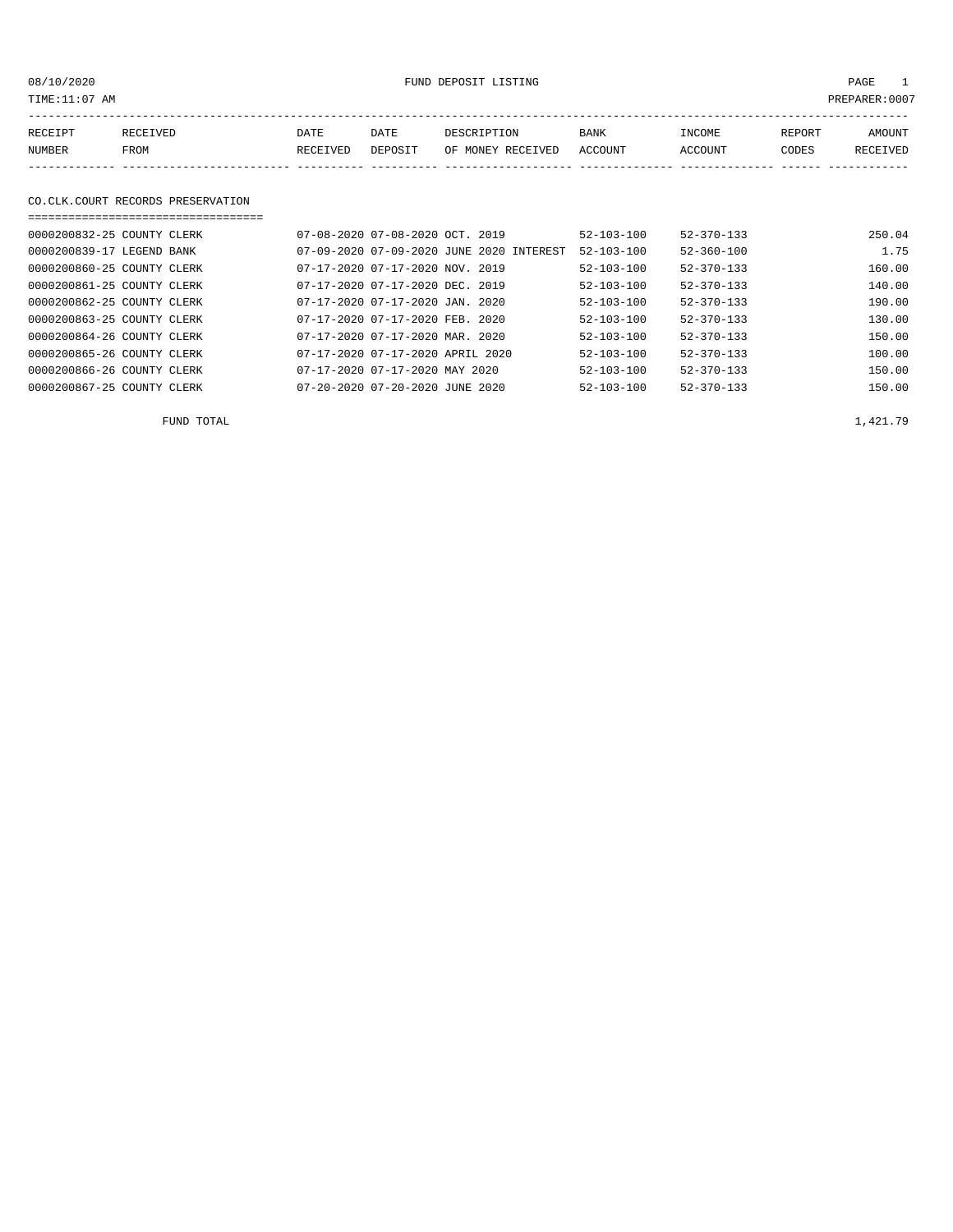PAGE 1<br>PREPARER:0007

| 08/10/2020                 |                 |                                 | FUND DEPOSIT LISTING                                                                                                                                                                                                                                                                                                                                                                 |                   |                     |                   |        |                |  |
|----------------------------|-----------------|---------------------------------|--------------------------------------------------------------------------------------------------------------------------------------------------------------------------------------------------------------------------------------------------------------------------------------------------------------------------------------------------------------------------------------|-------------------|---------------------|-------------------|--------|----------------|--|
| TIME:11:07 AM              |                 |                                 |                                                                                                                                                                                                                                                                                                                                                                                      |                   |                     |                   |        | PREPARER: 000' |  |
|                            |                 |                                 |                                                                                                                                                                                                                                                                                                                                                                                      |                   |                     |                   |        |                |  |
| RECEIPT                    | <b>RECEIVED</b> | DATE                            | DATE                                                                                                                                                                                                                                                                                                                                                                                 | DESCRIPTION       | BANK                | INCOME            | REPORT | AMOUNT         |  |
| NUMBER                     | FROM            | RECEIVED                        | DEPOSIT                                                                                                                                                                                                                                                                                                                                                                              | OF MONEY RECEIVED | ACCOUNT             | ACCOUNT           | CODES  | RECEIVED       |  |
|                            |                 |                                 |                                                                                                                                                                                                                                                                                                                                                                                      |                   |                     |                   |        |                |  |
|                            |                 |                                 |                                                                                                                                                                                                                                                                                                                                                                                      |                   |                     |                   |        |                |  |
| CO.CLERK RECORDS ARCHIVE   |                 |                                 |                                                                                                                                                                                                                                                                                                                                                                                      |                   |                     |                   |        |                |  |
|                            |                 |                                 |                                                                                                                                                                                                                                                                                                                                                                                      |                   |                     |                   |        |                |  |
| 0000200832-26 COUNTY CLERK |                 |                                 | 07-08-2020 07-08-2020 OCT. 2019                                                                                                                                                                                                                                                                                                                                                      |                   | $53 - 103 - 100$    | $53 - 370 - 133$  |        | 7,440.04       |  |
| 0000200860-26 COUNTY CLERK |                 | 07-17-2020 07-17-2020 NOV. 2019 |                                                                                                                                                                                                                                                                                                                                                                                      |                   | $53 - 103 - 100$    | $53 - 370 - 133$  |        | 5,860.00       |  |
|                            |                 |                                 | $\overline{0}$ $\overline{1}$ $\overline{1}$ $\overline{0}$ $\overline{0}$ $\overline{0}$ $\overline{0}$ $\overline{0}$ $\overline{0}$ $\overline{1}$ $\overline{1}$ $\overline{0}$ $\overline{0}$ $\overline{1}$ $\overline{0}$ $\overline{0}$ $\overline{1}$ $\overline{0}$ $\overline{0}$ $\overline{1}$ $\overline{0}$ $\overline{0}$ $\overline{1}$ $\overline{0}$ $\overline{$ |                   | <b>FO. 100.100.</b> | <b>FO ORA 199</b> |        | $\sim$ 000 00  |  |

| 0000200861-26 COUNTY CLERK |  | 07-17-2020 07-17-2020 DEC. 2019  | $53 - 103 - 100$ | $53 - 370 - 133$ | 6,020.00 |
|----------------------------|--|----------------------------------|------------------|------------------|----------|
| 0000200862-26 COUNTY CLERK |  | 07-17-2020 07-17-2020 JAN. 2020  | $53 - 103 - 100$ | $53 - 370 - 133$ | 6,300.00 |
| 0000200863-26 COUNTY CLERK |  | 07-17-2020 07-17-2020 FEB. 2020  | $53 - 103 - 100$ | $53 - 370 - 133$ | 6,720.00 |
| 0000200864-27 COUNTY CLERK |  | 07-17-2020 07-17-2020 MAR. 2020  | $53 - 103 - 100$ | $53 - 370 - 133$ | 6,120.00 |
| 0000200865-27 COUNTY CLERK |  | 07-17-2020 07-17-2020 APRIL 2020 | $53 - 103 - 100$ | $53 - 370 - 133$ | 5,200.00 |
| 0000200866-27 COUNTY CLERK |  | 07-17-2020 07-17-2020 MAY 2020   | $53 - 103 - 100$ | $53 - 370 - 133$ | 5,790.00 |
| 0000200867-26 COUNTY CLERK |  | 07-20-2020 07-20-2020 JUNE 2020  | $53 - 103 - 100$ | $53 - 370 - 133$ | 8,070.00 |

 $FUND$  TOTAL 57,520.04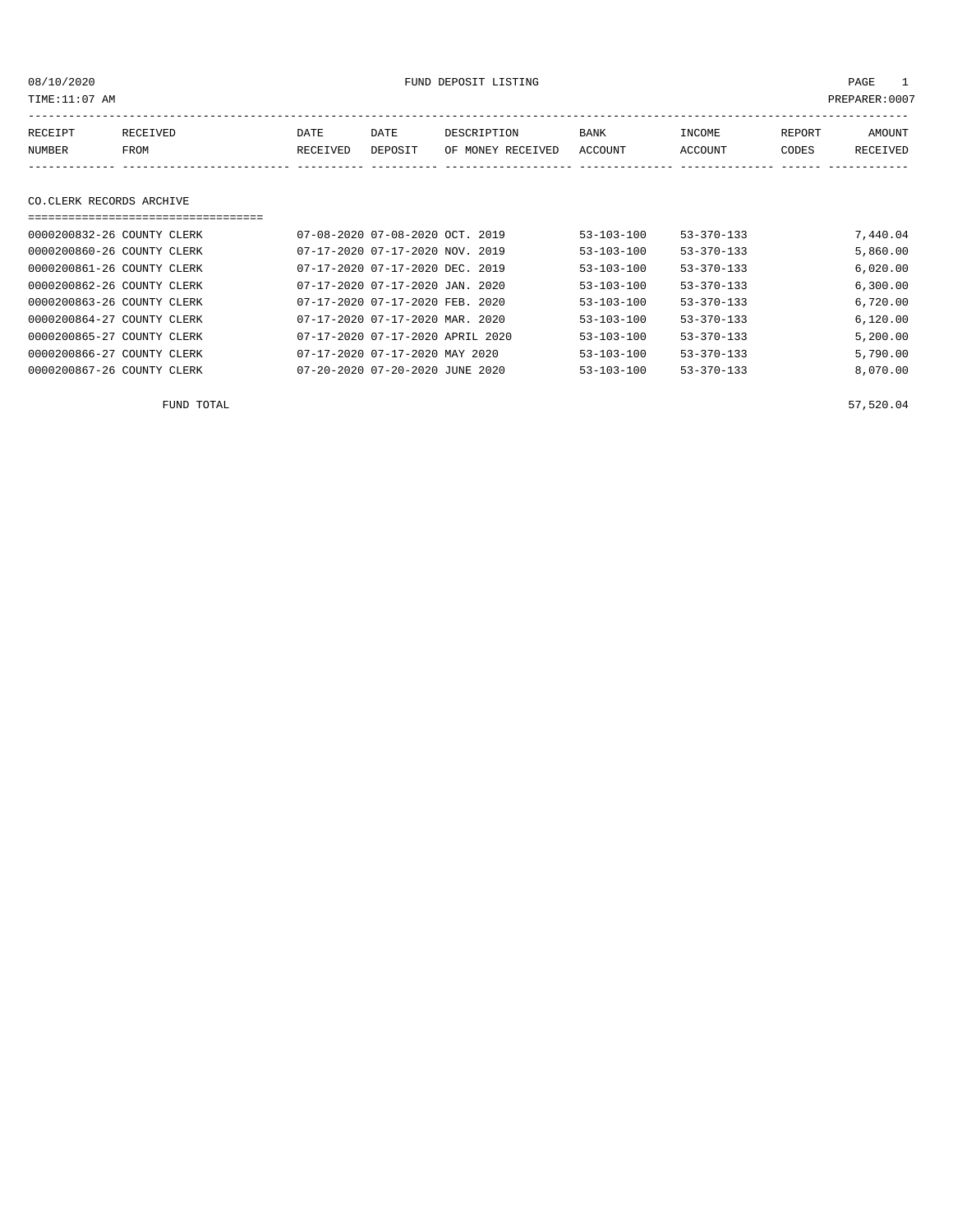TIME:11:07 AM PREPARER:0007

| RECEIPT       | <b>RECEIVED</b> | DATE     | DATE    | DESCRIPTION       | BANK           | <b>NCOME</b> | REPORT | AMOUNT          |
|---------------|-----------------|----------|---------|-------------------|----------------|--------------|--------|-----------------|
| <b>NUMBER</b> | FROM            | RECEIVED | DEPOSIT | OF MONEY RECEIVED | <b>ACCOUNT</b> | CCOUNT       | CODES  | <b>RECEIVED</b> |
|               |                 |          |         |                   |                |              |        |                 |

F C SHERIFF FORFEITURE

| 0000200839-25 LEGEND BANK                                                                    |  | 07-09-2020 07-09-2020 JUNE 2020 INTEREST 56-103-156 |                  | 56-360-100       | 0.27     |
|----------------------------------------------------------------------------------------------|--|-----------------------------------------------------|------------------|------------------|----------|
| 0000200839-26 LEGEND BANK                                                                    |  | 07-09-2020 07-09-2020 JUNE 2020 INTEREST 56-103-159 |                  | $56 - 360 - 100$ | 0.03     |
| 0000200852-01 FANNIN COUNTY SHERIFF DEP 07-14-2020 07-14-2020 REIMBURSEMENT FOR A 56-103-156 |  |                                                     |                  | $56 - 370 - 130$ | 1,100.00 |
| 0000200875-01 RENE' BATES AUCTIONEERS, 07-21-2020 07-21-2020 AUCTION PROCEEDS                |  |                                                     | $56 - 103 - 156$ | $56 - 352 - 200$ | 6.236.00 |
| 0000200895-01 FANNIN COUNTY CONTRABAND 07-29-2020 07-29-2020 CAUSE NO. CV-19-442 56-103-156  |  |                                                     |                  | $56 - 352 - 200$ | 287.11   |
|                                                                                              |  |                                                     |                  |                  |          |

FUND TOTAL  $7,623.41$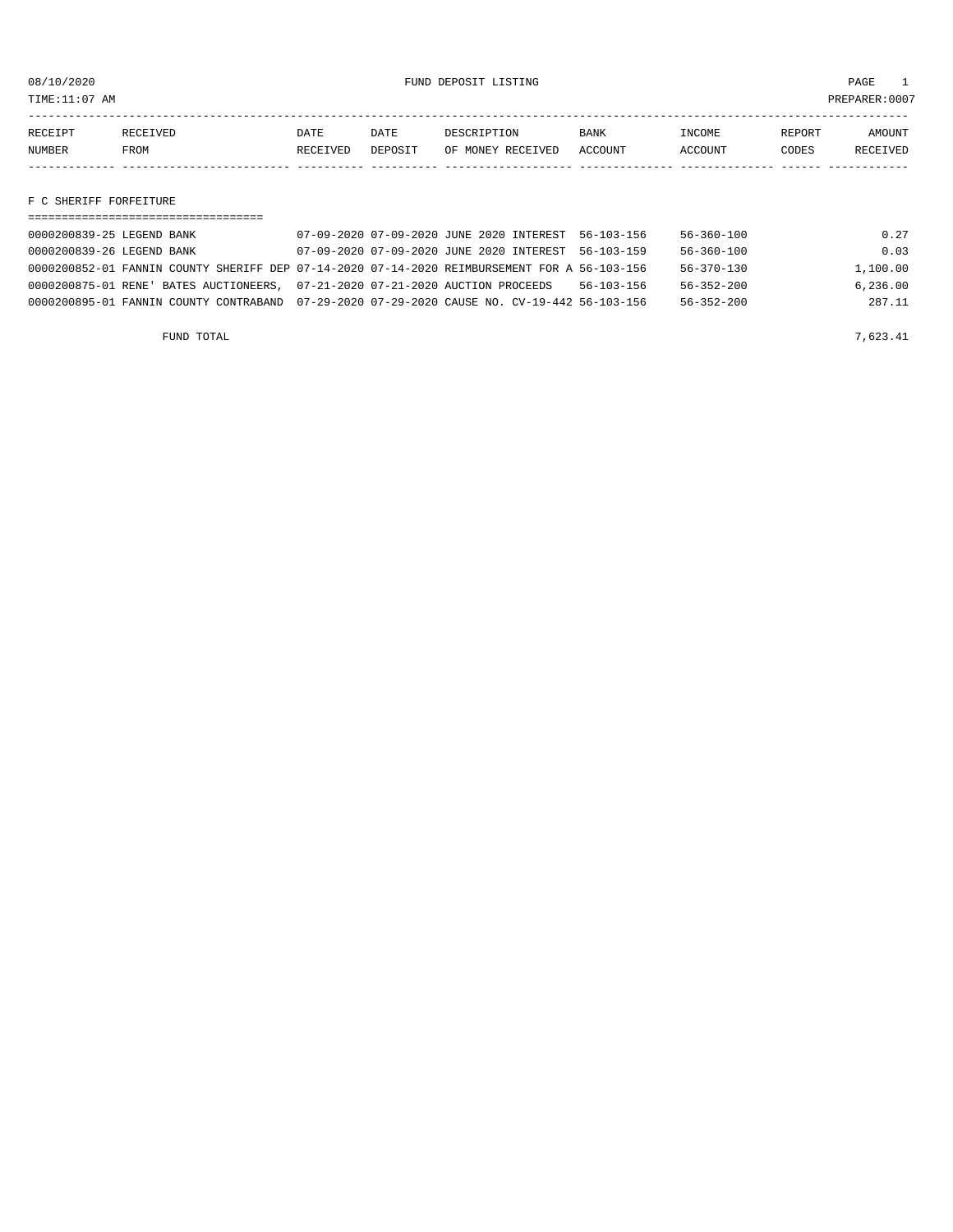#### 08/10/2020 PAGE 1 PAGE 1

| RECEIPT       | TE TVED | DATE     | DATE    | DESCRIPTION          | <b>BANK</b>    | <b>INCOME</b> | REPORT | MOUNT  |
|---------------|---------|----------|---------|----------------------|----------------|---------------|--------|--------|
| <b>NUMBER</b> | FROM    | RECEIVED | DEPOSIT | RECEIVED<br>OF MONEY | <b>ACCOUNT</b> | ACCOUNT       | CODES  | CEIVED |
|               |         |          |         |                      |                |               |        |        |

SPECIALTY COURT PROGRAM

===================================

#### 0000200832-27 COUNTY CLERK 07-08-2020 07-08-2020 OCT. 2019 59-103-100 59-370-425 180.98 0000200839-18 LEGEND BANK 07-09-2020 07-09-2020 JUNE 2020 INTEREST 59-103-100 59-360-100 3.31 0000200847-25 DISTRICT CLERK 07-13-2020 07-13-2020 MAY 1-31, 2020 59-103-100 59-370-425 96.40 0000200847-26 DISTRICT CLERK 07-13-2020 07-13-2020 MAY 1-31, 2020 59-103-100 59-370-426 157.05 0000200848-24 DISTRICT CLERK 07-13-2020 07-13-2020 JUNE 1-30, 2020 59-103-100 59-370-425 237.95 0000200848-25 DISTRICT CLERK 07-13-2020 07-13-2020 JUNE 1-30, 2020 59-103-100 59-370-426 46.56 0000200860-27 COUNTY CLERK 07-17-2020 07-17-2020 NOV. 2019 59-103-100 59-370-425 106.79 0000200861-27 COUNTY CLERK 07-17-2020 07-17-2020 DEC. 2019 59-103-100 59-370-425 109.24 0000200862-27 COUNTY CLERK 607-17-2020 07-17-2020 JAN. 2020 59-103-100 59-370-425 127.89<br>0000200863-27 COUNTY CLERK 607-17-2020 07-17-2020 FEB. 2020 59-103-100 59-370-425 195.36 07-17-2020 07-17-2020 FEB. 2020 59-103-100 59-370-425 195.36 0000200863-28 COUNTY CLERK 07-17-2020 07-17-2020 FEB. 2020 59-103-100 59-370-426 3.57 0000200864-28 COUNTY CLERK 07-17-2020 07-17-2020 MAR. 2020 59-103-100 59-370-425 130.25 0000200865-28 COUNTY CLERK 07-17-2020 07-17-2020 APRIL 2020 59-103-100 59-370-425 130.65 0000200866-28 COUNTY CLERK 07-17-2020 07-17-2020 MAY 2020 59-103-100 59-370-425 108.31 0000200867-27 COUNTY CLERK 07-20-2020 07-20-2020 JUNE 2020 59-103-100 59-370-425 162.58

FUND TOTAL  $1,796.89$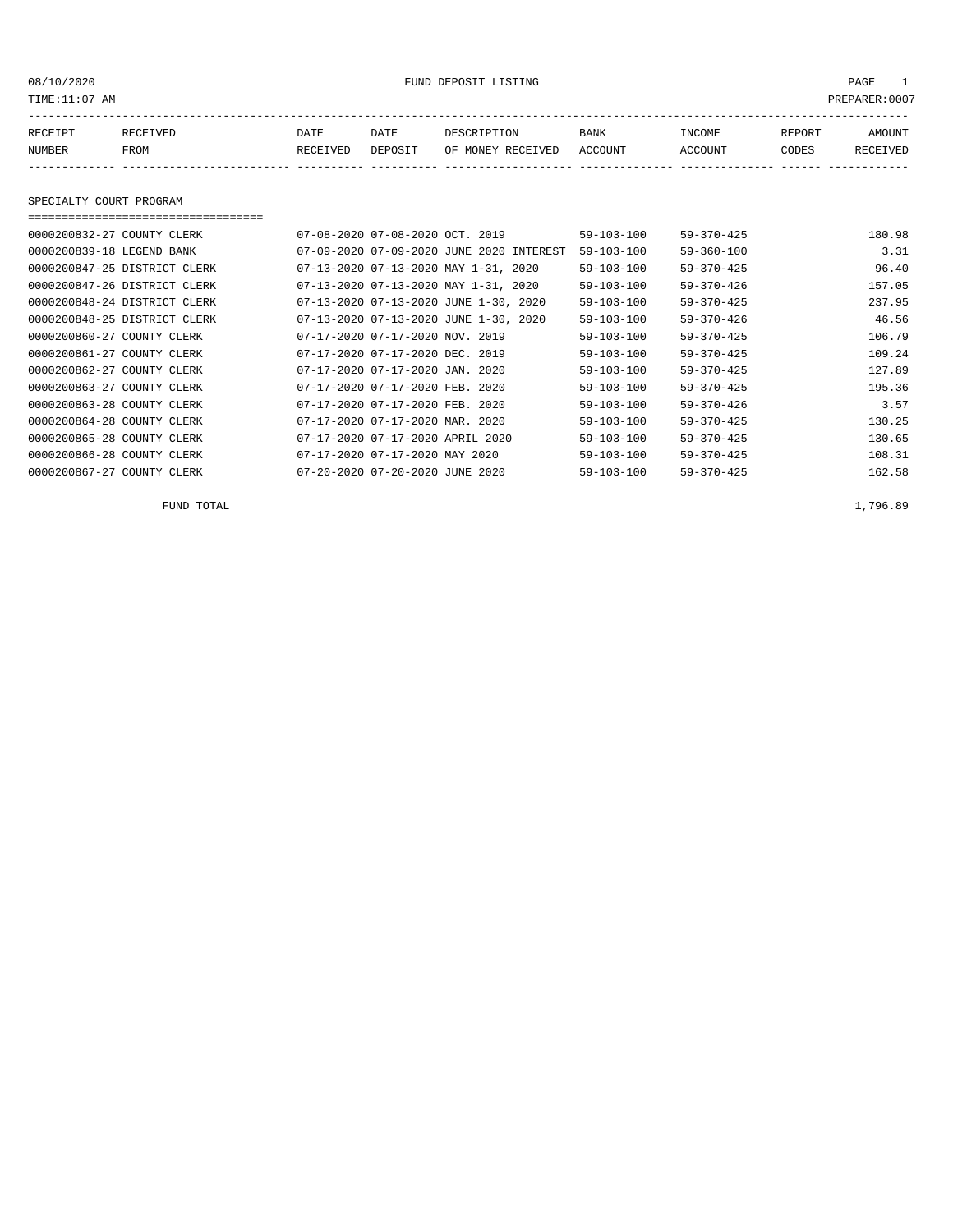| TIME:11:07 AM                    |          |          |                             |                   |                  |                  |        | PREPARER: 0007  |
|----------------------------------|----------|----------|-----------------------------|-------------------|------------------|------------------|--------|-----------------|
| RECEIPT                          | RECEIVED | DATE     | DATE                        | DESCRIPTION       | BANK             | INCOME           | REPORT | AMOUNT          |
| <b>NUMBER</b>                    | FROM     | RECEIVED | DEPOSIT                     | OF MONEY RECEIVED | ACCOUNT          | ACCOUNT          | CODES  | <b>RECEIVED</b> |
|                                  |          |          |                             |                   |                  |                  |        |                 |
|                                  |          |          |                             |                   |                  |                  |        |                 |
| SINKING FUND                     |          |          |                             |                   |                  |                  |        |                 |
|                                  |          |          |                             |                   |                  |                  |        |                 |
| 0000200829-03 APPRAISAL DISTRICT |          |          | 07-07-2020 07-07-2020 TAXES |                   | $60 - 103 - 100$ | $60 - 310 - 110$ |        | 1,233.39        |
| 0000200829-09 APPRAISAL DISTRICT |          |          | 07-07-2020 07-07-2020 TAXES |                   | $60 - 103 - 100$ | $60 - 310 - 120$ |        | 89.72           |
| 0000200842-02 APPRAISAL DISTRICT |          |          | 07-10-2020 07-10-2020 TAXES |                   | 60-103-100       | 60-310-110       |        | 1,530.10        |
| 0000200842-08 APPRAISAL DISTRICT |          |          | 07-10-2020 07-10-2020 TAXES |                   | $60 - 103 - 100$ | $60 - 310 - 120$ |        | 100.90          |
| 0000200858-03 APPRAISAL DISTRICT |          |          | 07-17-2020 07-17-2020 TAXES |                   | $60 - 103 - 100$ | $60 - 310 - 110$ |        | 2,664.97        |
| 0000200858-09 APPRAISAL DISTRICT |          |          | 07-17-2020 07-17-2020 TAXES |                   | $60 - 103 - 100$ | $60 - 310 - 120$ |        | 146.86          |
| 0000200882-03 APPRAISAL DISTRICT |          |          | 07-24-2020 07-24-2020 TAXES |                   | 60-103-100       | $60 - 310 - 110$ |        | 955.19          |
| 0000200882-09 APPRAISAL DISTRICT |          |          | 07-24-2020 07-24-2020 TAXES |                   | $60 - 103 - 100$ | $60 - 310 - 120$ |        | 81.55           |
| 0000200897-02 APPRAISAL DISTRICT |          |          | 07-31-2020 07-31-2020 TAXES |                   | $60 - 103 - 100$ | $60 - 310 - 110$ |        | 1,312.82        |

0000200897-08 APPRAISAL DISTRICT 07-31-2020 07-31-2020 TAXES 60-103-100 60-310-120 145.37

FUND TOTAL  $8,260.87$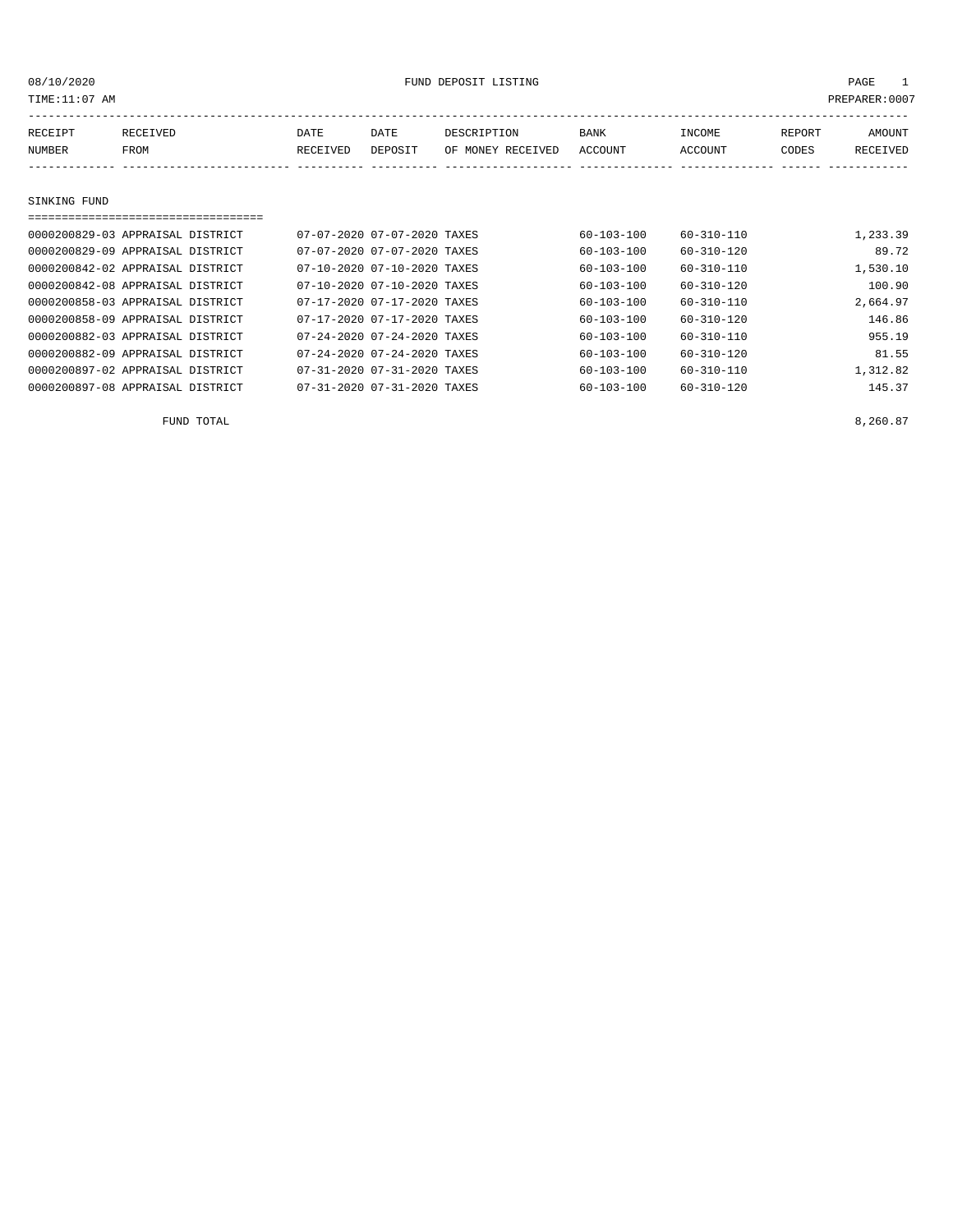TIME:11:07 AM PREPARER:0007

| RECEIPT | RECEIVED                            | DATE     | DATE    | DESCRIPTION       | BANK    | INCOME  | REPORT | AMOUNT   |
|---------|-------------------------------------|----------|---------|-------------------|---------|---------|--------|----------|
| NUMBER  | FROM                                | RECEIVED | DEPOSIT | OF MONEY RECEIVED | ACCOUNT | ACCOUNT | CODES  | RECEIVED |
|         |                                     |          |         |                   |         |         |        |          |
|         |                                     |          |         |                   |         |         |        |          |
|         | DIST.CLK.CO.&DIST.CT.TECH.-COMB.FUN |          |         |                   |         |         |        |          |
|         |                                     |          |         |                   |         |         |        |          |

| 0000200847-23 DISTRICT CLERK | 07-13-2020 07-13-2020 MAY 1-31, 2020  | 61-103-100       | $61 - 370 - 440$ | 76.81 |
|------------------------------|---------------------------------------|------------------|------------------|-------|
| 0000200848-22 DISTRICT CLERK | 07-13-2020 07-13-2020 JUNE 1-30, 2020 | $61 - 103 - 100$ | $61 - 370 - 440$ | 91.39 |

FUND TOTAL 168.20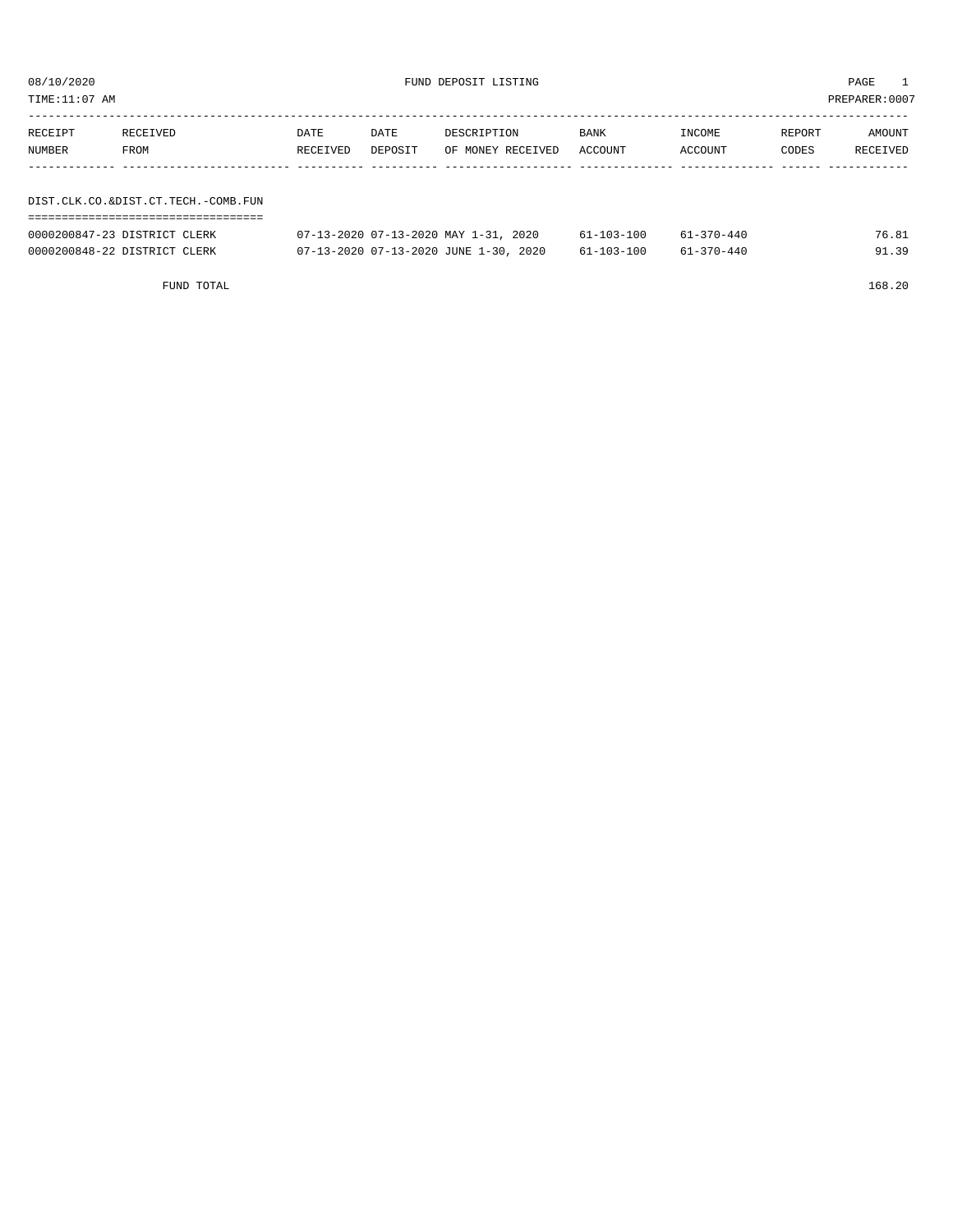08/10/2020 FUND DEPOSIT LISTING PAGE 1

| RECEIPT | RECEIVED | DATE     | DATE    | DESCRIPTION               | BANK | INCOME  | REPORT | AMOUNT   |
|---------|----------|----------|---------|---------------------------|------|---------|--------|----------|
| NUMBER  | FROM     | RECEIVED | DEPOSIT | OF MONEY RECEIVED ACCOUNT |      | ACCOUNT | CODES  | RECEIVED |
|         |          |          |         |                           |      |         |        |          |
|         |          |          |         |                           |      |         |        |          |

#### DIST.CLK.COURT RECORDS PRESERVATION ===================================

| 0000200839-19 LEGEND BANK    | 07-09-2020 07-09-2020 JUNE 2020 INTEREST 62-103-100 |            | $62 - 360 - 100$ | 4.40   |
|------------------------------|-----------------------------------------------------|------------|------------------|--------|
| 0000200847-24 DISTRICT CLERK | 07-13-2020 07-13-2020 MAY 1-31, 2020                | 62-103-100 | 62-370-133       | 360.00 |
| 0000200848-23 DISTRICT CLERK | 07-13-2020 07-13-2020 JUNE 1-30, 2020               | 62-103-100 | 62-370-133       | 260.00 |

FUND TOTAL 624.40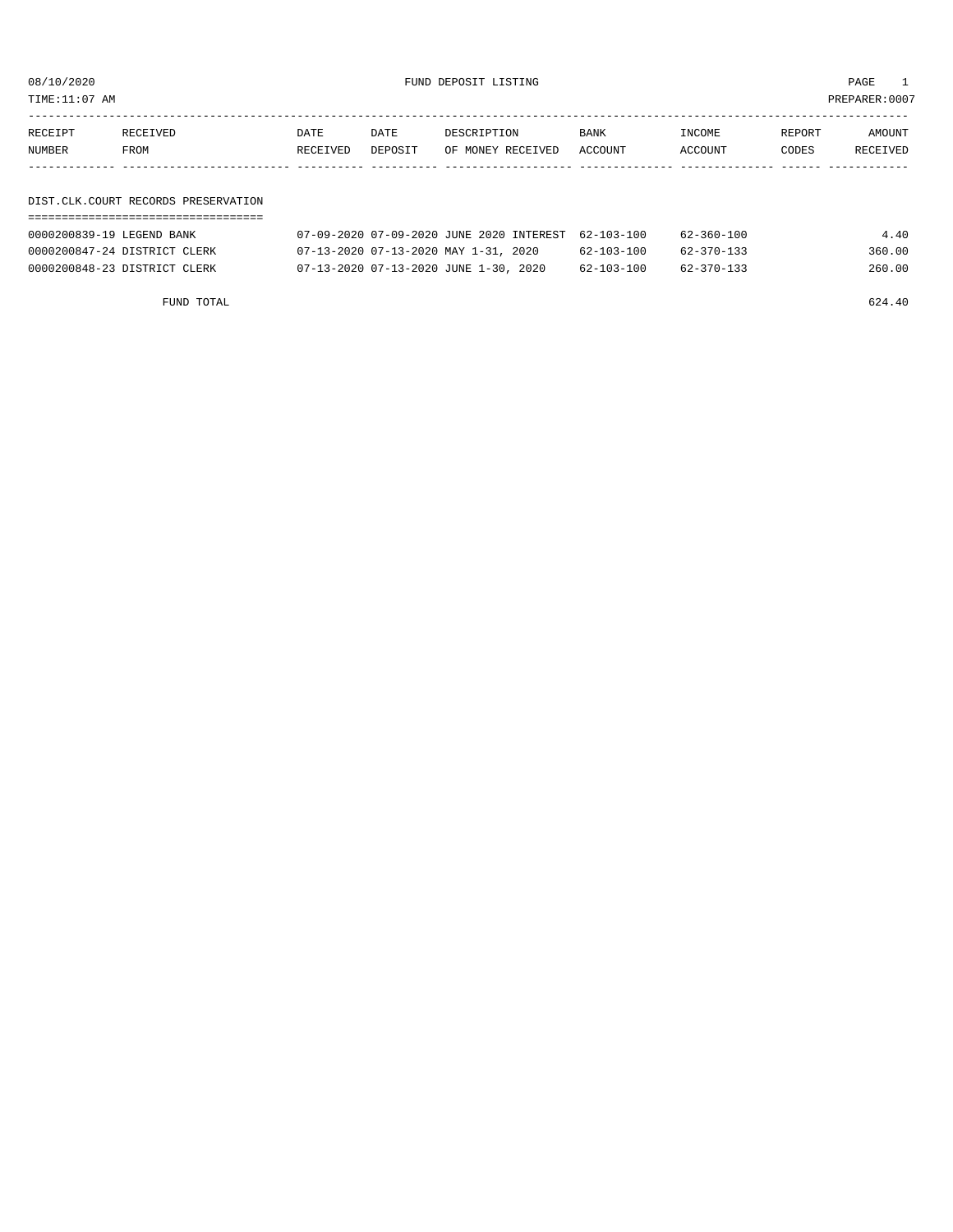TIME:11:07 AM PREPARER:0007

| RECEIPT | RECEIVED    | DATE     | DATE    | DESCRIPTION       | <b>BANK</b> | INCOME  | REPORT | AMOUNT   |
|---------|-------------|----------|---------|-------------------|-------------|---------|--------|----------|
| NUMBER  | <b>FROM</b> | RECEIVED | DEPOSIT | OF MONEY RECEIVED | ACCOUNT     | ACCOUNT | CODES  | RECEIVED |
|         |             |          |         |                   |             |         |        |          |
|         |             |          |         |                   |             |         |        |          |

2017 GO BONDS-CONSTRUCTION FUND

===================================

| 0000200839-29 LEGEND BANK | /-09-2020 07-09-2020 JUNE 2020 INTEREST | 66-103-166 | 66-360-166 | .3.08 |
|---------------------------|-----------------------------------------|------------|------------|-------|
|                           |                                         |            |            |       |
|                           |                                         |            |            |       |

FUND TOTAL 13.08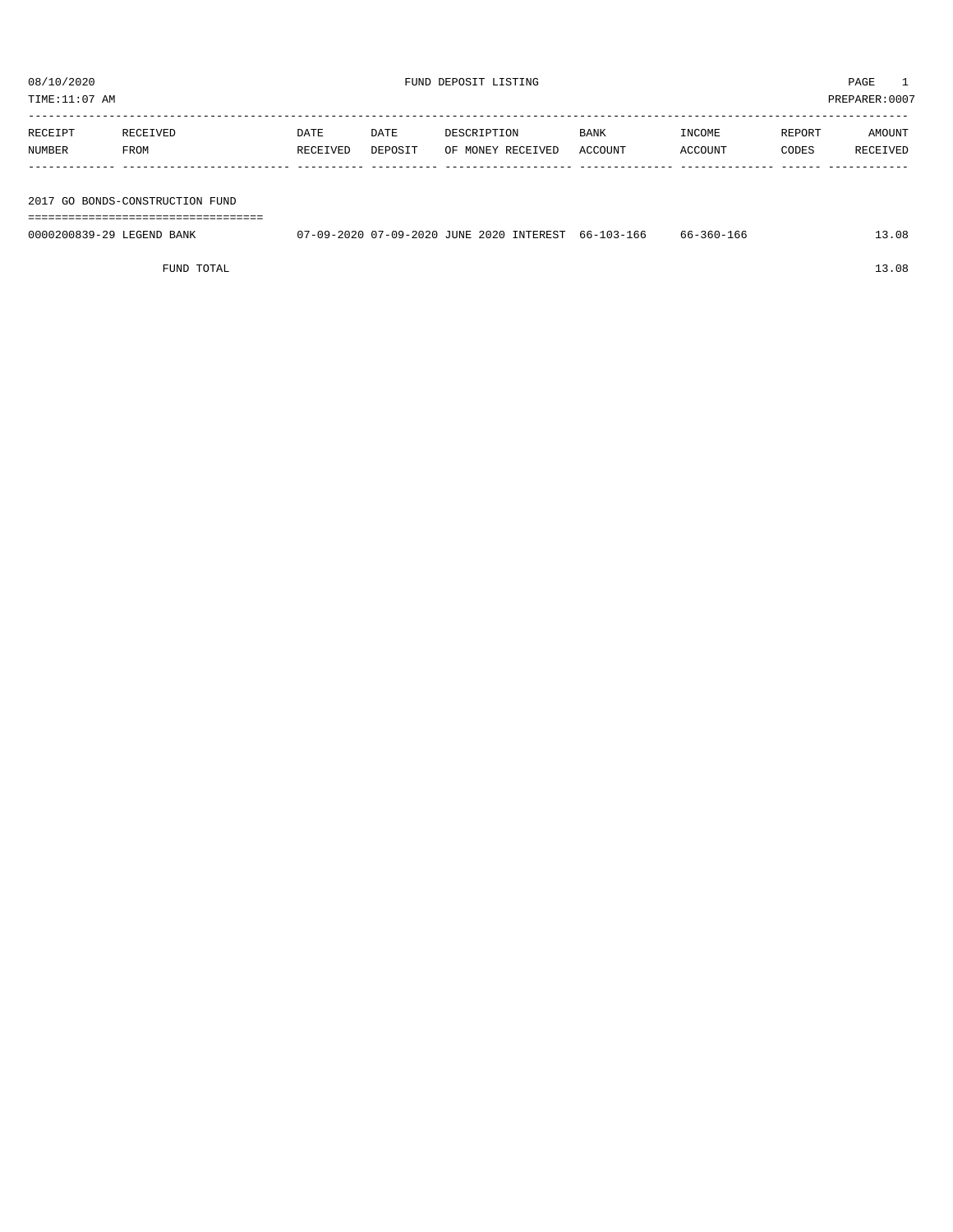| TIME:11:07 AM |                                 |          |         |                   |         |         |        | PREPARER: 0007 |
|---------------|---------------------------------|----------|---------|-------------------|---------|---------|--------|----------------|
| RECEIPT       | RECEIVED                        | DATE     | DATE    | DESCRIPTION       | BANK    | INCOME  | REPORT | AMOUNT         |
|               |                                 |          |         |                   | ACCOUNT |         |        |                |
| NUMBER        | FROM                            | RECEIVED | DEPOSIT | OF MONEY RECEIVED |         | ACCOUNT | CODES  | RECEIVED       |
|               |                                 |          |         |                   |         |         |        |                |
|               | 2018 GO BONDS-CONSTRUCTION FUND |          |         |                   |         |         |        |                |

===================================

| 0000200839-31 LEGEND BANK | 07-09-2020 07-09-2020 JUNE 2020 INTEREST 68-103-168 |  | 68-360-168 | 1,215.21 |
|---------------------------|-----------------------------------------------------|--|------------|----------|
|                           |                                                     |  |            |          |

FUND TOTAL  $1,215.21$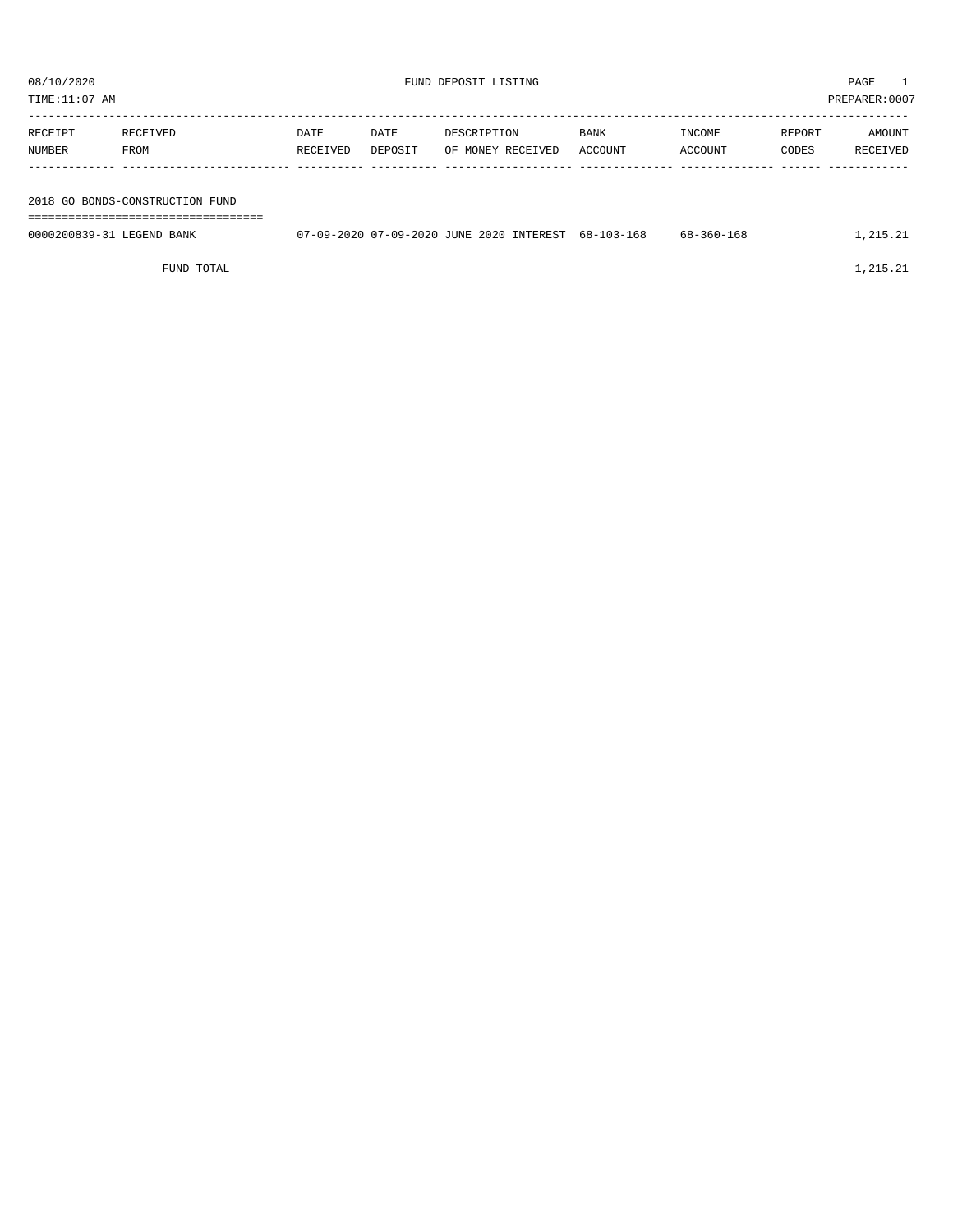TIME:11:07 AM PREPARER:0007

| RECEIPT | RECEIVED | DATE     | DATE    | DESCRIPTION       | <b>BANK</b> | INCOME  | REPORT | AMOUNT   |
|---------|----------|----------|---------|-------------------|-------------|---------|--------|----------|
| NUMBER  | FROM     | RECEIVED | DEPOSIT | OF MONEY RECEIVED | ACCOUNT     | ACCOUNT | CODES  | RECEIVED |
|         |          |          |         |                   |             |         |        |          |
|         |          |          |         |                   |             |         |        |          |

2020 CO BONDS-CONSTRUCTION FUND

===================================

| 0000200839-32<br>LEGEND.<br>BANK | )7-09-2020<br>2020<br>റാ - | 2020<br>INTEREST<br><b>JUNE</b> | $-120$<br>$103 - x$<br>$69-$ | .69<br>$5011 -$ |  |
|----------------------------------|----------------------------|---------------------------------|------------------------------|-----------------|--|
|                                  |                            |                                 |                              |                 |  |

FUND TOTAL  $0.01$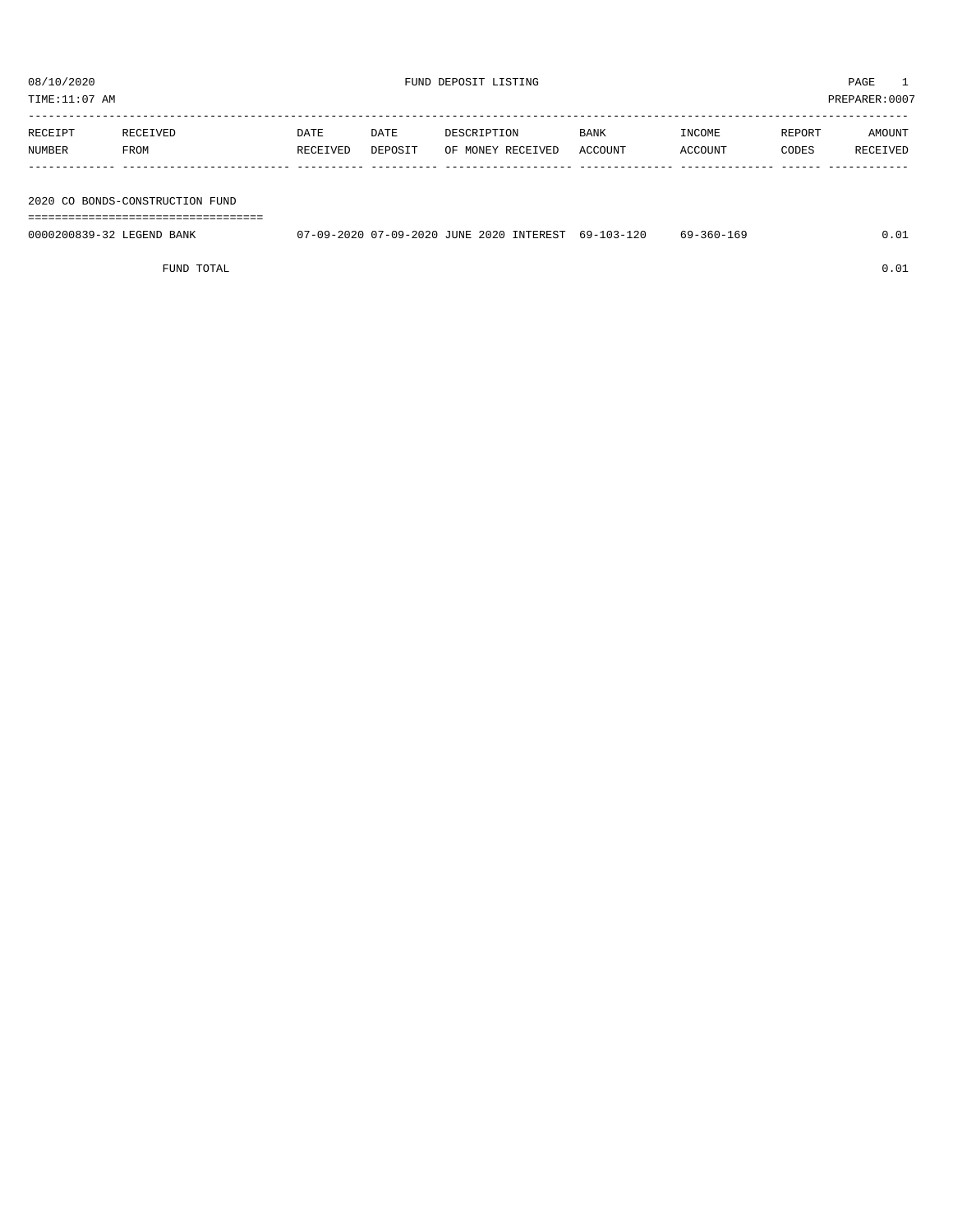TIME:11:07 AM PREPARER:0007

| RECEIPT | RECEIVED          | DATE     | DATE    | DESCRIPTION       | BANK    | INCOME  | REPORT | AMOUNT   |  |
|---------|-------------------|----------|---------|-------------------|---------|---------|--------|----------|--|
| NUMBER  | FROM              | RECEIVED | DEPOSIT | OF MONEY RECEIVED | ACCOUNT | ACCOUNT | CODES  | RECEIVED |  |
|         |                   |          |         |                   |         |         |        |          |  |
|         |                   |          |         |                   |         |         |        |          |  |
|         | RIGHT OF WAY FUND |          |         |                   |         |         |        |          |  |
|         |                   |          |         |                   |         |         |        |          |  |

| 0000200824-08 TEXPOOL     | 07-06-2020 07-06-2020 JUNE 2020 INTEREST 70-103-175 | 70-360-100       |  |
|---------------------------|-----------------------------------------------------|------------------|--|
| 0000200839-20 LEGEND BANK | 07-09-2020 07-09-2020 JUNE 2020 INTEREST 70-103-100 | $70 - 360 - 100$ |  |

FUND TOTAL 17.00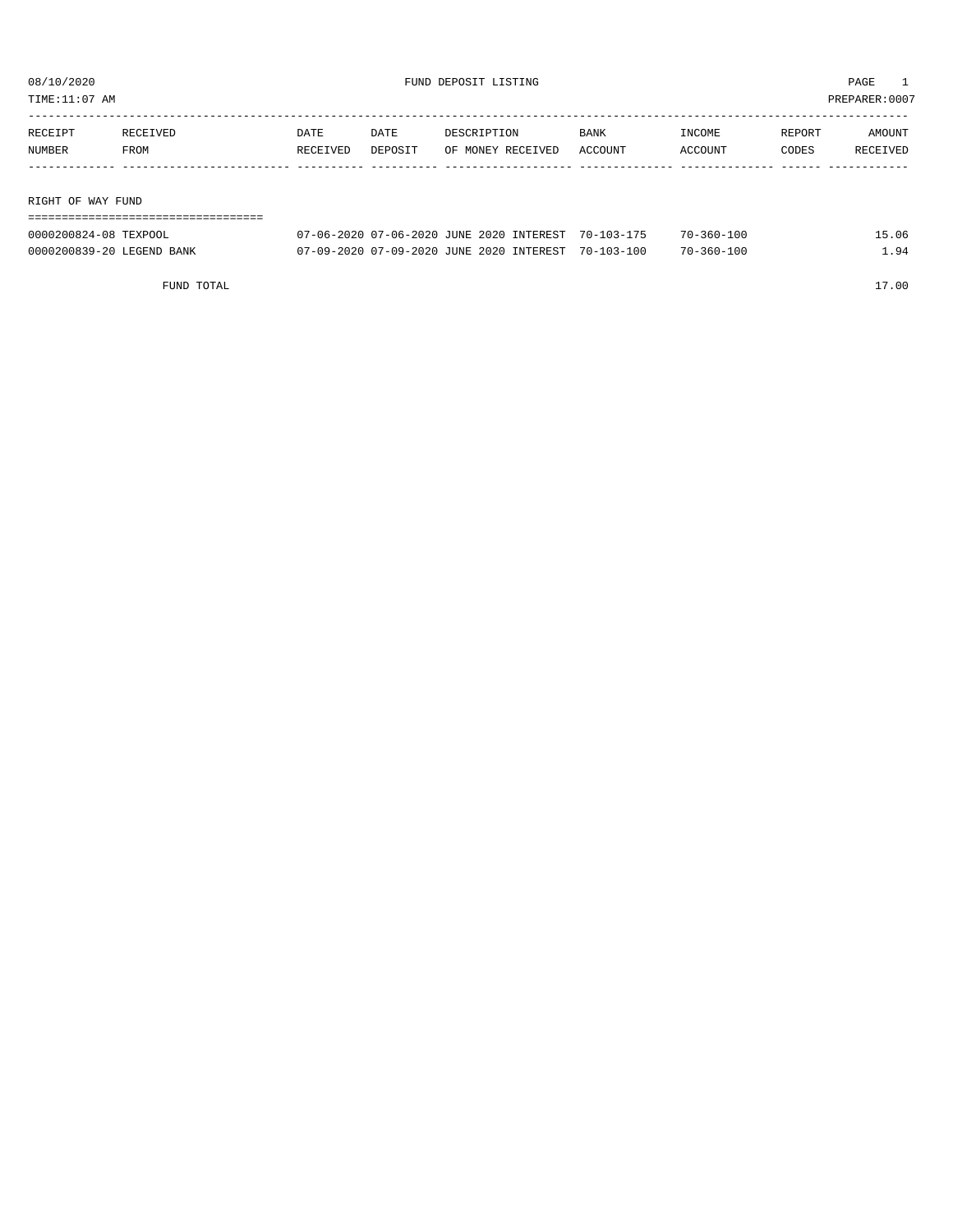TIME:11:07 AM PREPARER:0007

| RECEIPT | RECEIVED | DATE     | DATE    | DESCRIPTION       | <b>BANK</b> | <b>INCOME</b> | <b>REPORT</b> | AMOUNT          |
|---------|----------|----------|---------|-------------------|-------------|---------------|---------------|-----------------|
| NUMBER  | FROM     | RECEIVED | DEPOSIT | OF MONEY RECEIVED | ACCOUNT     | ACCOUNT       | CODES         | <b>RECEIVED</b> |
|         |          |          |         |                   |             |               |               |                 |

#### JUVENILE PROBATION

### =================================== 0000200826-01 JUVENILE PROBATION 07-06-2020 07-06-2020 PID-2274 - PROBATIO 87-103-187 87-340-575 50.00 0000200845-01 JUVENILE PROBATION 07-10-2020 07-10-2020 PID-2251 - DEFERRED 87-103-187 87-340-575 10.00 0000200846-01 JUVENILE PROBATION 07-10-2020 07-10-2020 PID-2295 - DEFERRED 87-103-187 87-340-575 20.00 0000200888-01 JUVENILE PROBATION 07-27-2020 07-27-2020 PID-2251 - DEFERRED 87-103-187 87-340-575 20.00 0000200900-01 JUVENILE PROBATION 07-31-2020 07-31-2020 PID-2265 - ELECTRON 87-103-187 87-340-579 40.00

FUND TOTAL 140.00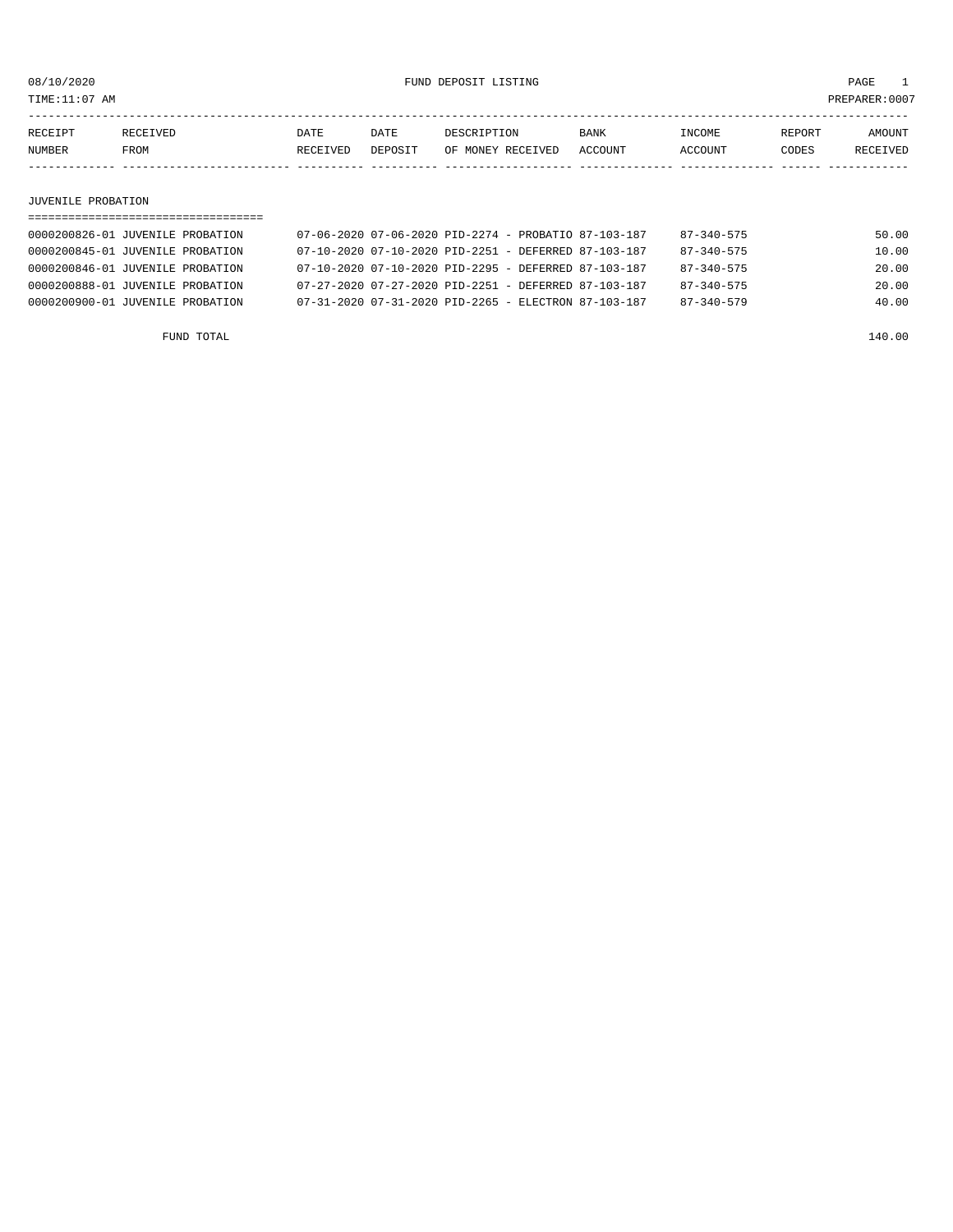| TIME:11:07 AM       |          |         |                   |         |         | PREPARER:0007 |          |
|---------------------|----------|---------|-------------------|---------|---------|---------------|----------|
| RECEIVED<br>RECEIPT | DATE     | DATE    | DESCRIPTION       | BANK    | INCOME  | REPORT        | AMOUNT   |
| NUMBER<br>FROM      | RECEIVED | DEPOSIT | OF MONEY RECEIVED | ACCOUNT | ACCOUNT | CODES         | RECEIVED |
|                     |          |         |                   |         |         |               |          |
|                     |          |         |                   |         |         |               |          |

TEXAS JUVENILE JUSTICE DEPT.

| --------------------------------<br>-----<br>------------------------------ |                                                   |            |                  |  |
|-----------------------------------------------------------------------------|---------------------------------------------------|------------|------------------|--|
| 0000200839-27<br>LEGEND BANK                                                | 7-09-2020 07-09-2020 JUNE 2020 INTEREST<br>$\cap$ | 89-103-992 | $89 - 360 - 189$ |  |

FUND TOTAL  $1.16$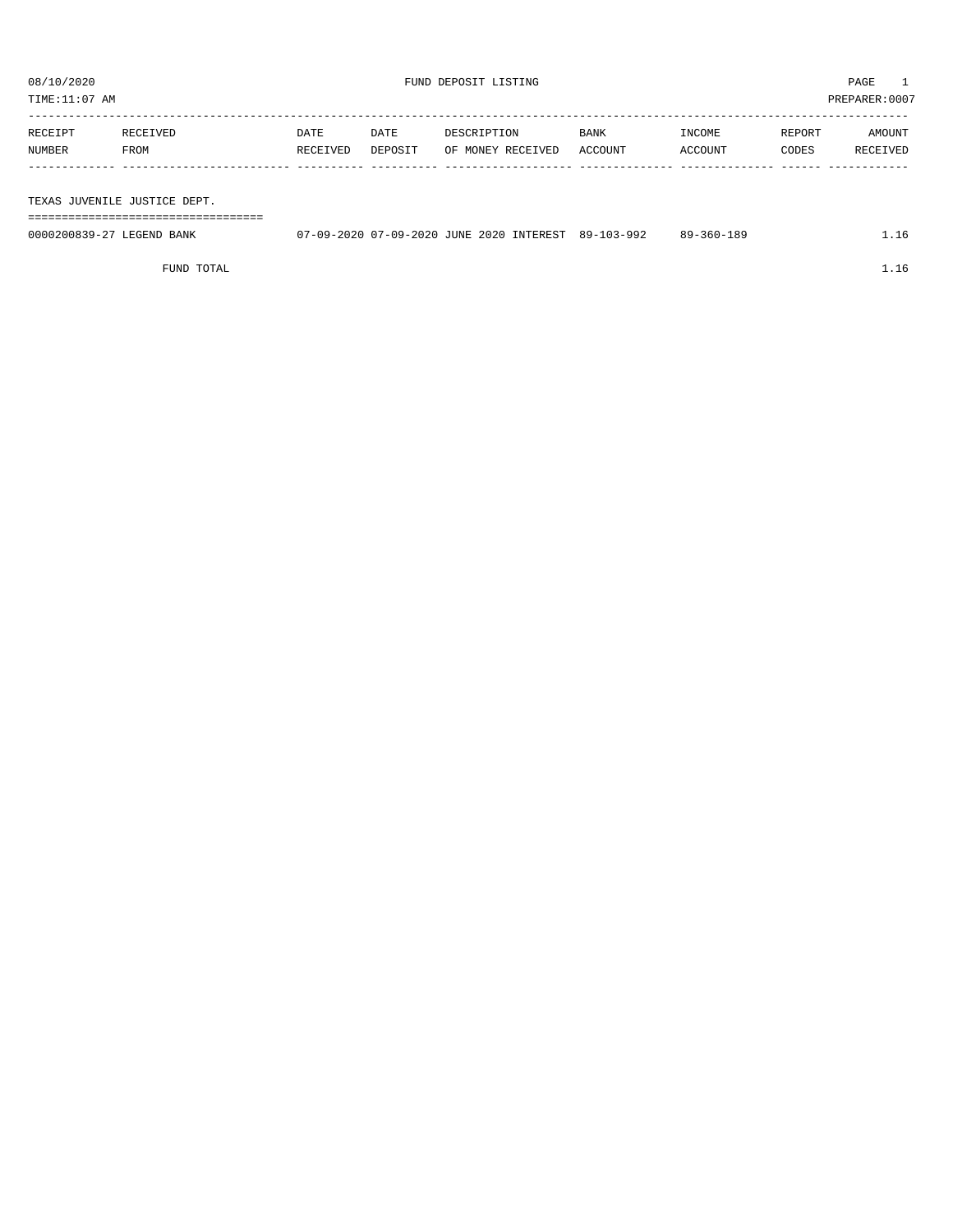TIME:11:07 AM PREPARER:0007

| RECEIPT | RECEIVED | DATE     | DATE    | DESCRIPTION       | BANK    | INCOME  | REPORT | AMOUNT   |
|---------|----------|----------|---------|-------------------|---------|---------|--------|----------|
| NUMBER  | FROM     | RECEIVED | DEPOSIT | OF MONEY RECEIVED | ACCOUNT | ACCOUNT | CODES  | RECEIVED |
|         |          |          |         |                   |         |         |        |          |
|         |          |          |         |                   |         |         |        |          |

#### STATZER FUND

| -----------------------   |                                                     |                  |      |
|---------------------------|-----------------------------------------------------|------------------|------|
| 0000200824-09 TEXPOOL     | 07-06-2020 07-06-2020 JUNE 2020 INTEREST 92-103-175 | 92-360-100       | 7 37 |
| 0000200839-21 LEGEND BANK | 07-09-2020 07-09-2020 JUNE 2020 INTEREST 92-103-100 | $92 - 360 - 100$ | 0.66 |

FUND TOTAL 8.03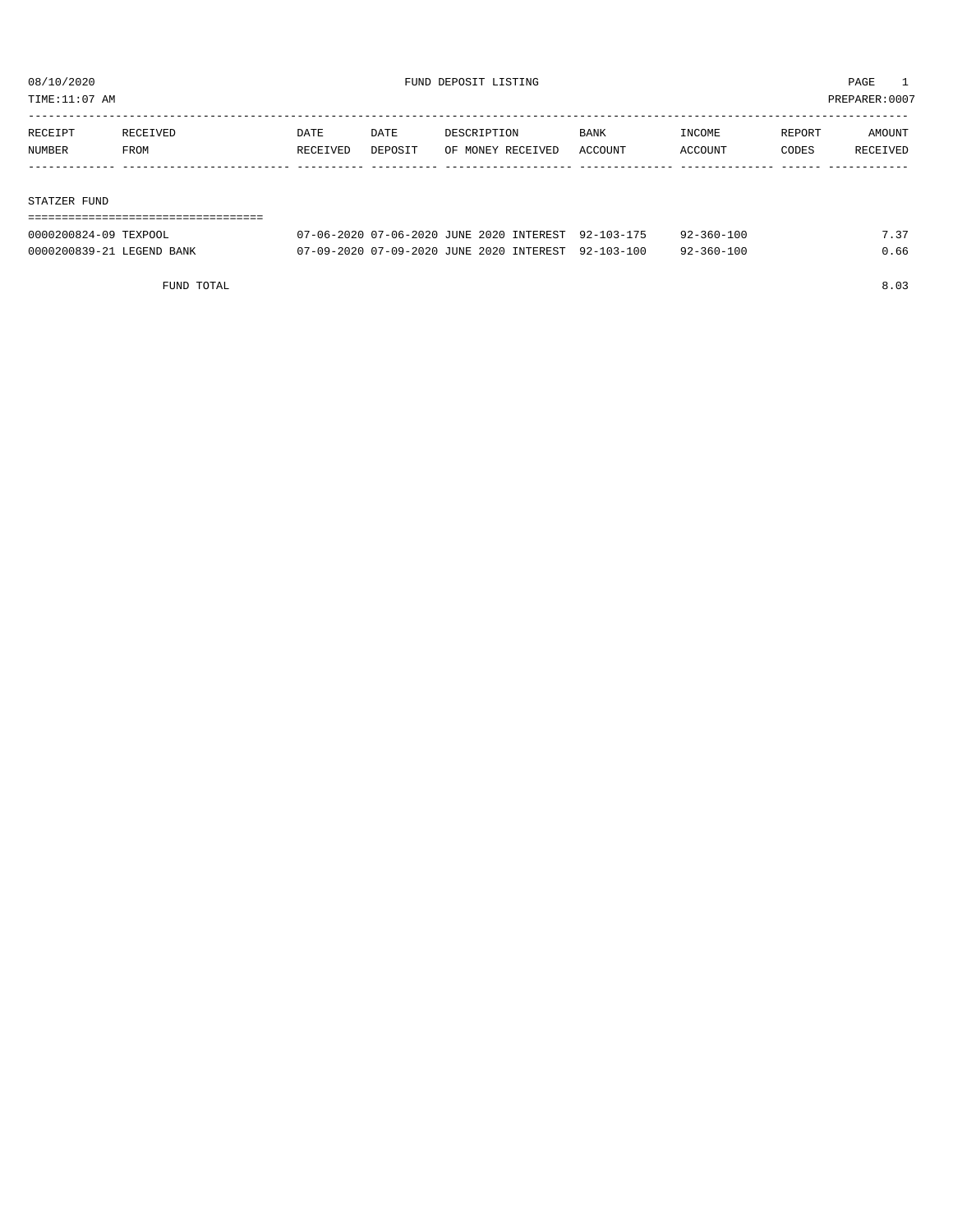TIME:11:07 AM PREPARER:0007

| RECEIPT | RECEIVED | DATE     | DATE           | DESCRIPTION       | <b>BANK</b> | INCOME  | REPORT | AMOUNT          |
|---------|----------|----------|----------------|-------------------|-------------|---------|--------|-----------------|
| NUMBER  | FROM     | RECEIVED | <b>DEPOSTT</b> | OF MONEY RECEIVED | ACCOUNT     | ACCOUNT | CODES  | <b>RECEIVED</b> |
|         |          |          |                |                   |             |         |        |                 |

#### PAYROLL

#### ===================================

| 0000200820-01 VALTA J. SIEBENTHALL | 07-02-2020 07-02-2020 JULY 2020 COBRA HEA 95-100-100 | $95 - 370 - 130$ | 960.16 |
|------------------------------------|------------------------------------------------------|------------------|--------|
| 0000200833-01 MARY BLOODSWORTH     | 07-08-2020 07-08-2020 JULY 2020 COBRA HEA 95-100-100 | $95 - 370 - 130$ | 960.16 |

FUND TOTAL 1,920.32